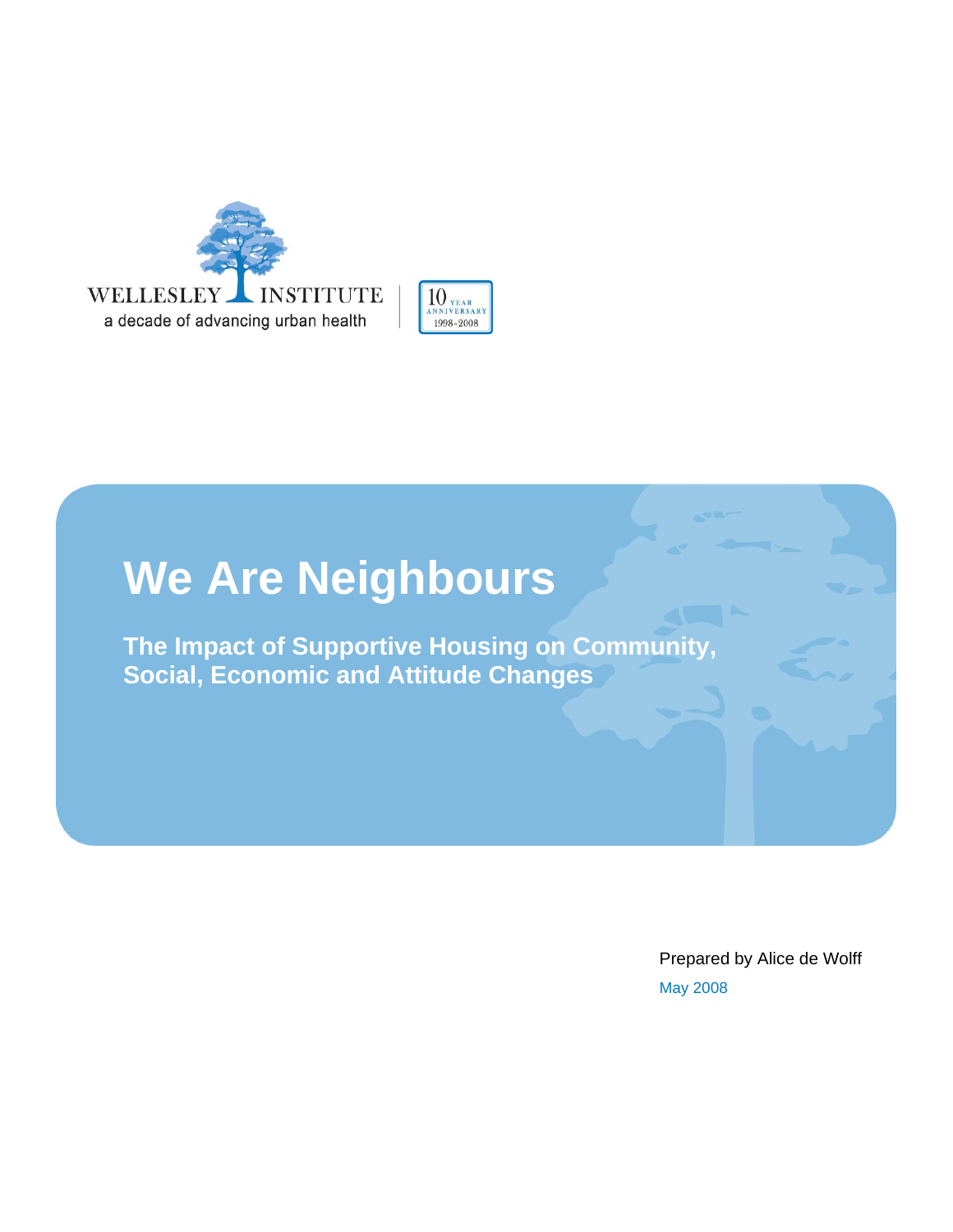### **ADVANCED GRANTS**

The Wellesley Institute's Advanced Grants programs supports and funds community-based research on housing, health equity, poverty, social exclusion, and other social and economic inequalities as key determinants of health disparities.

The Wellesley Institute's strategic focus is Health Equity, and we work in diverse collaborations and partnerships for social innovation, progressive social change, policy alternatives, and solutions to pressing issues of urban health and health equity.

> A Community University Research Project: The Dream Team and the University of Toronto









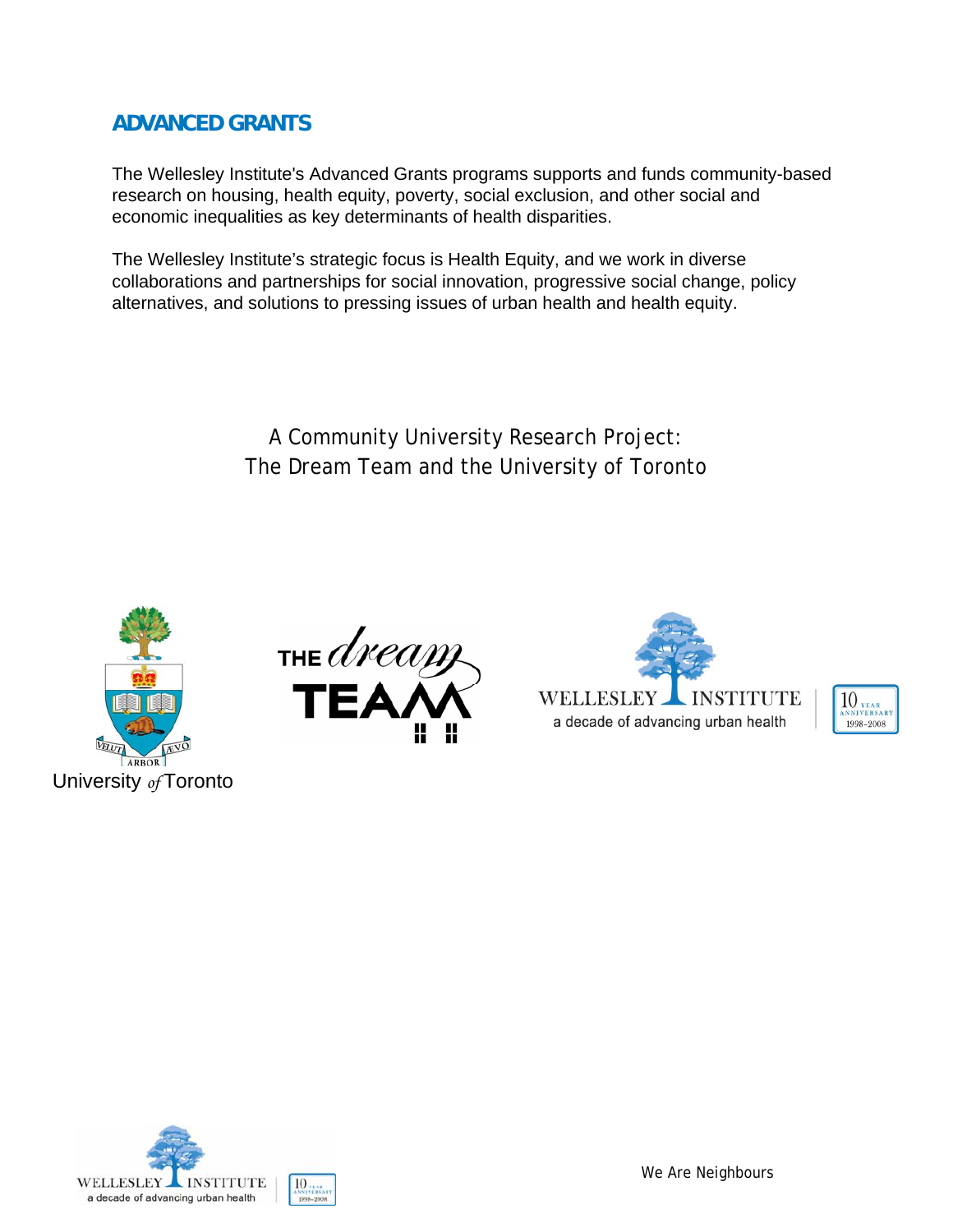### **ACKNOWLEDGEMENTS**

This project would not have been possible without the willing participation and insights of the tenants of the two supportive housing facilities featured in the study, the agency staff that support tenants in these buildings, and their neighbours who all took time to participate in interviews.

The Research Group thanks you all!

*We Are Neighbours* was funded by an Enabling Research Grant and an Advanced Research Grant from the Wellesley Institute.

Copies of this report and related documents can be found online at **wellesleyinstitute.com** and **thedreamteam.ca**.

#### **Dream Team Research Group**

**The Dream Team**  Linda Chamberlain Phillip Dufresne Carol Dunphy Pedro Cabezas Peter Lye Neil McQuaid Dennis Morency Esther Mwangi Eliana Roman Mark Shapiro Colin Shaw Tony Sousa

**Houselink**  Lucy Gudgeon Kelly Potvin Carol Zoulalian

**Accommodation, Information and Support** Marissa Bastidas

**University of Toronto**  Brent Berry Assistant Professor of Sociology

**Research Coordinator**  Alice de Wolff

**Chinese Interpreters**  Helen Ng James Cheung Raymond Wat

**Transcription**  Susanah Adegbesan Laurel Clayton Laura Hoddinott

**Flyer distribution** Building B Tenants

> **Artwork** Cori Sandler

**May 2008** 

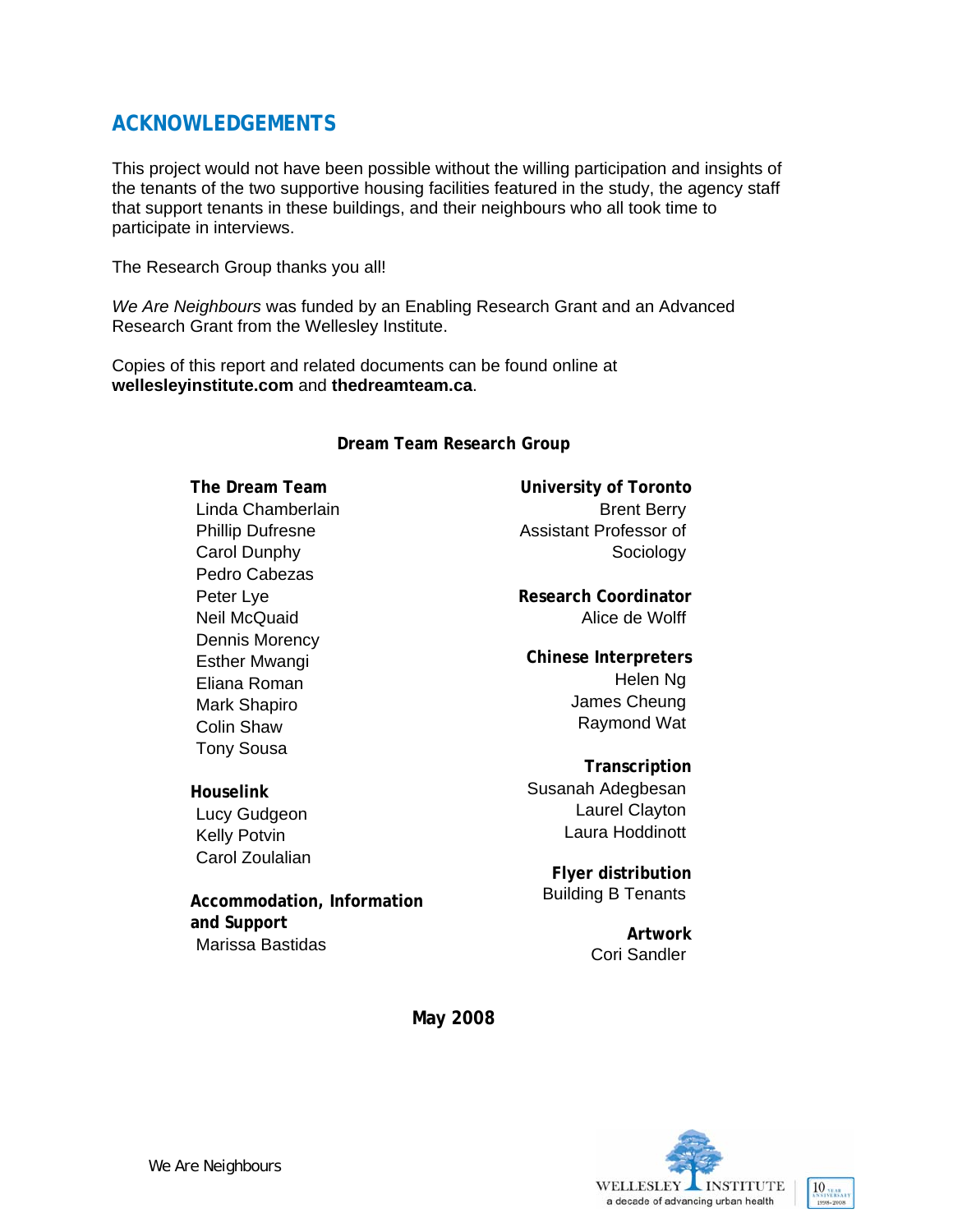### **TABLE OF CONTENTS**

| <b>Executive Summary</b>                                             | iii.           |
|----------------------------------------------------------------------|----------------|
| 1. Motivation For The Study                                          | $\mathbf{1}$   |
| 2. Research Background                                               | 4              |
| 3. Data And Methods                                                  | $\overline{7}$ |
| 3.1 Selecting Buildings A and B                                      | $\overline{7}$ |
| 3.2 Developing The Interviews                                        | $\overline{7}$ |
| 3.3 Interview Respondents                                            | 10             |
| 3.4 Introduction to Building A                                       | 10             |
| 3.5 Introduction to Building B                                       | 11             |
| 4. Changes In The Neighbourhood                                      | 12             |
| 4.1 Recent History                                                   | 12             |
| 4.2 Changes In Demographic Profile                                   | 13             |
| 4.3 Changes In Crime                                                 | 13             |
| 4.4 Changes In Property Values: Building A's Street                  | 13             |
| 4.5 Changes In Property Values: Building B's Street                  | 14             |
| Economic Footprint And Relations With Neighbourhood Businesses<br>5. | 15             |
| 5.1 Neighbourhood Businesses: Impact Of Supportive Housing           | 15             |
| 5.2 Tenants: Neighbourhood Economic Footprint, Building A            | 16             |
| 5.3 Tenants: Neighbourhood Economic Footprint, Building B            | 17             |
| 6. Neighbourhood Cohesion And Efficacy: Building A                   | 18             |
| 6.1 Building A Tenants: Cohesion On The Street                       | 18             |
| 6.2 Building A Neighbours: Cohesion On The Street                    | 19             |
| 6.3 Building A Tenants: Contributions To Collective Efficacy         | 20             |
| Neighbourhood Cohesion And Efficacy: Building B<br>7.                | 23             |
| 7.1 Building B Tenants: Cohesion On The Street                       | 23             |
| 7.2 Building B Neighbours: Cohesion On The Street                    | 25             |
| 7.3 Building B Tenants: Contributions To Collective Efficacy         | 26             |
| 8. Conclusions And Recommendations                                   | 28             |
| 8.1 Recommendations                                                  | 28             |
| 8.2 Challenges and Opportunities in Supportive Housing Policy        | 32             |
| 8.3 Limitations Of The Study                                         | 33             |

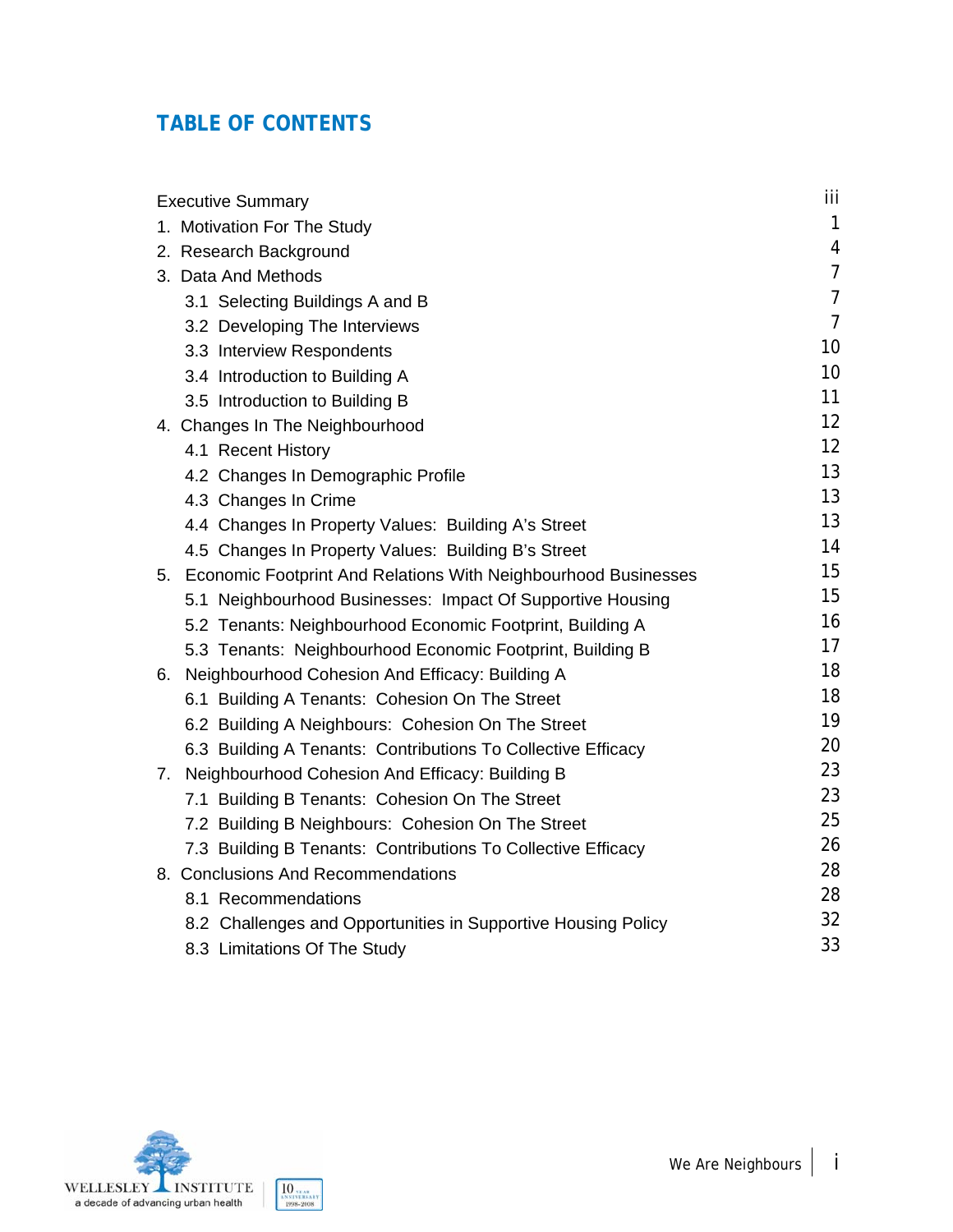| Appendix: Tables And Charts |  |  |  |
|-----------------------------|--|--|--|
|-----------------------------|--|--|--|

|            | Table 1: Neighbourhood Police Division Reported Incidents 1997 - 2006        | 34 |
|------------|------------------------------------------------------------------------------|----|
|            | Chart 1: Row/Town House Sales, Annual Average 1988 - 2007, Building A Street | 35 |
|            | <b>And Adjacent Street</b>                                                   |    |
|            | Chart 2: Semi-Detached House Sales, Annual Average 1988 - 2007, Building A   | 35 |
|            | <b>Street And Adjacent Street</b>                                            |    |
|            | Chart 3: Detached House Sales, Annual Average 1988 – 2007, Building A Street | 36 |
|            | <b>And Adjacent Street</b>                                                   |    |
|            | Chart 4: Row/Town House Sales, Annual Average 2002 - 2007, Building B Street | 37 |
|            | <b>And Adjacent Street</b>                                                   |    |
|            | Chart 5: Semi-Detached House Sales, Annual Average 2002 - 2007, Building B   | 37 |
|            | <b>Street And Adjacent Street</b>                                            |    |
|            | Table 2: Perception Of Neighbourhood Changes                                 | 38 |
|            | Table 3: Do Building A And B Influence Neighbourhood Changes                 | 39 |
| References |                                                                              | 40 |

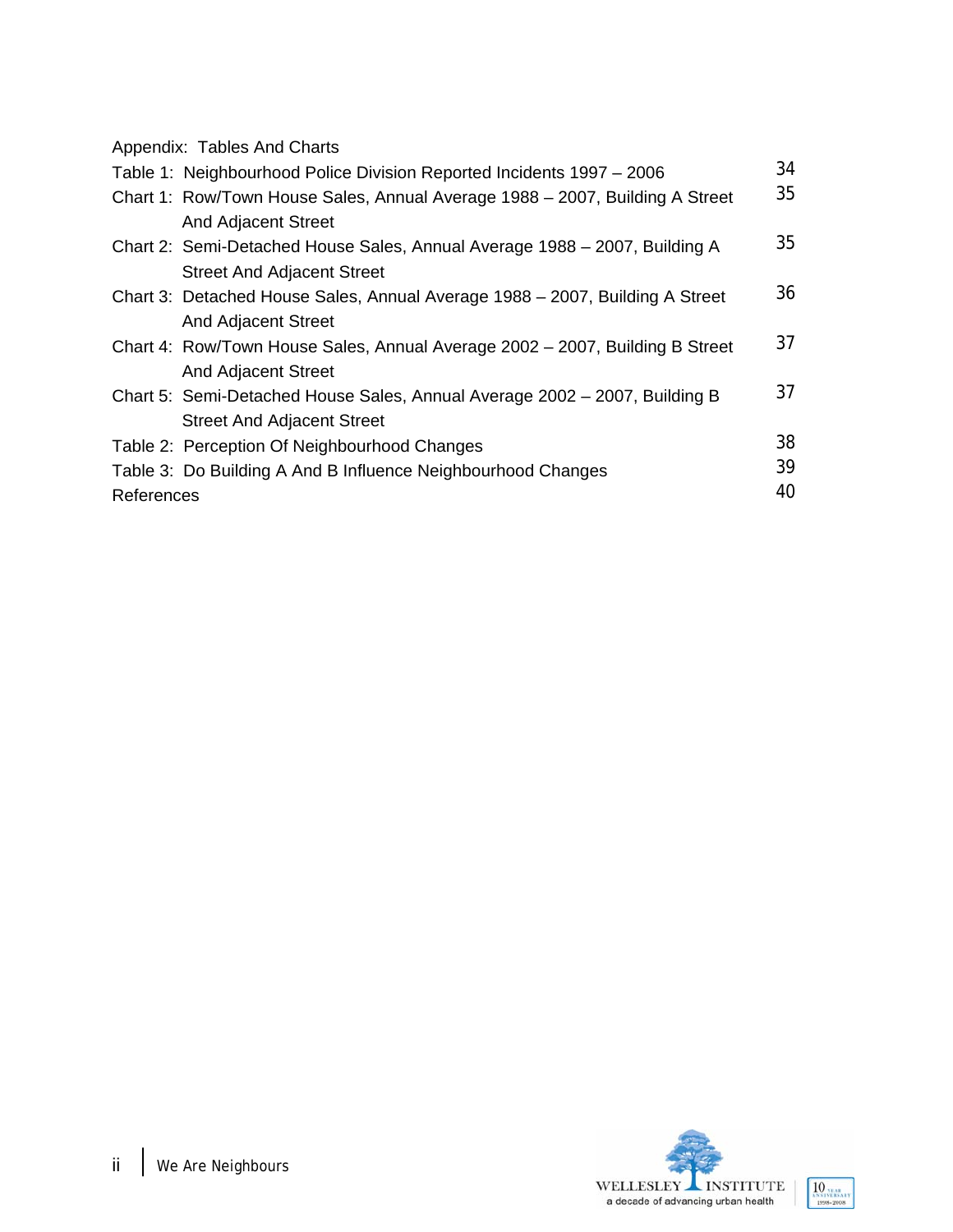# **We Are Neighbours**

# *The Impact of Supportive Housing on Community, Social, Economic and Attitude Changes*

### **Executive Summary**

Supportive housing makes for great neighbourhoods. That's the conclusion of this important new study of two Toronto supportive housing buildings for people with mental illness, many of whom were previously homeless, and the communities that surround them. As the City of Toronto, along with the Ontario and Canadian governments, work to develop affordable housing strategies, this research shows the important role that supportive housing has to play.

Supportive housing combines bricks-and-mortar with special supports to meet the physical and mental health needs of tenants. These support services allow people to live independently in the community. People who live in supportive housing know its value. Members of the Dream Team, who conducted this research project, have been engaged for several years in telling their personal stories about how supportive housing has been – almost literally – a life-saver.

But what about the impact of supportive housing on the surrounding neighbourhood? Almost inevitably, when a new supportive housing project is proposed concerns will be raised about "those people" and the impact of "that project" on community safety, cohesion and property values.

The Dream Team set out to test the value of supportive housing through a communitybased research process that brought together supportive housing residents, housing providers and their neighbours. They used public data to show that supportive housing does not hurt property values or increase crime. But their interviews go further, to show that supportive housing tenants make important contributions to the strength of their neighbourhoods. Tenants contribute a modest amount to local businesses (most residents are not particularly wealthy, so their economic footprint is not large); they add to the vibrancy of an area through their street presence; they participate in the friendliness amongst neighbours; and they contribute to the collective efficacy of their neighbourhoods through actions around noise and speed, tidiness and crime.

In short, supportive housing residents are just the kind of great neighbours that every community needs.

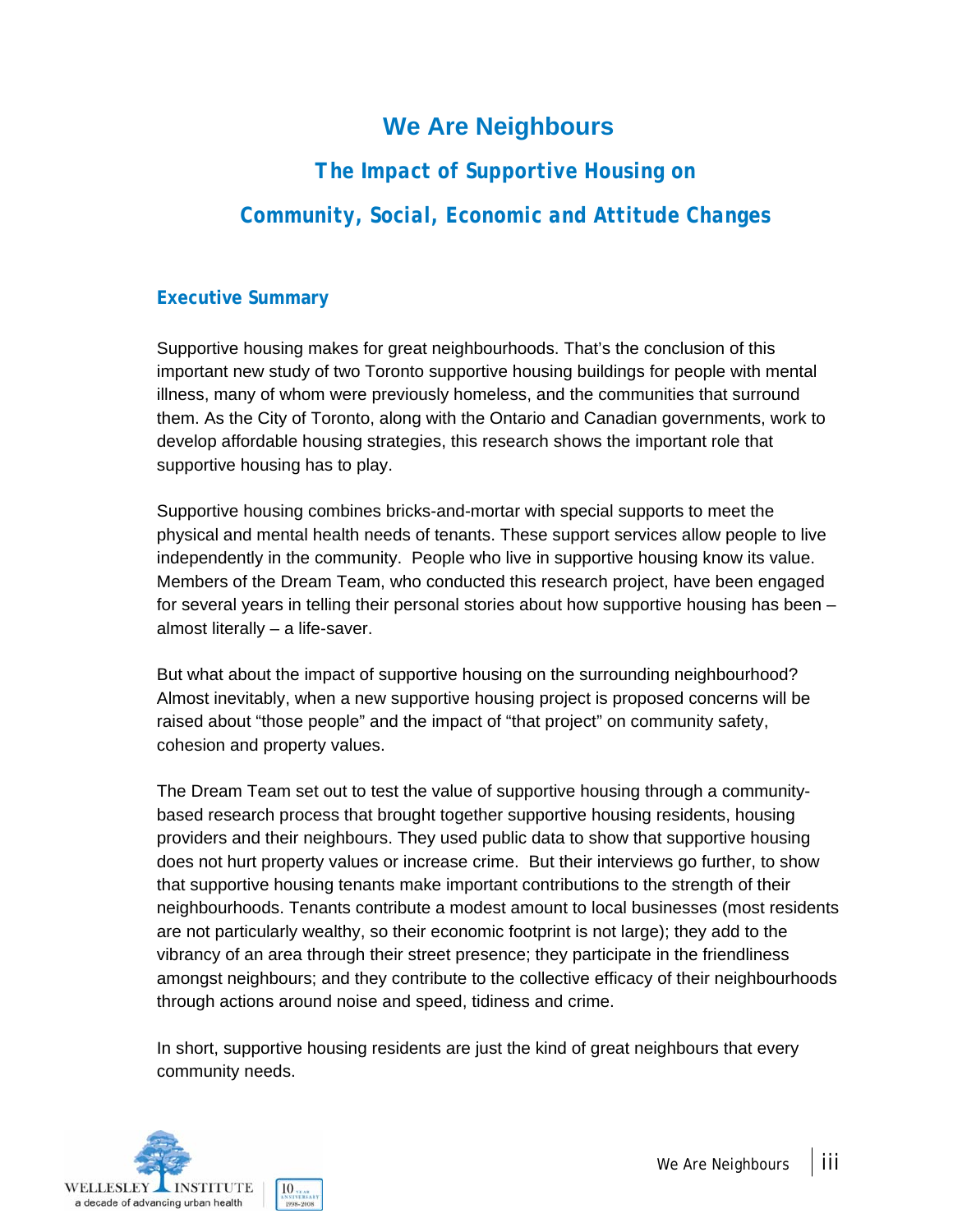| <b>Key Findings</b> |  |  |
|---------------------|--|--|
|                     |  |  |

| Property<br>values and<br>crime rates<br>are<br>unaffected                      |   | o There is no evidence that the existence of the supportive housing buildings<br>studied has negatively affected either property values or crime rates in the<br>neighbourhood. Property values have increased and crime decreased in<br>the period considered by the study.                                                                                                                                                                                                                                                                                                                                                                                                                                                                                      |  |  |  |  |  |
|---------------------------------------------------------------------------------|---|-------------------------------------------------------------------------------------------------------------------------------------------------------------------------------------------------------------------------------------------------------------------------------------------------------------------------------------------------------------------------------------------------------------------------------------------------------------------------------------------------------------------------------------------------------------------------------------------------------------------------------------------------------------------------------------------------------------------------------------------------------------------|--|--|--|--|--|
| Neighbours do<br>not think the<br><b>Buildings have</b><br>a negative<br>impact |   | o Of the 54 immediate neighbours and business people interviewed, only two<br>business people claimed that the houses have a negative impact. They<br>were also the business people with the least experience in the<br>neighbourhood. Only 40% of residential neighbours and business people<br>knew that the buildings were even supportive housing facilities. The<br>opposition that existed to the houses when they were proposed has<br>dissipated, with virtually no expression of negative attitudes found among<br>immediate neighbours.                                                                                                                                                                                                                 |  |  |  |  |  |
| Modest local<br>economic<br>"footprint"                                         |   | o Interviews with neighbours and 36 tenants and staff of both buildings<br>indicate that the local economic "footprint" of each building is modest,<br>primarily because of tenants' low income. However, because they tend to<br>have fewer choices than people with higher incomes, they shop at local<br>convenience stores, pharmacies, coffee shops and restaurants. Some<br>local store operators recognize the importance of tenants' business by<br>offering them small amounts of short-term credit.                                                                                                                                                                                                                                                     |  |  |  |  |  |
| Contributions<br>to<br>neighbourhood<br>actions and<br>vibrancy                 | O | The study found that each building contributes to the strength of their local<br>neighbourhoods in different ways, depending on the length of time they<br>have been open and the character of the street.<br>Building A has been on a residential street for almost 20 years.<br>$\circ$<br>Tenants have initiated a new approach to front yard gardening on the<br>street and participated in collective action with their neighbours around<br>noise and speed reduction, and garbage removal<br>o Building B is on the commercial side of a mixed-use street. Tenants<br>have stronger relationships with business operators than with<br>residential neighbours, and have created an important, new vibrancy<br>along what was a drab section of the street. |  |  |  |  |  |
| Contributions<br>and crime                                                      |   | o Tenants in Building B in particular have experienced being targets for<br>criminal activity. Tenants and staff in both buildings have developed<br>internal ways to handle crime that protects both tenants and the<br>neighbourhood.                                                                                                                                                                                                                                                                                                                                                                                                                                                                                                                           |  |  |  |  |  |

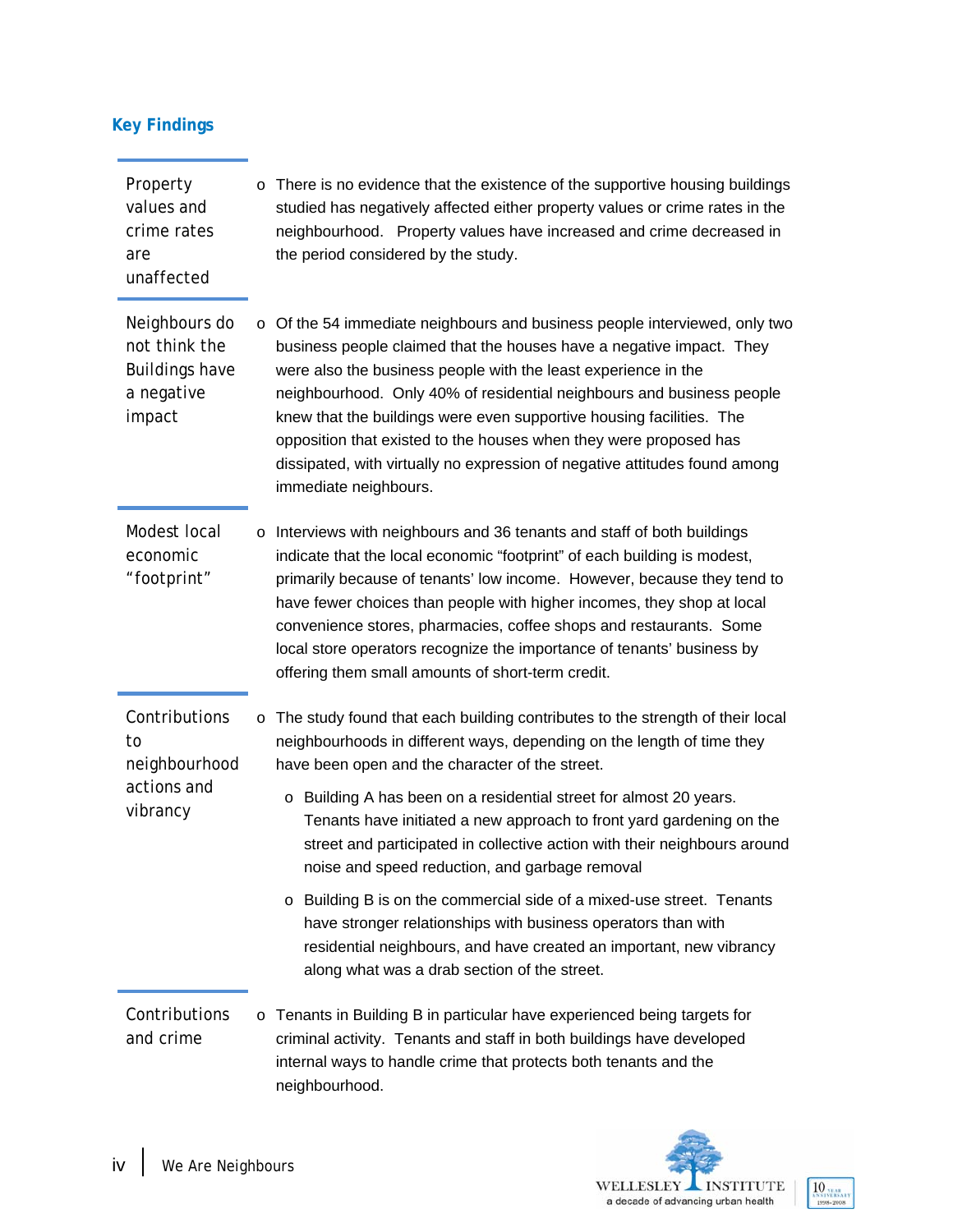#### **Recommendations**

The Research Group has a series of recommendations for the three levels of government and for others with a stake in creating both more supportive housing and successful neighbourhoods:

City of **Toronto** Current City planning approval practices create regulatory hurdles that make it more difficult for supportive housing projects to move ahead. While planning law requires that proper planning principles should consider buildings and physical design only and not the personal characteristics of potential residents, planning practice has often allowed opponents to engage in questions about the economic or health status of future residents.

> The cumbersome regulatory process creates unacceptable delays that can, in some cases, defeat plans for new supportive housing. Supportive housing projects sometimes require approvals from a variety of authorities, in addition to planning approvals.

Toronto's proposed 10-year housing plan which was launched in 2007 sets no specific target for new supportive housing. Dr. Anne Golden recommended 1,000 new supportive homes every year as part of the Mayor's Homelessness Action Task Force of 1999. The Wellesley Institute's Blueprint to End Homelessness in Toronto in 2006 set an annual target of 2,000 supportive homes based on the latest data.

### The City of Toronto should:

- 1. Act on the strong research evidence that shows that supportive housing facilities are not harmful to neighbourhoods, and that they contribute to strong communities. The City should apply "as-of-right" planning rules to supportive housing, and recognize that supportive housing is a necessary part of every neighbourhood by setting targets for all parts of the city.
- 2. Create a streamlined, "single window" approach that assigns projects to senior city staff who are responsible for securing the necessary approvals.
- 3. Ensure that all planning and zoning are neighborhood building processes and recognize that housing is a human right for everyone.
- 4. Establish clear supportive housing targets as part of its 10-year housing strategy.

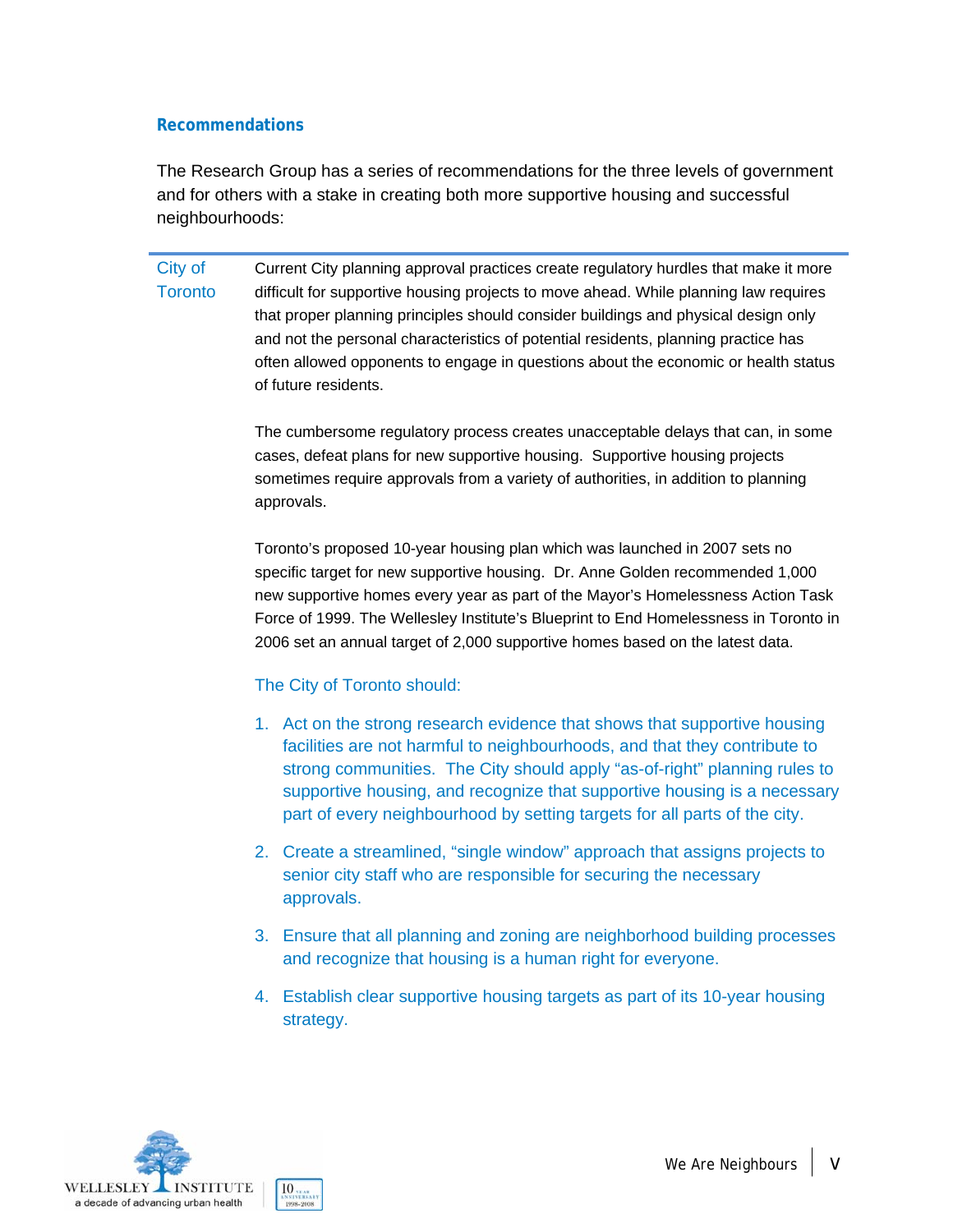#### **Government** of Ontario For more than a decade, provincial funding for supportive housing has been fractured among several ministries and departments. Much of the provincial responsibility for new affordable housing has been downloaded to municipalities, but without the financial support for new development. The Ontario government is downloading support services funded through the Ministry of Health and Long-Term Care to newly created Local Health Integration Networks (LHINs). Not only has provincial funding for housing and services been inadequate, but fragmentation has created further obstacles for supportive housing providers.

#### The Government of Ontario should:

- 5. Act on its key funding responsibility and set specific targets for supportive housing in Toronto and other communities in the context of an overall housing strategy.
- 6. Make adequate funding available to meet those targets, and ensure that its funding flows through programs that ensure the housing and supports are properly coordinated at the local level.
- 7. Fund "portable" services that meet the needs of individuals who have a mental illness or disability but do not live in supportive housing.
- 8. Ensure that curriculum in schools and programs for mental health professionals, social workers, community workers, urban planners and all other related professions should include sections on the research related to mental health and housing.

Local Health Integration **Networks** (LHINs) As LHINs take on the responsibility for funding supportive housing there is a danger that supportive housing service requirements will be forced to compete with a variety of other unmet health needs in local communities for a limited pool of provincial funding. Each of Ontario's LHINs must recognize the assets that supportive housing can bring to neighbourhoods.

> In recent years, provincial supportive housing funding has tended to support larger supportive housing providers, presumably in the interest of administrative efficiency. While the big providers deserve support, funding programs should also recognize that small providers often provide services and meet a unique need and also deserve support.

Local Health Integration Networks should:

- 9. Ensure that their funding policies and practices are integrated with municipal and provincial supportive housing programs.
- 10. Be responsive to neighbourhood needs and recognize the unique contributions of a range of providers, from large to small agencies.



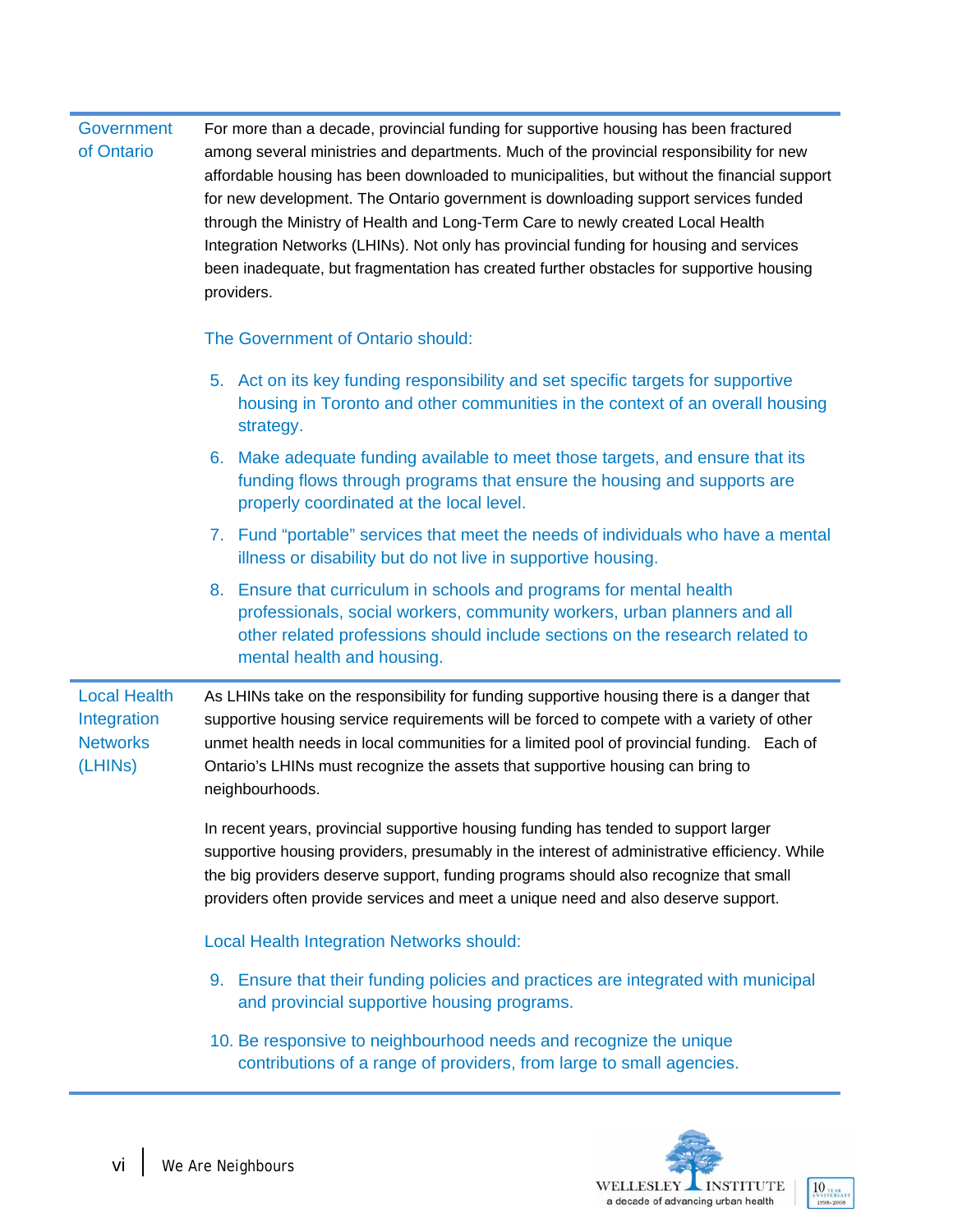| Government<br>of Canada                                 | The federal government's newly-created Mental Health Commission of Canada was<br>launched with the promise that it would address, among other concerns, the critical issue<br>of mental health and housing. Before the funding cuts and downloading of the 1990s, the<br>federal government played a key role in housing funding. Canada now stands alone<br>among developed countries in lacking a national housing strategy that would include<br>supportive housing. In 2005, federal, provincial and territorial housing ministers promised<br>that they were working towards a new Canadian housing framework, but progress has<br>been stalled since then.<br>The federal government has provided some funding for pilot projects in several<br>communities. Pilot projects can provide useful lessons, but Toronto and Canada have<br>plenty of successful models of supportive housing. Long-term funding for housing and<br>supports are needed, not more pilot projects. |  |  |  |  |  |
|---------------------------------------------------------|------------------------------------------------------------------------------------------------------------------------------------------------------------------------------------------------------------------------------------------------------------------------------------------------------------------------------------------------------------------------------------------------------------------------------------------------------------------------------------------------------------------------------------------------------------------------------------------------------------------------------------------------------------------------------------------------------------------------------------------------------------------------------------------------------------------------------------------------------------------------------------------------------------------------------------------------------------------------------------|--|--|--|--|--|
|                                                         | 11. The federal government should establish a country-wide housing strategy that<br>include specific targets for Toronto and other communities, and make<br>adequate funding available to meet those targets.                                                                                                                                                                                                                                                                                                                                                                                                                                                                                                                                                                                                                                                                                                                                                                      |  |  |  |  |  |
|                                                         | 12. The Mental Health Commission of Canada must include studies of the<br>contributions that supportive housing makes to their neighbourhoods in the<br>Commission's campaign to eliminate stigma and discrimination against people<br>with mental illness, and in the Commission's knowledge exchange initiatives.                                                                                                                                                                                                                                                                                                                                                                                                                                                                                                                                                                                                                                                                |  |  |  |  |  |
| <b>Supportive</b><br><b>Housing</b><br><b>Providers</b> | 13. The design and programming in supportive housing should foster or<br>strengthen several successful approaches: an atmosphere of support and<br>security, internal communities among tenants, child and pet friendly spaces<br>and openness to the neighbourhood. This study indicates that gardens are<br>important, along with porches, benches, patios and community-use rooms.                                                                                                                                                                                                                                                                                                                                                                                                                                                                                                                                                                                              |  |  |  |  |  |
|                                                         | 14. Housing providers should foster or strengthen a community liaison or<br>community development function within their organizations, and support<br>tenants who want to participate in neighbourhood-building actions and<br>community organizations (such as a neighbourhood watch).                                                                                                                                                                                                                                                                                                                                                                                                                                                                                                                                                                                                                                                                                            |  |  |  |  |  |
| Community<br><b>Organizations</b>                       | 15. Community leaders, including those in community associations and business<br>organizations, should take an active role in building strong neighbourhoods by<br>engaging supportive housing providers and tenants in their work. They should<br>work to promote the assets that supportive housing tenants can bring to a<br>neighbourhood.                                                                                                                                                                                                                                                                                                                                                                                                                                                                                                                                                                                                                                     |  |  |  |  |  |
| <b>Supportive</b><br><b>Housing</b><br><b>Tenants</b>   | 16. Get involved and stay involved! Supportive housing tenants know, first hand,<br>the value of supportive housing in their lives. The Research Group<br>encourages tenants to use this study to validate their experience that<br>supportive housing is good for communities.                                                                                                                                                                                                                                                                                                                                                                                                                                                                                                                                                                                                                                                                                                    |  |  |  |  |  |

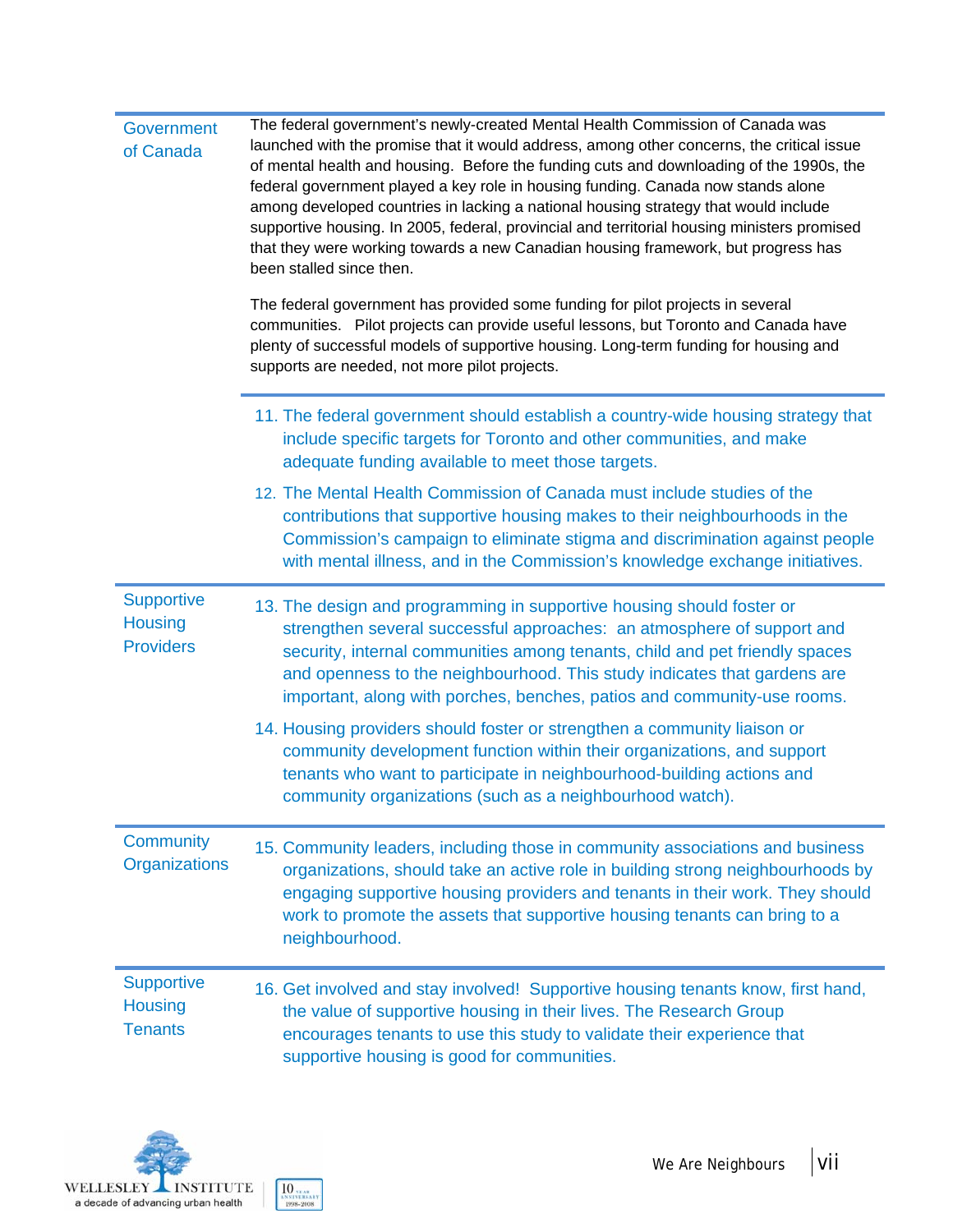|                           | <b>Challenges</b>                                                                                                                                                                                                                                                                                                          | <b>Opportunities</b>                                                                                                                                                                                                                                                                                                                       |
|---------------------------|----------------------------------------------------------------------------------------------------------------------------------------------------------------------------------------------------------------------------------------------------------------------------------------------------------------------------|--------------------------------------------------------------------------------------------------------------------------------------------------------------------------------------------------------------------------------------------------------------------------------------------------------------------------------------------|
| City of<br><b>Toronto</b> | • No specific supportive housing<br>targets<br>• No inclusionary planning policies<br>for supportive housing.<br>• No "as-of-right" zoning for<br>supportive housing.                                                                                                                                                      | City of Toronto's proposed 10-year<br>housing plan acknowledges the value<br>of supportive housing<br>TO housing plan consultation process<br>is an opportunity to develop specific<br>targets                                                                                                                                             |
| Government<br>of Ontario  | • No specific supportive housing<br>targets<br>• No dedicated supportive housing<br>funding<br>• Funding for housing and services<br>fragmented<br>• No overall provincial housing<br>strategy<br>• Support services funding being<br>downloaded to LHINs; housing<br>funding was downloaded to<br>municipalities in 1998. | Ontario's promise of a comprehensive<br><b>Poverty Reduction Strategy offers</b><br>opportunity to develop supportive<br>housing plan<br>Ontario is currently considering a<br>provincial housing strategy<br>"Health equity" focus at LHINs and<br>Ministry of Health and Long Term<br>Care allows for new focus on<br>supportive housing |
| Government<br>of Canada   | • No specific supportive housing<br>targets<br>• No dedicated supportive housing<br>funding<br>• Latest announcement is for "pilot"<br>project" funding only, not for<br>permanent housing / services<br>funding<br>• Three major national housing and<br>homelessness programs set to<br>expire in 2008.                  | • Newly created Mental Health<br><b>Commission of Canada recognizes</b><br>important of housing as a critical<br>mental health issue<br>• Federal government has a long<br>history of successful housing<br>programs                                                                                                                       |

### **Challenges and Opportunities in Supportive Housing Policy**

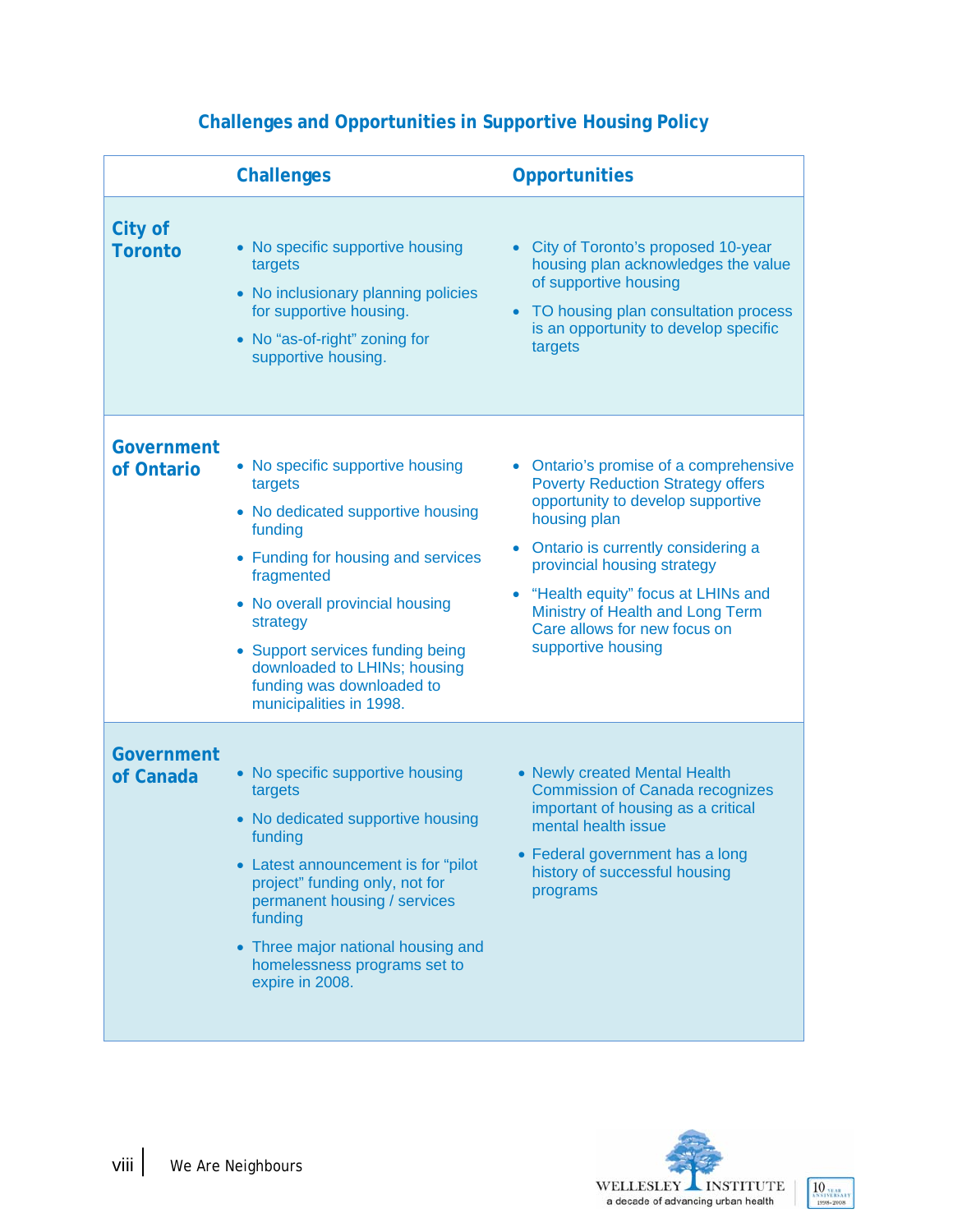# We Are Neighbours

The Impact of Supportive Housing on Community, Social, Economic and Attitude Changes

### **1. Motivation For The Study**

A common objection to proposals for new supportive housing facilities is that their presence will be harmful to the existing community. This study interviewed tenants, staff and neighbours of two supportive housing facilities in Toronto, Ontario, in order to understand their impact on the social and economic health of immediate neighbourhoods, the attitudes of neighbours to the facilities, and how these attitudes have changed over time.

Varied sources have identified a need for more supportive housing facilities for people with mental illness in Toronto, a city region of about five million people. Today only about 3,000 supportive housing units exist in the city, supported by over 30 agencies (Roberts 2006). Mental health and housing agencies estimate that another six thousand people with mental illness have been unable find homes in supportive facilities<sup>1</sup>. The Wellesley Institute's *Blueprint to End Homelessness in Toronto* estimates an annual need of 2,000 additional supportive housing units for a wide range of people with physical and mental illness (Wellesley Institute 2006).

In this study the term "supportive housing" is used to refer to affordable, quality housing for people with mental health issues that ensures:

- o Secure tenure, protected under the Residential Tenancy Act
- o Integration in the community
- o Choice of housing
- o Choice and flexibility of support
- o Independence and privacy.

l  $1$  This figure is the professional estimate of Steve Lurie, Canadian Mental Health Association (private conversation, 03/07/08). A formal registry of people with mental illness who need supportive housing in Toronto is in the process of being developed.

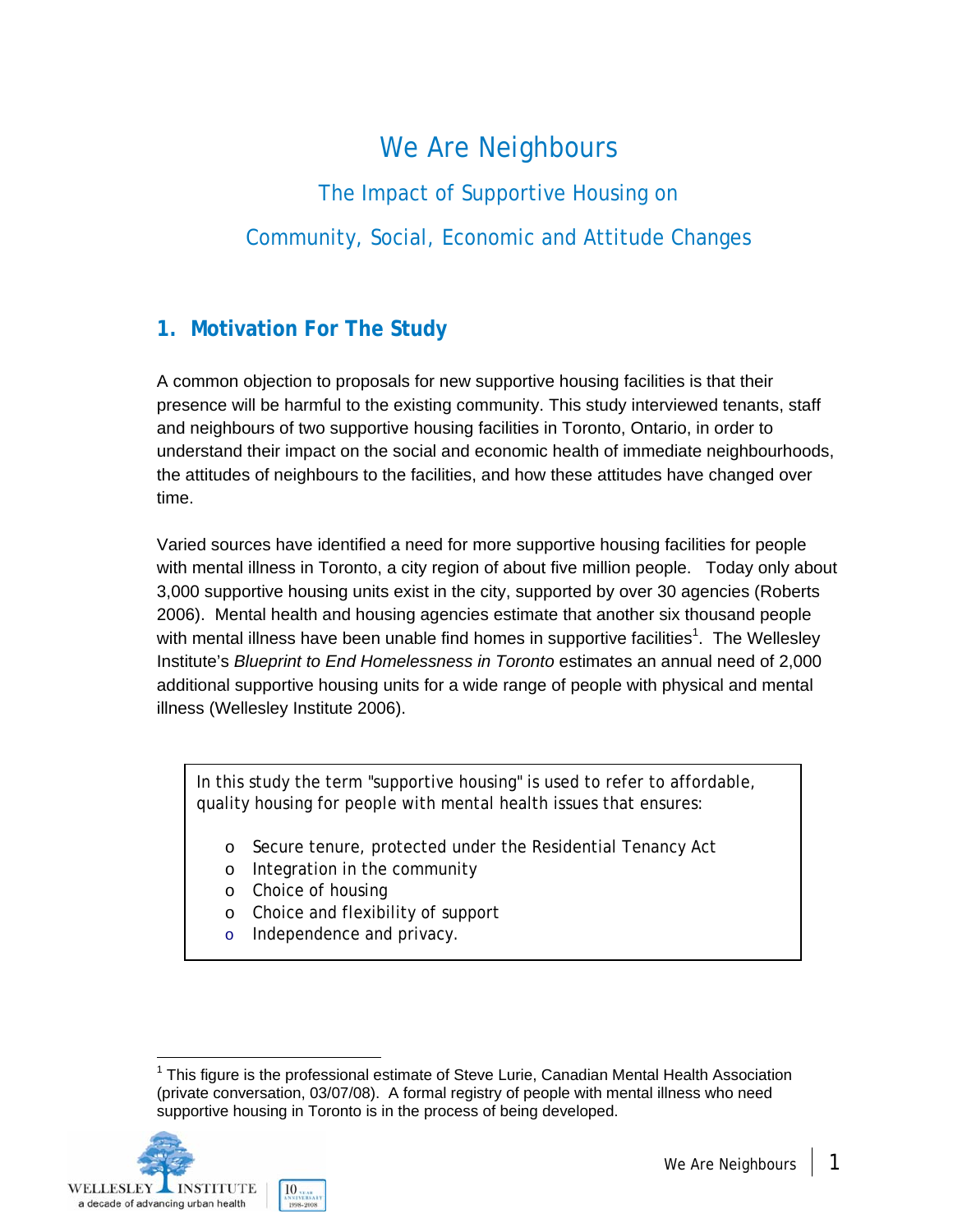There is an immediate need for research evidence to support advocacy and policy that guides the development of supportive housing. The City of Toronto is considering a tenyear housing strategy that includes a commitment to supportive housing, but more detailed planning is required to turn this into a reality. The Provincial government is just beginning public consultations on a comprehensive poverty reduction strategy and an affordable housing plan, both of which include a commitment to supportive housing but few details. A significant portion of the provincial funds for supportive housing is now being directed through the Local Health Integration Networks (LHINs), and these are just beginning to grapple with supportive housing strategy. The provincial and city budgets provide some funds for supportive housing, but their initiatives rely substantially on transfers from three federal government programs – the affordable housing program, the national housing rehabilitation program and the national homelessness initiative – all of which expire in 2008. The federal government has promised a one-time infusion of \$110 million for mental health and housing pilot projects across the country in 2008, but because there is no commitment beyond that, these funds cannot be used to sustain services over time.

Most supportive housing facilities that have been built in Toronto in the past decade continue have been met by community concerns about their local impact. One study opens by describing recent Toronto public meetings about the development of supportive housing as "'ugly', 'terrible', and 'offensive'", with frequent violations of the human rights of future tenants (Ross 2007). The strength and persistence of NIMBY (Not In My Back Yard) concerns in Toronto has provided the second motivation for conducting a current study in this city. Community level opposition to new facilities is often organized around a short list of fears about potential negative impacts on local businesses and neighbours that focus on property values, crime, traffic congestion and noise disruptions (Hill 1993). The much broader experience of actual interactions between people who live close to existing supportive housing facilities and tenants is rarely sought even anecdotally, and has only rarely been studied systematically. Consequently the Dream Team Research Group decided to look at neighbourhoods immediately surrounding two supportive housing buildings in order to find and examine indicators of the buildings' local economic and social impact.

This project is unique in that it has been planned and conducted by a research group made up of members of the Dream Team, representatives of project partner agencies, a community-based research consultant and a University of Toronto professor. The Dream Team members are men and women who live in supportive housing who work together to advocate for more supportive housing. Their advocacy work brings them into new endeavors, and they are excited about breaking through their own and others' assumptions about what they can accomplish.



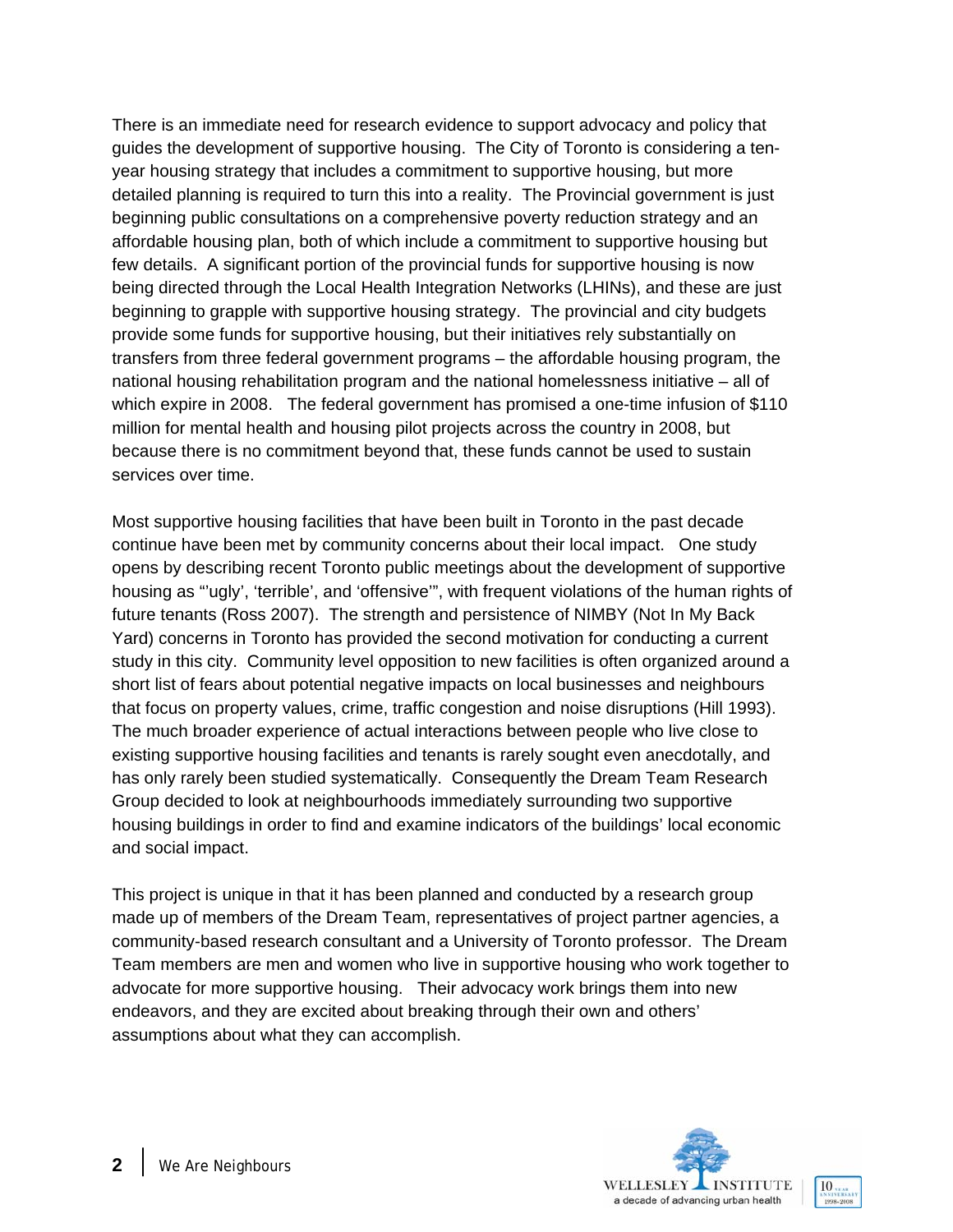

……is a group of men and women who live with mental illness, other users of supportive housing and family members, many of whom have been homeless. Dream Team members demonstrate the life-altering benefits of supportive housing by telling their stories to politicians, community groups, schools, faith groups and other institutions. They strive, through presentations, workshops and research, to have more supportive housing available in Ontario for people living with mental illness.

This was the third motivation for the project – Dream Team members not only wanted current research that systematically addressed the claims made by opponents of supportive housing but they also wanted to challenge themselves to develop objective research skills and new sets of project planning skills. The group's more experienced researchers have been challenged to facilitate and support research planning and implementation processes that involve and respect the perspectives and expertise of each research group member. The result is that a unique perspective has informed this project, one that is not readily found in other research. It has caused us to be interested in more than the usual measures of the social and economic impact of supportive housing (crime and property values), and to include in this study the possible contributions that supportive housing and its tenants make to their neighbourhoods.

A recent review of studies on supportive housing recommends:

"…the involvement of consumers in partnerships with researchers, mutually deciding both the goals and methods of research, to ensure that the products of research are directly relevant and are true to the concerns and experiences of consumers. A final implication is for research that more effectively documents consumers' own values for their housing and their own lived experiences." (Sylvestre 2007).

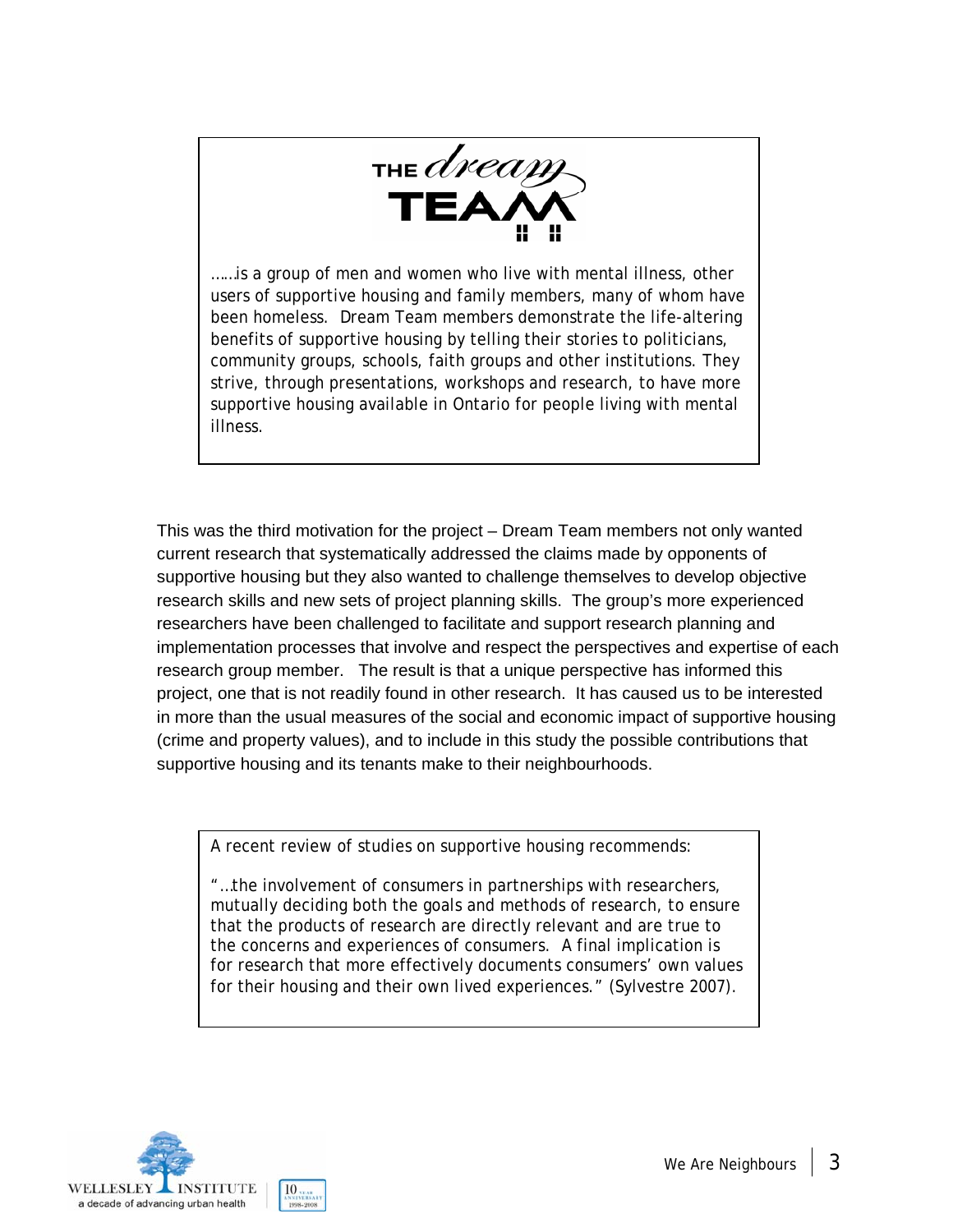### **2. Research Background**

Although few studies document the social and economic impacts of supportive housing on surrounding communities, other social scientific research has identified what indicators make for healthy communities. In both our interviews and secondary data collection we have focused on assessing social and economic cohesion, and tenants' contributions to those aspects of their communities.

The limited academic research on the impact of supportive housing focuses on the quality of and length of stay of tenants, and the relative value of different programs. One review found that once people with serious mental illnesses are in supportive housing, they stay there and are less likely to be hospitalized (Rog 2004). Nelson's (2007) more recent review of U.S. studies makes similar observations: people with mental illness remain stable in supported situations, case management alone is not as effective as when it is combined with housing, those in supportive housing programs had a higher quality of housing than those in treatment programs that did not include housing (Nelson 2007).

The reviews by Rog and Nelson indicate consistent reduction of health care costs that are attributable to supportive housing, which is itself a significant macro economic impact. Tenants in supportive housing are far less likely than comparison groups to use hospitals and other institutions (Lipton 1988; Drake 1997; Anderson 1999; Rosenheck 2003; Tsemberis 2004; Nelson 2007). In Ontario, at least three community health and housing agencies have tracked the reduction in hospital use by people in supportive housing and have begun to quantify this impact. The Frontenac Community Health Services in Kingston reported that tenants use of hospitals fell by 60% over eight years; in Waterloo the hospital use among 120 tenants dropped by 89% over the first year they entered supportive housing facilities; in Toronto the Canadian Mental Health Association followed 56 tenants whose hospital costs dropped from \$1.4 million to \$173,000 – a decline of 87.3% from when they started receiving support in 2002 (Goar 2005).

Other studies have gone further to make the macro economic case for supportive housing. Most notably, a recent study in British Columbia has shown that the combination of health care, jail and emergency shelter costs for people who are homeless, many of who have mental illness, are much higher than the costs of supportive housing. It calculates that housing and full support for each homeless person would cost the province 67% of its current spending on this population (Patterson 2008).

In this study we did not replicate these cost-benefit studies. However, because of the persistent public concerns about negative effects on property values, we did examine real estate records to gain some sense of economic consequences. In brief, like other urban planning researchers and policy makers who have examined property values surrounding group homes and supportive housing in a wide variety of communities over the past 20 years, we found no negative impact. A particularly extensive study in Denver found that scattered, smaller facilities did not negatively affect property values, and that smaller, well maintained facilities established on run-down properties tended to increase property

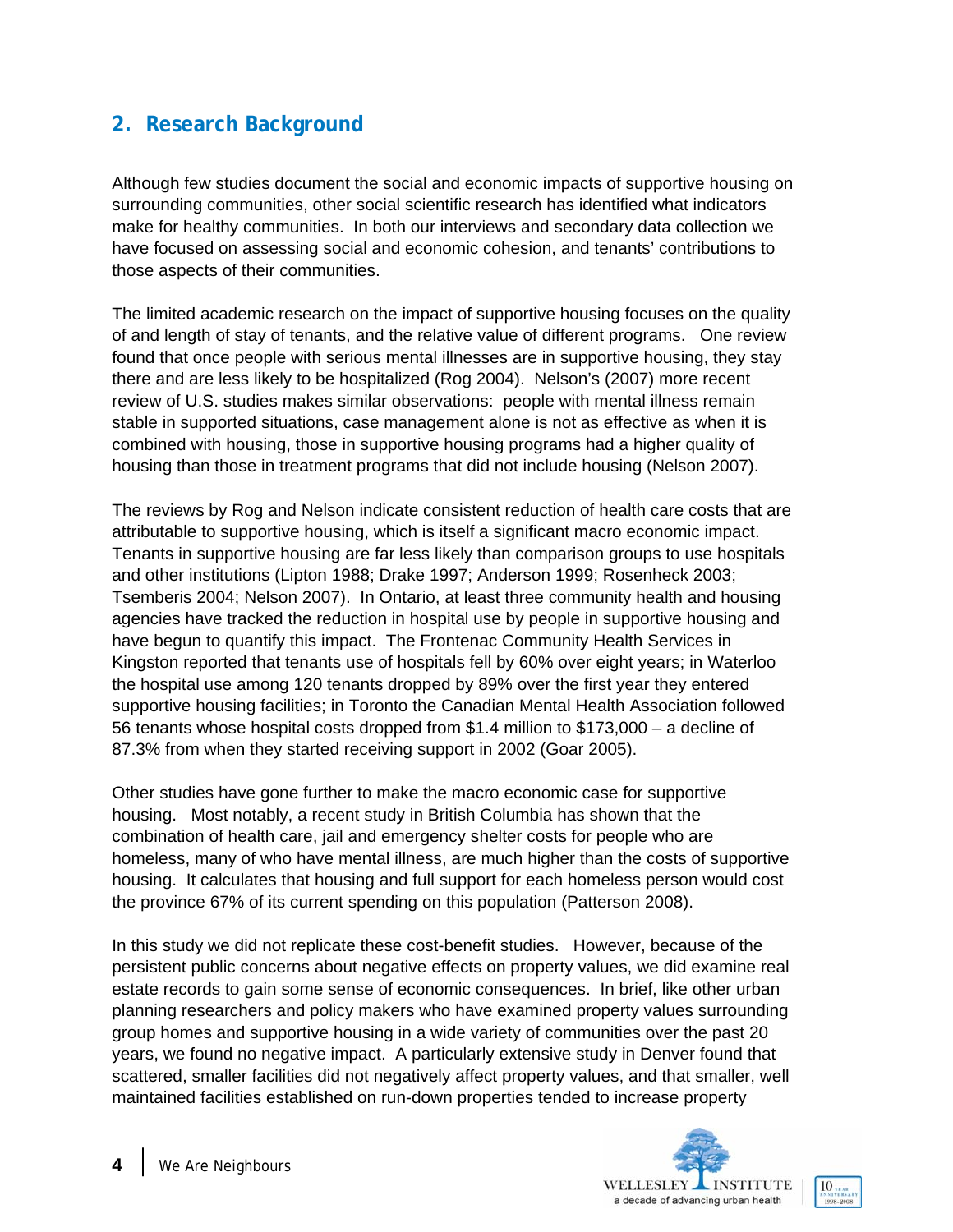values (Galster 2003). Other studies have found no impact on property values of public non-profit and supportive housing, including a recent review conducted by reporters in Vancouver (Culbert 2008), two in Toronto (Boydell 1986; Smith 1992), one commissioned by the British Columbia government (Collingwood and Associates 1995), and a review of fifteen studies of group home projects in the U.S. (Martinez 1988). Another review of nine supportive housing facilities in Pennsylvania reported property value increases in all related neighbourhoods (Anderson 1999).

Fewer studies have examined the next persistent concern: that neighbourhood safety will suffer and crime rates will increase because of supportive housing facilities. The most comprehensive study of this type of neighbourhood impact found that smaller facilities in Denver were not associated with increased rates of reported violent property damage, criminal mischief, disorderly conduct or total crimes. It did find an increased incidence of crime in the immediate vicinity of larger facilities (those with 53 or more tenants). The authors observed however, that tenants in these facilities were not perpetrators of crime, but rather provided a pool of potential victims (Galster 2002). A recent B.C. review of police complaints related to supportive housing facilities reported no increase that could be attributed to these facilities, and in fact a very low rate of such calls (Culbert 2008).

In the early 1990s a number of studies used stated community concerns to develop indicators of neighbourhood impact. A Toronto study of three new supportive housing facilities used questions about the design and attractiveness of a facility, building maintenance, noise and disruption, and traffic congestion (Hill 1993). Hill's research team found very little negative impact (85% reported no concern about noise and disruptions, and 81% had no safety concerns related to the facility). Their more dramatic finding was how few immediate neighbours (55%) actually knew about the nature of the facility. A North Virginia study of group homes found similar results: very few neighbours with concerns and a remarkable number of immediate neighbours with no awareness of the nature of the facility (Wahl 1993). A New York study of the attitudes of neighbours surrounding a group home found a striking turn-around in a two-year period. Many of these neighbours had actively opposed the home but had quickly become very accepting, and felt that the tenants of the group home were good neighbours (Arens 1993).

No studies to our knowledge have examined the social and economic relationships between supportive housing tenants and their residential and commercial neighbours. Galster used the idea of collective efficacy in observing the extent to which facilities contribute to or impede crime (Galster 2002). In its broadest sense, the concept of collective efficacy captures the extent to which mutual trust and solidarity between neighbours can lead a local individual or group to intervene for the common good of the community as a whole. Some markers of the health and functioning of neighbourhoods can be the presence or absence of disorder and disuse (crime, run down properties, noise, street presence of drugs and prostitution, garbage, etc.). But the pre-condition of whether such markers are obvious in a neighbourhood tends to be whether neighbours have the capacity to act effectively to remove causes and signs of disorder (Sampson 1997; Sampson 1999). In this study we have used the idea of collective efficacy to look

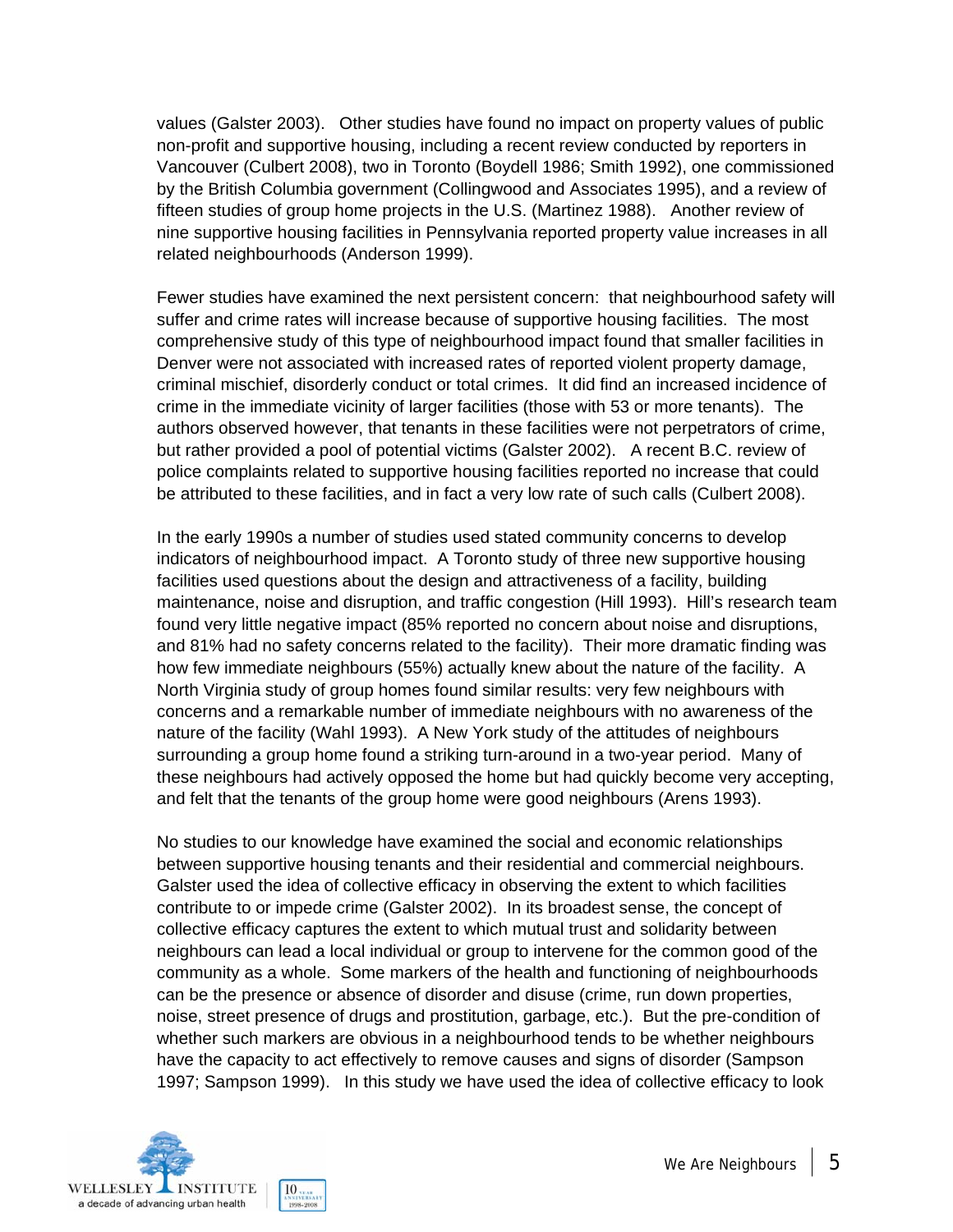at the extent to which tenants and neighbours interactions can be understood to contribute to the well-being, safety and health of their neighbourhood.

Research on the dimensions of strong neighbourhoods has further suggested an interconnected set of four indicators that we have used to consider tenants' participation in their neighbourhoods. These studies indicate that strong neighbourhoods require:

- o **Inclusion** active community involvement; democratic processes; strong sense of belonging; a welcoming community; respect for diversity; tolerance of differences.
- o **Vibrancy**  an active street life (e.g. cafes, shops and services); opportunities for community interaction (e.g. street festivals); a strong sense of 'place identity' and pride.
- o **Cohesion** a sense of mutual responsibility and strong bonds of reciprocity (e.g. neighbours looking out for each other's children); trust (e.g. not having to worry about locking doors); and negotiated solutions to conflicts.
- o **Safety** both subjective feelings of safety (people feeling they can go anywhere, feeling comfortable in public), as well as objective measures of safety (e.g. freedom from crime, absence of pollutants and contaminants, safe buildings). (Freiler 2004).

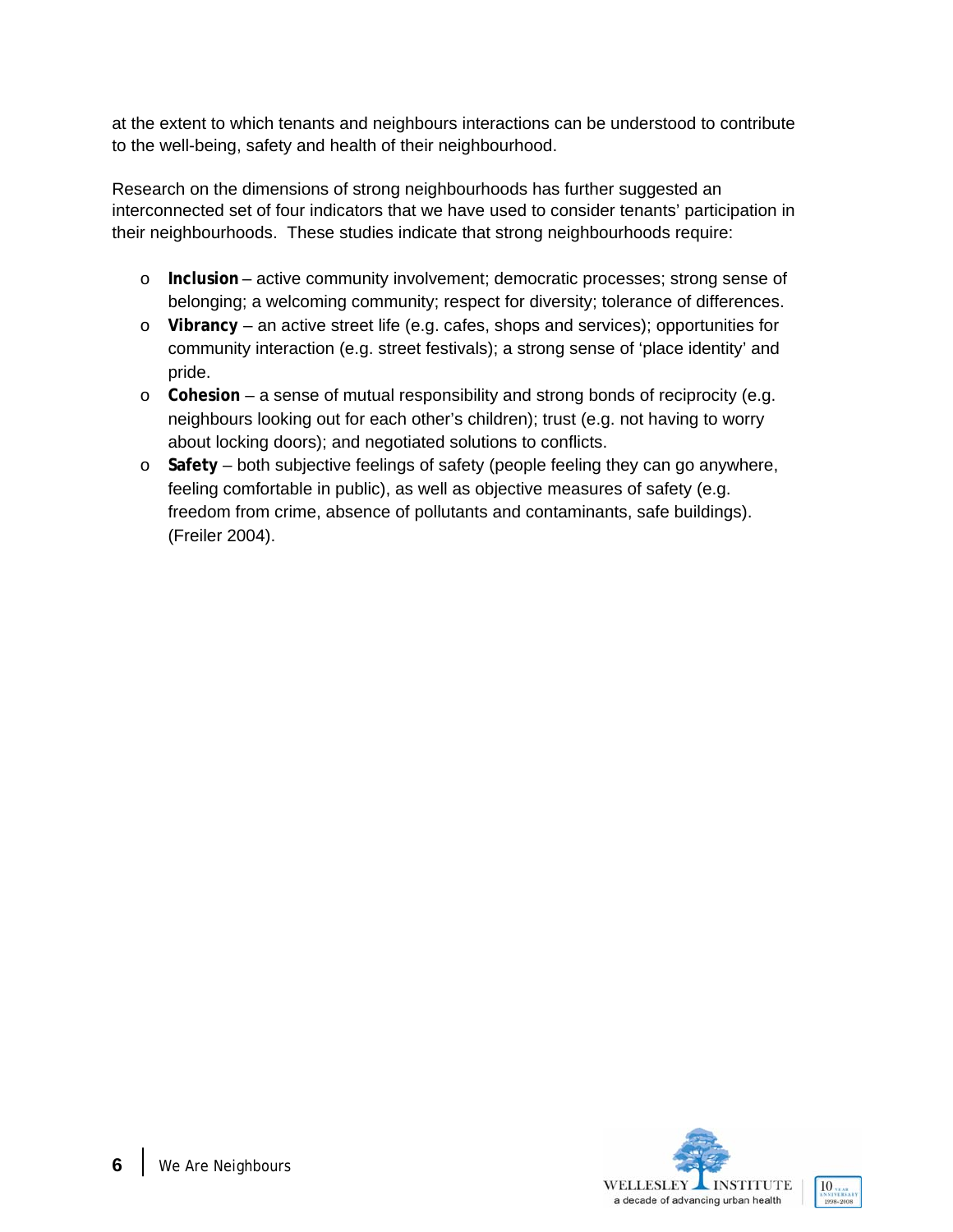### **3. Data and Methods**

The project began with an inclusive series of workshops that sharpened the research focus, reviewed research methods and familiarized the whole research team with existing literature. An Enabling Grant from the Wellesley Institute made these workshops possible. The team then conducted the full project, collecting primary data in the form of interviews, and analyzing secondary data from time-series of property values, crime reports, and demographic profiles of the neighbourhoods.

### 3.1 Selecting Buildings A and B

After surveying the literature on supportive housing impacts, the project team sought to identify two supportive housing facilities and neighbourhoods for this study. The main constraints in identifying facilities were finding two that (i) were located in the same community, (ii) were distinctive in their history and integration into the community, (iii) were opposed by the community when proposed, and (iv) could be studied with the cooperation of tenants and supporting agencies. The project team reviewed information from more than twenty potential facilities and conducted interviews with agency managers to gauge potential fit for our study. A key issue was raised during this process about how to interview residential and business neighbours without bringing the facility to the attention of a potentially biased but unknowing community, and how to protect the privacy of tenants. After a substantial amount of work to ensure that all research efforts would meet our criteria and satisfy this concern, the Research Group selected two facilities in a neighbourhood adjacent to downtown Toronto. Building A and Building B are ideal because they are quite different facilities with very different histories. Building A was a twenty year-old facility with fifteen units, sited on a residential street where there had been some opposition but no formal hearings. Building B was a two year-old, twenty six unit facility located on a busy commercial street. There had been active opposition to this building.

### 3.2 Developing The Interviews

The detailed interview scripts and schedules for tenants and staff were developed in an intensive workshop process with the Research Group. The resulting open-ended questionnaires reflected the supportive housing experience of the team members and were rigorously examined for whether the questions would make sense to tenants. The questions ask for respondents' observations about the neighbourhood, and about interactions with neighbours. After a four-month period of designing, planning and training, Dream Team members conducted the interviews in pairs or with a more experienced researcher. Team members' empathy with tenants, their very practical interest in people's responses and familiarity with the details and language of supportive housing made it possible for many of these interviews to become more like conversations, rather than question and answer sessions.

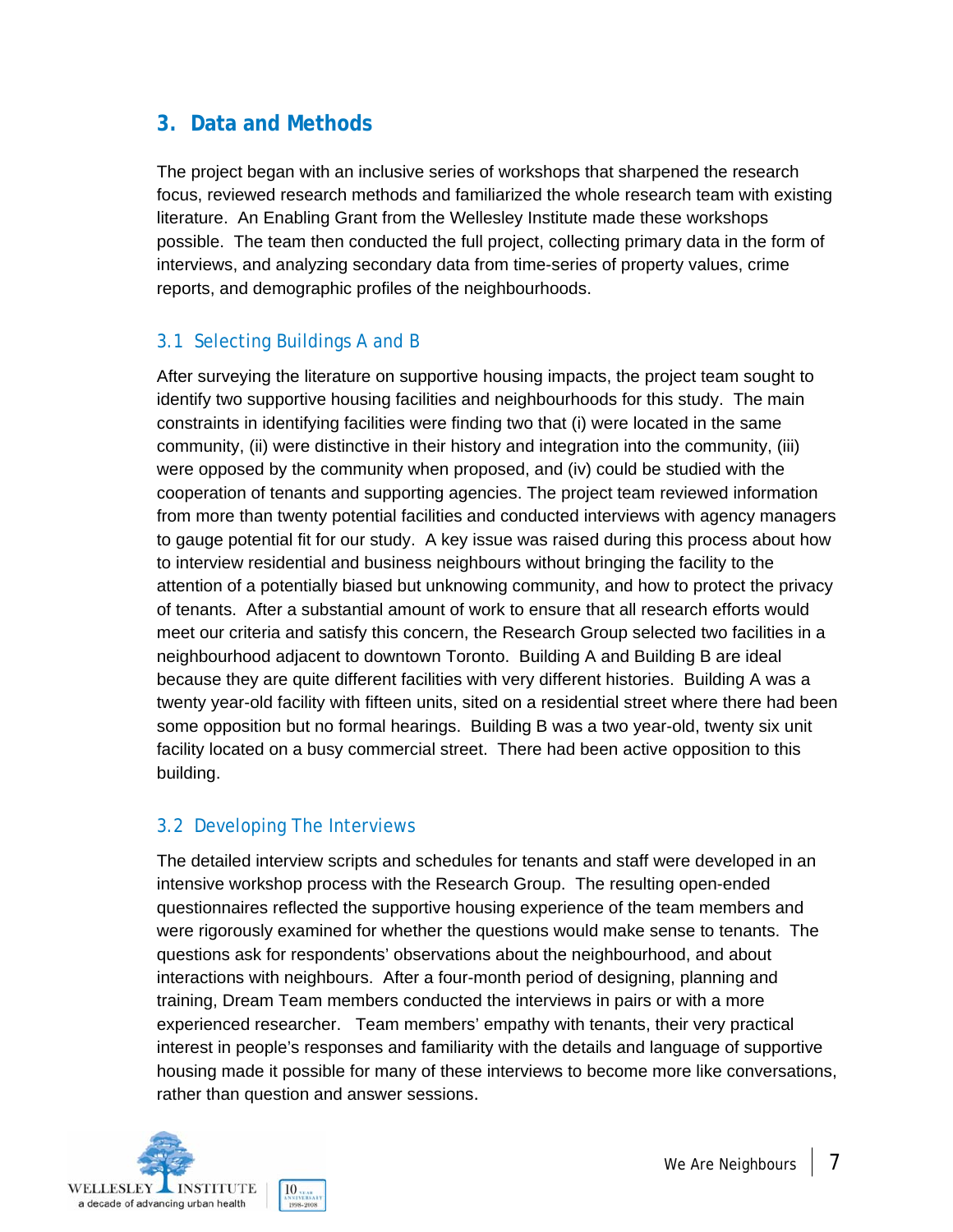….planning, interviewing and meeting support were areas of my strengths and continued to grow during the project. I think I learned to listen better, more empathetically and become empowered to help others (the team, tenants) become empowered. (Esther)

The development of neighbour and business interviews was similar, producing a short, closed-form fixed survey as well as open-ended questions. The agencies involved were concerned that the research process itself would not ignite community concern about the buildings, what Galster describes as that potential for "socially destructive experimenter effect" (Galster 2002). Consequently the neighbour and business interviews used a two stage process, starting with general questions about the neighbourhood and attitudes towards public housing, then a screening question that provided respondents with an opportunity to identify the building, and on to more specific questions only if the respondent knew the building. Fliers delivered in the week before the interviews took place notified neighbours and businesses that interviewers would be knocking on their doors. Our team's interviewers were not "insiders" in these interviews, and were potentially at risk of being on the receiving end of direct anger, or of hearing negative opinions. We prepared with sessions about how to handle difficult interviews and provided on-site support and debriefing for interviewers.

Before we did the door-to-door interviews, I was a bit worried. I was at those community meetings before it was built, and knew what some people on this street had opposed the building. I didn't know if I could handle someone who was angry or who had NIMBY attitudes. But everyone we spoke with was very polite with us. (Phillip).

Because of the ethnic composition of the neighbourhood, the fliers and interview schedules for neighbours and businesses were translated into Chinese, and three Chinese interpreters were added to the team.

The part of the study I liked the most was doing the interviews with my Chinese partner. She was really nice, and people liked talking to her. (Dennis).

Group interviews were conducted toward the end of the study with tenants and staff from both buildings in order to review the study's primary findings, to update our information and ask for feedback about the accuracy of our observations.

That was the most amazing session! I don't know of any other research that would check back with the tenants like this. That meeting had so much energy, and several people offered to help us publicize the report. (Mark).

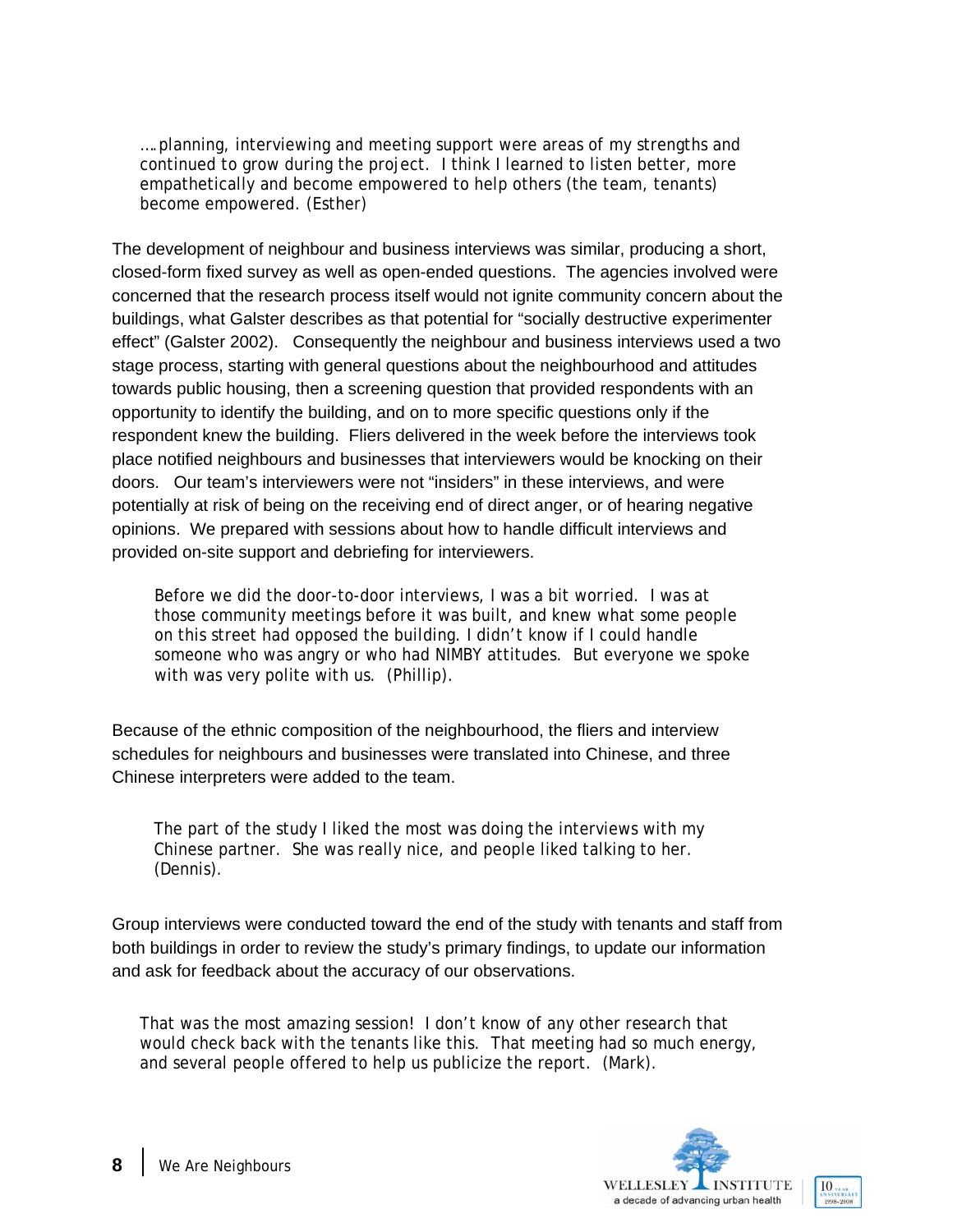All interviewees were guaranteed confidentiality in this study. This is particularly important because the privacy of those in supportive housing is important, and consequences of publicly identifying individuals as having mental illness can still be harsh. Further, the number of tenants in supportive housing is not large, and individuals needed to be assured that their information would not be shared within the community. Consequently the neighbourhood is not named, and details that might specifically identify the neighbourhood have been omitted from this report. The buildings are not specifically identified, and individuals are not referred to by their real names. Tenants, neighbours and businesses were offered honoraria for their participation.



Front Porch Interview, June 2007

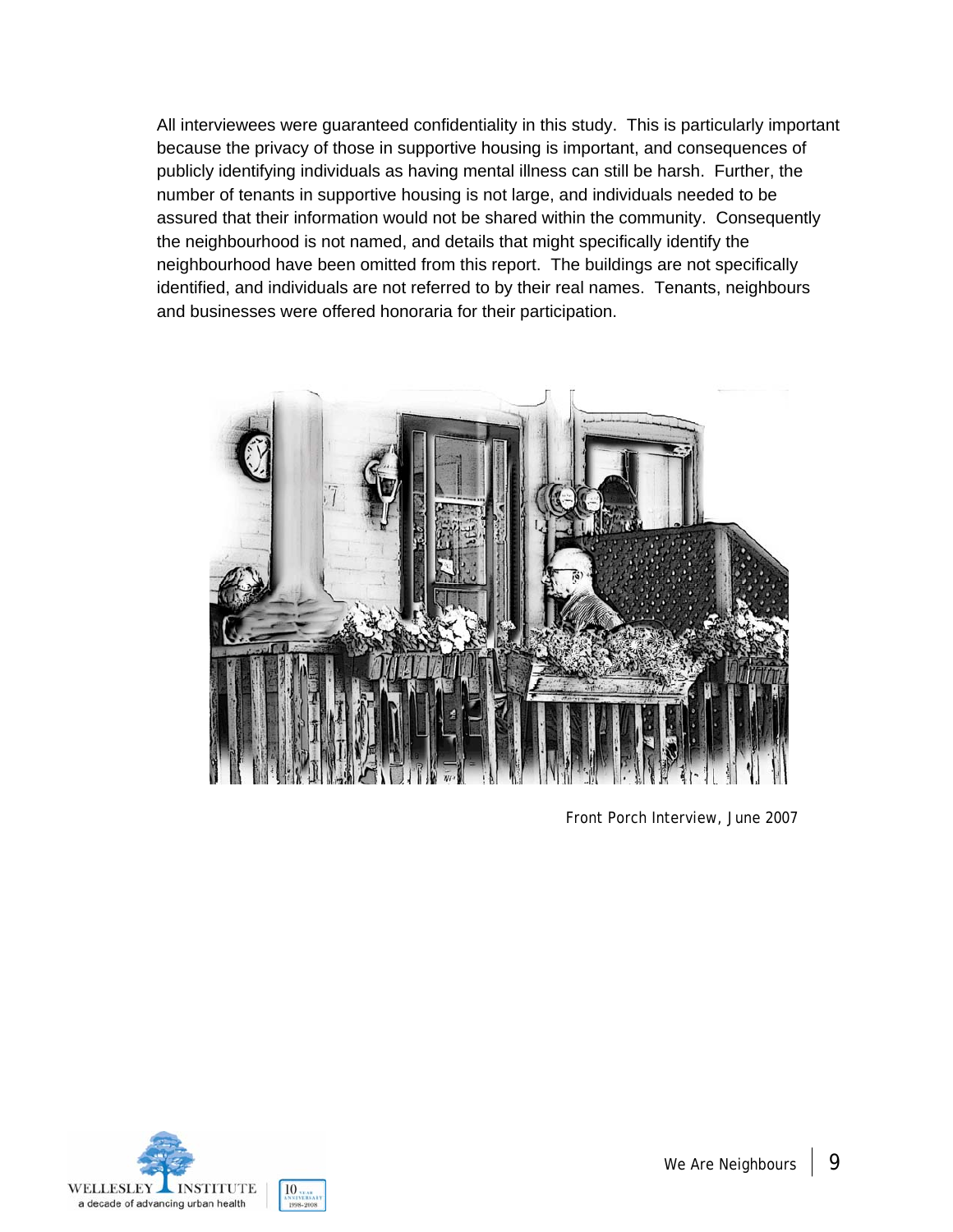### 3.3 Interview Respondents

In the summer of 2006, all tenants of each facility were given an invitation to participate in the study. Flyers in each facility and personal communication from the facility staff also advertised the study. In September ten of fourteen tenants of Building A responded to a flyer and agreed to be interviewed. Interested tenants in Building B attended an information session – a process that was made possible by a relatively large common space in the building – at the end of which thirteen of twenty-four tenants agreed to an interview. We also interviewed five Building A staff, and five Building B staff.

The residential and business neighbours were interviewed in June 2007. Neighbours interviewed lived within one block of Building A (n=14) and Building B (n=24). The businesses interviewed (n=14) were within a five to ten minute walk from both buildings. We also interviewed staff at a local community support agency near Building A, and staff at a school next door to Building B.

### 3.4 Introduction to Building A

Building A has been in existence since the late 1980s, and was one of the first supportive, independent housing facilities for people with mental illness in Toronto. It was built for this purpose, with fifteen bachelor apartments on three floors plus the basement, with laundry facilities and a small common room in the basement. Its exterior was designed to fit a residential street, with sizable front and back yards that are similar to those of other homes. The street is tree-lined with a mixture of small single story row homes, attached and detached two story brick homes, and new in-fill single-family three-story homes. It is a single block long, with a major traffic thoroughfare at one end and a commercial street at the other. When the building was built, the character of the street was predominantly working class, but it has begun to gentrify in the last decade. Tenants come from shelters and insecure private housing, and have become long-term, stable residents: one tenant has lived there since the building opened; three had been there for eleven years; the most recent tenants had moved in at least two years before the study. Seventy percent of tenants were male, thirty percent were female, and their average age was 50.

The development of this property met the criteria for the official plan for the neighbourhood and did not require any zoning changes, which meant that it proceeded with no formal hearings. During the planning and construction, agency staff and board members went door to door on the street to inform neighbours about the nature of the building. They anticipated negative reactions, and while there were some concerns, no one made a complaint to city council and many neighbours were pleased about changes to a run down property. The concern they met with most frequently was that there would be no live-in staff at the building. A staff member remembers that they met that concern with, "… discussions about our agency's commitment to independent living." (Marion, 22/11/06). A grand opening was held after tenants moved in, with 200 people gathered in

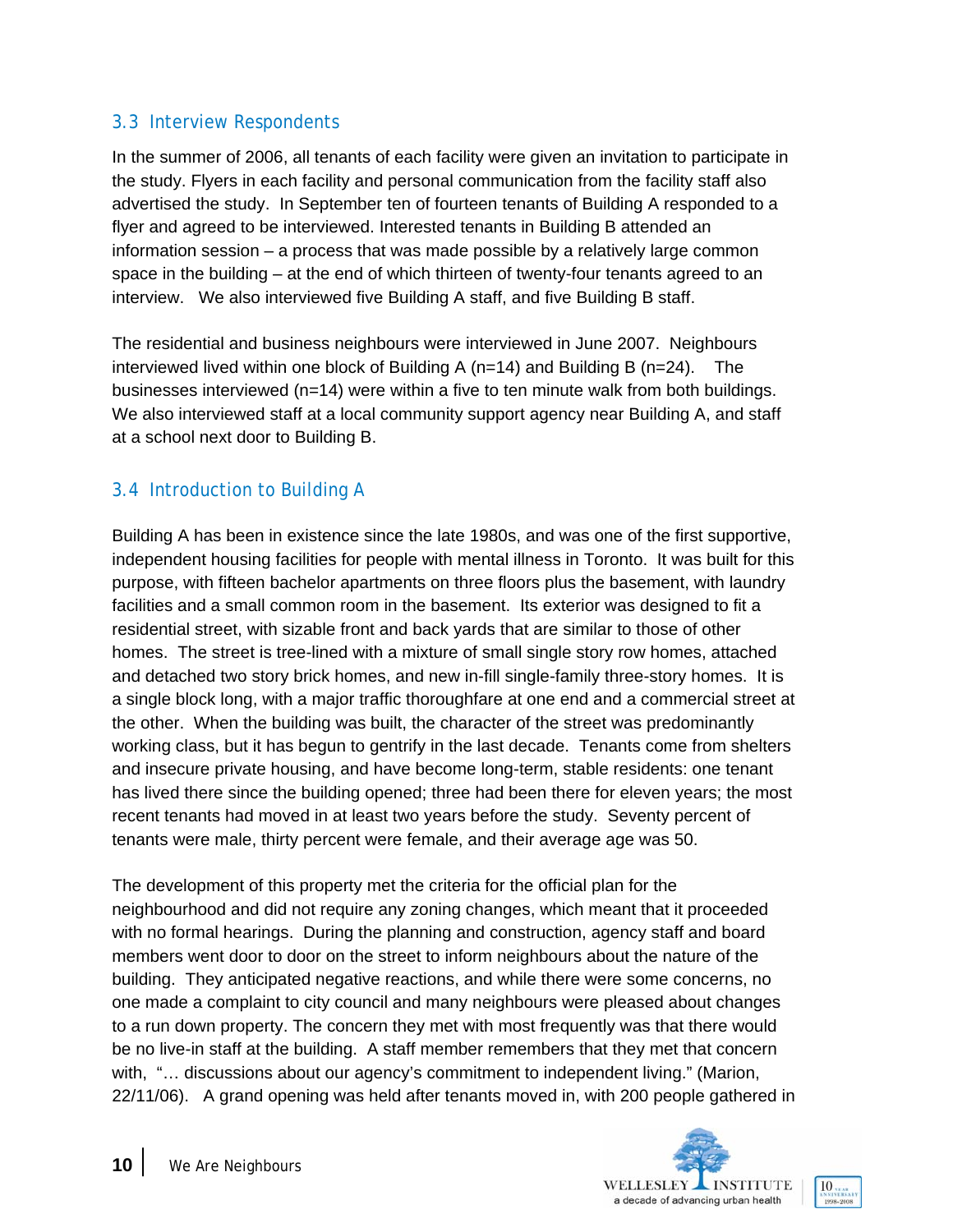the back yard, including the Minister of Housing and the Mayor. After the open house the agency did not hold other events to foster relationships between neighbours and tenants.

Because of its size and the initiatives of both the agency and tenants, Building A has a culture that is more like cooperative housing than a standard rental apartment building. Tenants are aware of each other's concerns and habits, and while there are what many describe as the usual interpersonal difficulties, several said they rely on their fellow tenants for support when they have problems. There are a couple of particularly articulate activists in this building who have provided initiative and leadership. In the summer tenants organize barbeques for the each other in the back yard, and these events have given birth to a tenants' association.

### 3.5 Introduction to Building B

Building B is a low-rise apartment building that was created in the early 2000s. The property had been used as a mixed living space and small factory, and required a major renovation. It has 26 apartments on two floors, disabled access to both floors, a rooftop sitting area, laundry, a front office and a large common room with cooking facilities. The exterior is clean and new, with little indication that its use is either residential or commercial from the outside. The front foyer opens directly onto the street, and there is no street-level open space on the property. It is located between the front gardens of a junior high school and a cluster of small storefront offices and businesses. The street is a busy thoroughfare, on a transit route, with several apartment buildings, the school and small businesses on the same side of the street as Building B, and homes on the opposite side. Most tenants moved into the building from shelters, and had lived in the building since it had opened. They were a slightly younger group than Building A tenants, with an average age of 43. A number of the tenants were employed.

The neighbourhood's revitalization committee has encouraged higher density residential development along this street as a way to revitalize and upgrade areas that need improvement. The property had been slated to become a condo but that project had been unable to provide sufficient parking for the proposed use. The Building B proposal required only minor variances to the existing zoning. The minor variances still meant, however, that the approval process had to be public. The agency sent their plans to the city's Committee of Adjustment, neighbours were notified and public hearings were held. The two meetings that took place were, from the accounts of those who attended, very acrimonious. A neighbourhood community association opposed the development, with one or two immediate neighbours acting as primary spokespersons. One argument was that the neighbourhood already had too many social housing projects, and that the neighbourhood was becoming a ghetto of social housing. They were also critical of the design of the building itself, the size of the units and the proximity to the school (although no one from the school supported these objections). Eventually the objections dissipated into a weak presentation to the Committee of Adjustment, and the development was

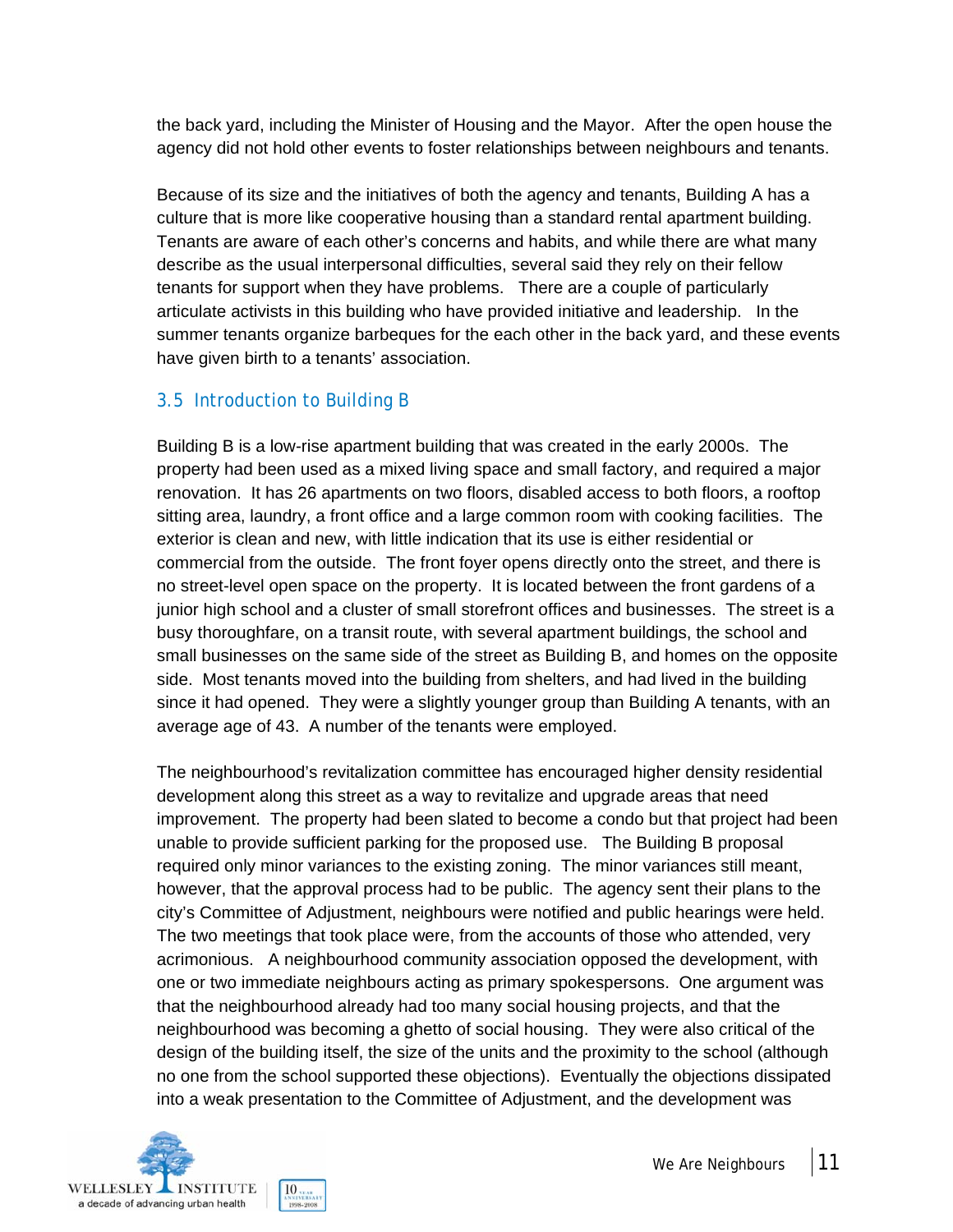approved. The agency held an open house after tenants moved in, and invited immediate neighbours although very few attended.

### **4. Changes in the Neighbourhood**

### 4.1 Recent History

The study's two buildings are located in a neighbourhood adjacent to the downtown core. Over the last several decades the neighbourhood has been in a transition from one that was home to a substantial number of manufacturing plants and their workers, to a higher cost residential area with new pockets of cultural industry, small retail businesses and big box stores. There is less employment in the neighbourhood, but there are new advantages in housing that is close to the city's core. One of its challenges is that its industries still release one of the highest concentrations of toxins of any ward in the city (Toronto Environmental Alliance 2006).



A revitalization committee has promoted the intensification of its residential population along the neighbourhood's four or five main streets through zoning that encourages street level business with residential spaces on second and third stories, the preservation of historic architecture, and the redevelopment of industrial sites and buildings for residential use (Revitalization Committee 2002).

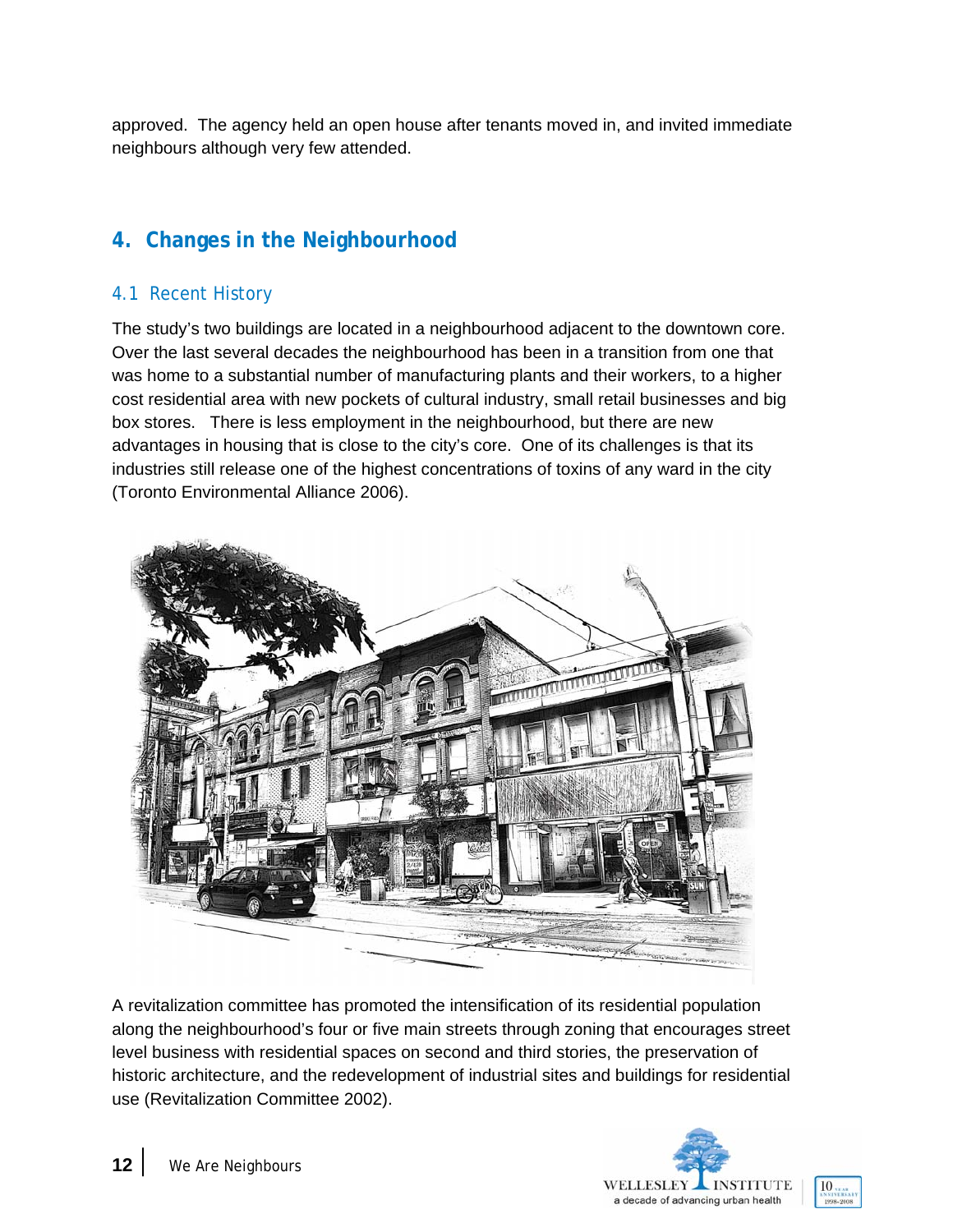### 4.2 Changes In Demographic Profile

Census data provides a number of important descriptions of changes in the neighbourhood over the past few years.

- $\circ$  The number of people living in the neighbourhood decreased by 9.1% between 2001 and 2006.
- o The population is older: the proportion of young children age 14 and younger living in the neighbourhood decreased from 16% in 2001 to 14% 2006. The proportions of people aged 20 to 39 dropped, and the proportions of those between age 40 and 64 increased in this same period.
- $\circ$  Over one third of the population was Chinese in 2001. It is one of the city's destination points for new immigrants: in 2006 between 18% and 24% of the area's immigrants had arrived recently.
- o Households had higher income: the proportion of households with income less than \$20,000 a year dropped from 32% in 1996 to 22% in 2001. The proportion of households with incomes over \$100,000 increased from 7% to 12.4%.
- o The proportion of residences that were owned increased from 49% in 1996 to 54% in 2001, with the parallel decrease in rental units from 51% in 1996 to 46% in 2001. (City of Toronto 2008; City of Toronto 2008).

### 4.3 Changes in Crime

The data we reviewed provides no indication that Building B has been associated with an increase in crime. Rates of violent crime have consistently dropped across the city since the mid-1990s, and the same is generally true for this neighbourhood. We have used the Toronto Police Services crime rate data, which is only available for the last ten years. Consequently this analysis is relevant only to the introduction of Building B, which took place in the early 2000s. In the ten-year period between 1997 and 2006 the volume of dispatched calls dropped by 27%. Incidents of sexual assault were down 32% from their highest point in 2001; incidents of other assault were down 11.5%, also from their highest point in 2001. Breaking and entering, robbery, theft under \$5,000 and motor vehicle theft all had their highest rates in 1997. Only three types of crime increased and reached a peak in 2004 – 2005: theft over \$5,000, fraud and weapons offences (Toronto Police Service 1997 - 2006). These are crimes in which tenants are least likely to be involved. The details of these figures can be found in Table 1. Crack cocaine is considered the most popular street drug in Toronto, in part because of its relatively low prices (City of Toronto 2005). Our interviews indicated that it was readily available in this neighbourhood, however, crime related to its use remains undocumented.

### 4.4 Changes in Property Values: Building A's Street

There is no evidence to suggest that Building A has affected the real estate values of its neighbours. Property values on Building A's street have paralleled the fluctuations in the

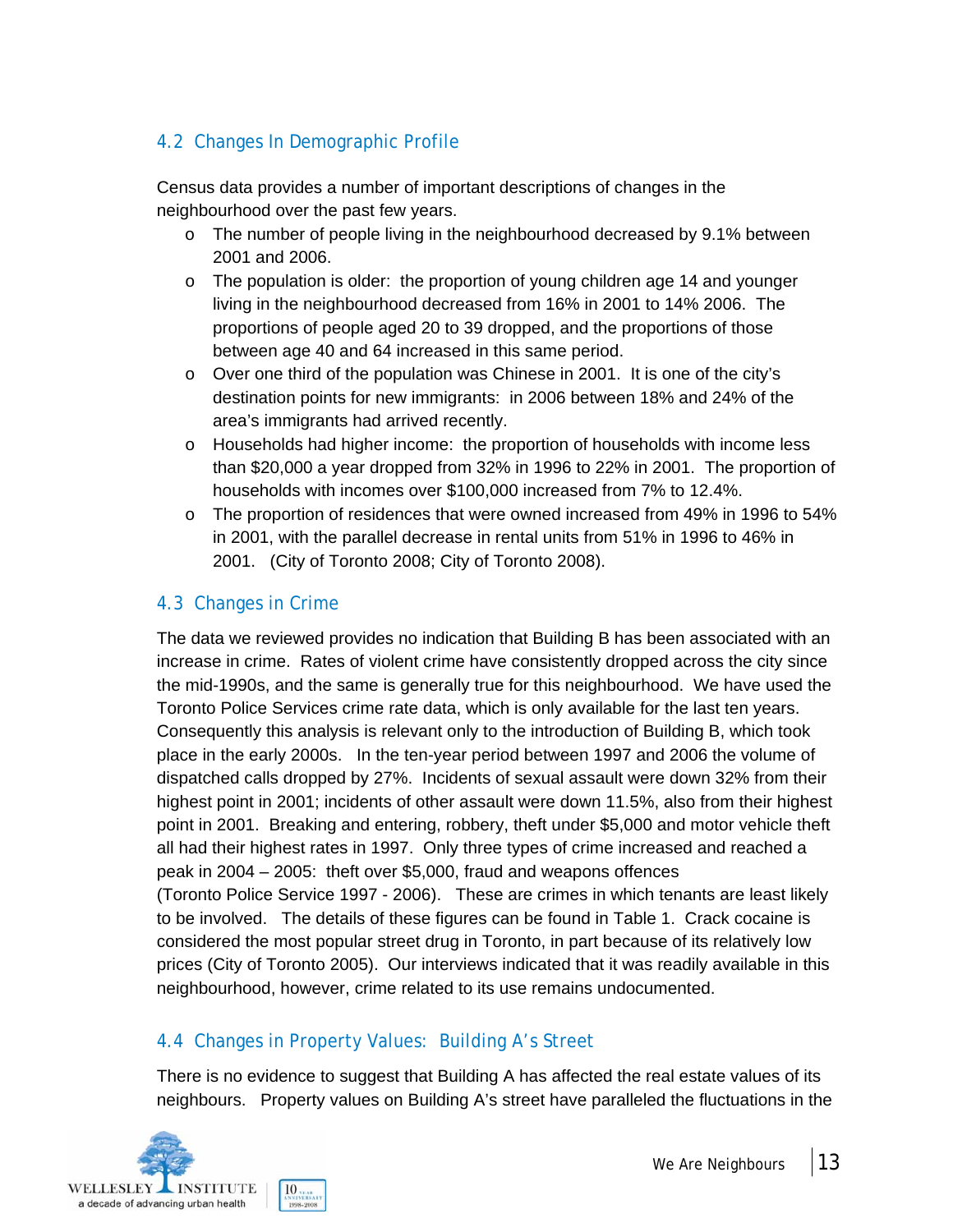Toronto real estate market between 1988 and 2007, and do not differ significantly from those of an adjacent street. The information about the adjacent street is included here only as a comparison of trends, not as a specific comparison of values. The original housing stock is similar on the two streets, but they are not directly comparable: Building A's street has houses on both sides with one-way through traffic; the adjacent street is a cul de sac, with housing on one side and an open green space and a small manufacturing property on the other. The values of houses across from the green space on the adjacent street tend to be slightly higher than those on Building A's street. A fire in the early 2000s destroyed houses very close to Building A, and they have now been replaced by large new detached and semi-detached homes.

Charts 1, 2 and 3 show annual averages of sold prices for the three different types of housing from 1988 to 2007. Housing prices dropped dramatically across the city between 1989 and 1992 and have climbed relatively steadily since the mid-1990s. Average sold prices on the two streets reflect these city wide trends. Chart 1 indicates that the value of row or town homes has increased more dramatically on Building A's street (an increase of 262%, compared with 134% on the comparison street). Chart 2 shows that the value of semi-detached homes has been consistency higher on the adjacent street, with a couple of exceptions for particularly extensive renovations in 2003 and 2006. Chart 3 shows that the value of detached homes was consistently higher on Building A's street until 2007 and the sale of two newly renovated homes across from the green space on the adjacent street.

### 4.5 Changes in Property Values: Building B's Street

The value of residential property on Building B's street has increased substantially since the early 2000's and does not significantly differ from those of an adjacent street. There is no indication that Building B has negatively affected property values. The two streets we compare here for residential values are very close to each other: both are on transit routes, with residences on one side facing a school and a small businesses section at the corner. The residences on both streets are primarily semi-detached and row or town houses. Detached houses are not included in this analysis because the sample is too small: only four detached homes sold on Building B's street in this period, and none on the adjacent street. Charts 4 and 5 show a consistent increase in average annual sales for row or town houses and for semi-detached houses on both streets from 2002 – 2008.

We also reviewed sales of stores with offices or apartments on the second floor on Building B's street in the same six-year period. Only eight had sold and the nature of these properties varied considerably, making it difficult to see any trend. Their sold prices varied between \$250,000 and \$920,000.

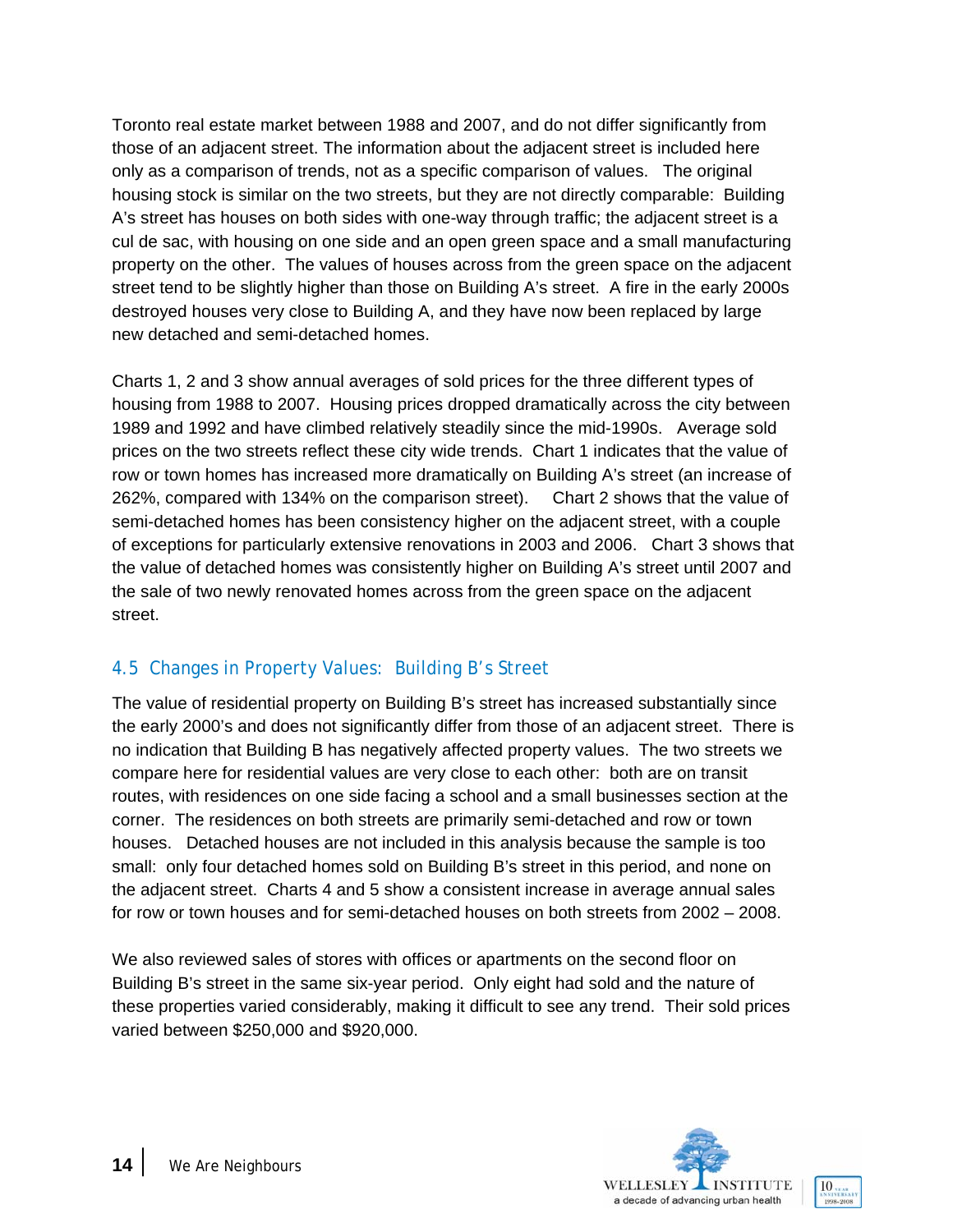### **5. Economic Footprints And Relations With Neighbourhood Businesses**

The two buildings are close enough that tenants from both are able to use the same businesses. Consequently, here we present the observations related to both buildings together, first from the perspective of the business people we interviewed, and then from the perspective of the tenants and staff.

### 5.1 Neighbourhood Businesses: Impact of Supportive Housing

We surveyed the businesses that were most likely to be used by tenants on two main streets close to both houses. We interviewed fourteen people who were either proprietors or employees, half of whom had owned or worked in their location for twenty years or more. The businesses were convenience stores, pet stores, dollar stores, bakeries, a bank branch, coffee shops and small restaurants.

Table 2 reports our findings of the business interviews, showing that as a group, these respondents were slightly more cautious about changes in the neighbourhood than immediate residential neighbours of the buildings. Two of these people were the only ones we spoke with who thought that neighbourhood property values had gone down. This perception could have been related to the concerns raised by several other store managers about increased taxes or rent on their storefront properties. Their assessment of the quality of their businesses colleagues in the neighbourhood was less generous than that of residential neighbours. Their comments suggested that this reflected concerns about their own business, about fewer businesses serving a particular language or ethnic group, and/or the closure of manufacturing plants in the neighbourhood. On the more positive side, they were more likely than our residential respondents to say that the extent to which they knew their neighbours had increased, that they helped each other more than they used to, and that neighbourhood crime had decreased.

Only 42% of the business people we spoke with knew of Building A or Building B. Table 3 shows that their assessment of the influence of tenants on neighbourhood changes was polarized. This chart reports on typical NIMBY opinions: for instance, 'supportive housing contributes to lower property values' or 'lowers the quality of businesses and services'. While this was a small sample, we found it notable that a few of the business people voiced the most negative opinions that we found in the door-to-door interviews. We also noticed that these respondents were among the newest to the neighbourhood. Those who thought that property values had gone down also thought that supportive housing had contributed to the decline. They were also the only people in the study who thought that tenants contributed to an increase in crime.

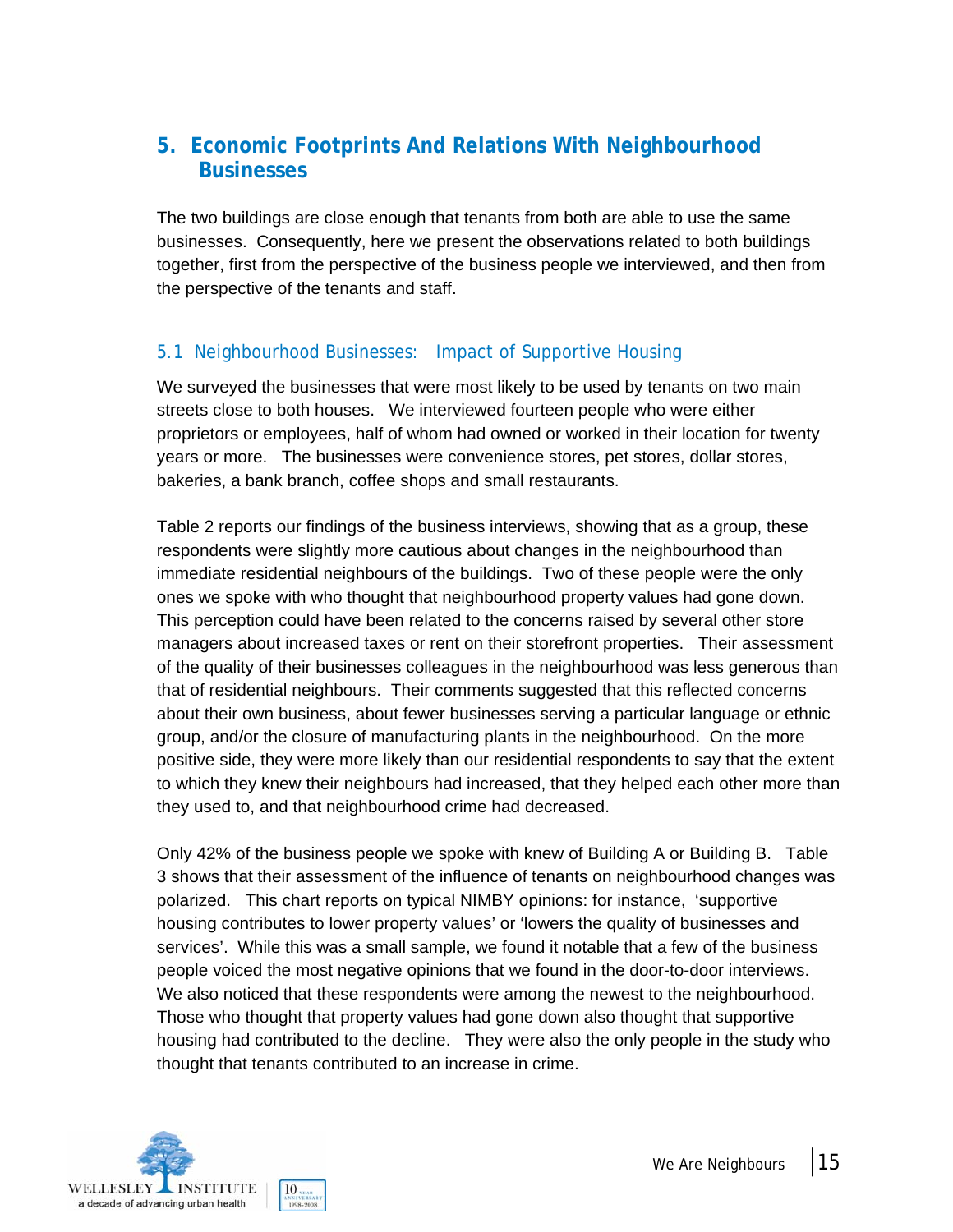This opinion was countered by others, including those with over twenty years of experience in the area, who said that the buildings contributed to an increase in property values, an increase in the quality of businesses, and to a decrease in crime.

### 5.2 Tenants: Neighbourhood Economic Footprint, Building A

In our interviews, Building A's tenants and staff described how they made contributions to the local economy. Tenants all live on very limited incomes so their ability to spend is not large, but perhaps more than other neighbours with higher incomes and wider choices of locations to shop, they use the local restaurants, coffee shops, bakery, butcher, dollar store, pharmacy, pet store and convenience stores for small purchases. Tenants tend to do their monthly shopping at a low cost supermarket several blocks from the building. Their use of local stores contributes both to individual businesses and to the regular street life and vibrancy of the neighbourhood.

One or two convenience store operators know individuals well enough to provide them with small monthly credit, and a story about one store where staff went out of their way to assist a tenant with physical disabilities.

At [convenience store] some people can go in there and get accounts if they're short. I used to go in there with a woman once a week, and the people who worked in the store, all she would have to do is stand at a point and they would get everything for her. She would say 'I need this, I need that, I need this' and the guy in the store would go get everything for her, pack it, tie it up in the bag, put it in her bundle buggy and all she had to do is pay the bill. (Mika 22/11/06).

The pet store operator not only sells to tenants, but she acts as a source of advice and support when there are problems. Family members and support workers take tenants to local coffee places, and sometimes to the restaurants for gatherings and meetings.

I go out for coffee three times a week with my friend. …. I have difficulty in social situations, and I try to get out three times every week. (Riley 06/10/06).

This tenant went on to express concern that a new bistro on the street might drive up the price of coffee in the other stores, which would make it difficult for him to keep up this practice.

The agency purchases maintenance materials in bulk from sources across the city. It has, however, contracted an immediate neighbour for repairs to Building A's roof, and has a cost sharing arrangement with a neighbour about a common fence.

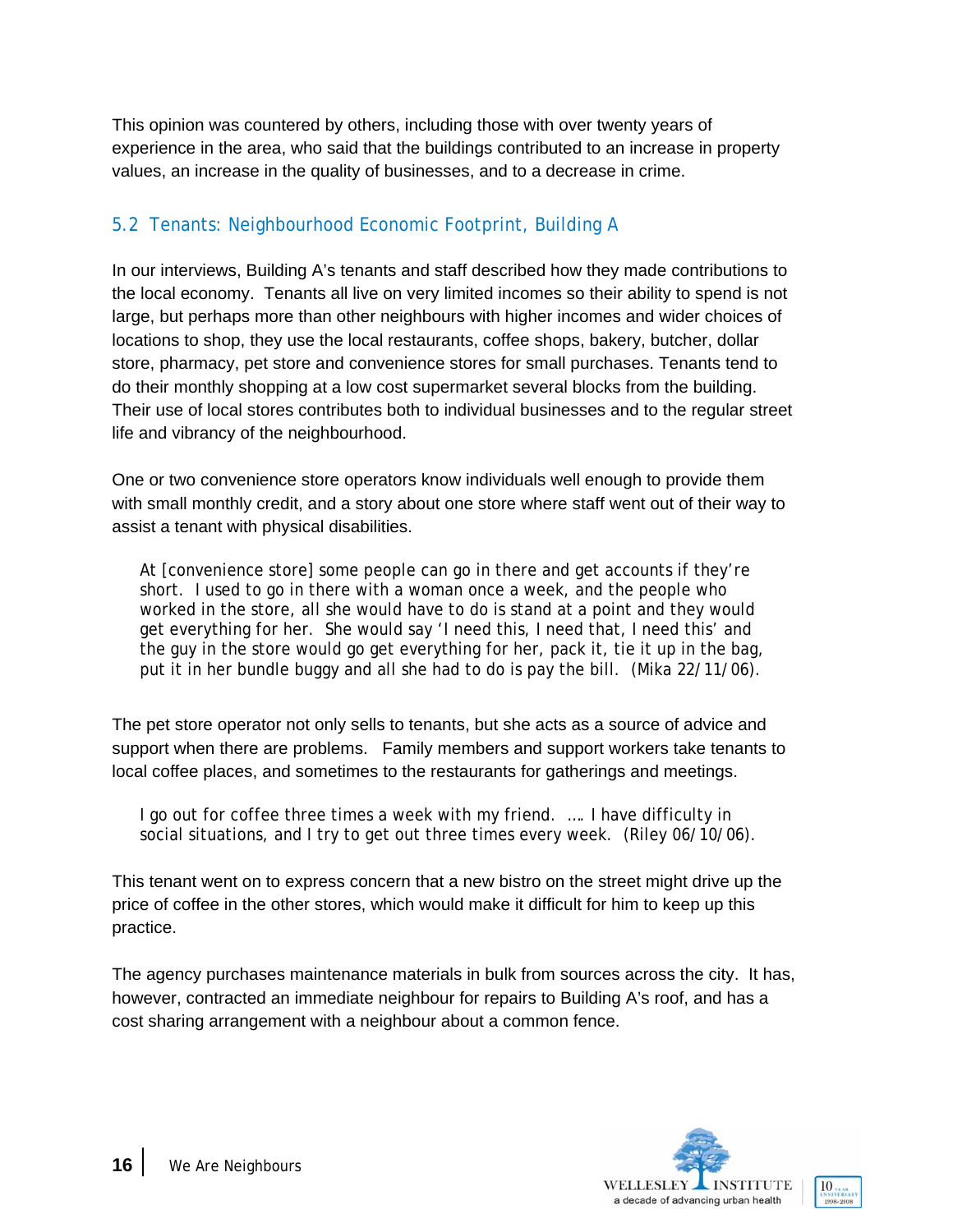It is important to note, when thinking about the economic and social impact of Building A, that it also has an important function as a work location for a number of non-tenants, including support workers, agency maintenance workers, a physician, and occasional home care workers.

### 5.3 Tenants: Neighbourhood Economic Footprint, Building B

Building B's tenants also make a modest contribution to the local economy. They have created a new pocket of street activity, and a new kind of vitality on a street that had dwindling activity. Tenants use the local restaurants, green grocers, coffee shops, bakery, butcher, dollar store, pharmacy, health food store, pet store and convenience stores for small purchases. Tenants told us that they exchange information all the time, like an informal 'buying club', about where to find the best prices between the larger low cost supermarket, local green grocers, dollar stores and even regular flea markets. Most used the van provided by the agency to do their major shopping at the supermarket and purchased smaller items in the immediate neighbourhood.

Proprietors at the corner store and the corner restaurant will provide tenants with a small amount of credit.

And the pharmacist up the street he's nice, too. He gives me my prescription even if I don't have my drug card right away or if I need those pills or something and I don't have the money he will give it to me on credit... because he *trusts* me [said with some emphasis]. (Amy 28/09/06).

The agency purchases much of its furnishings and maintenance supplies through a centralized purchasing process. The community kitchen coordinator was the exception because she purchased most of the food for the twice weekly meals from the local supermarket. She said that she was beginning to negotiate with the local green grocers so that she could open an account with them.

Building B is also a work location for several support staff, and as an off-site work location for support workers, agency maintenance workers and occasional home care workers.

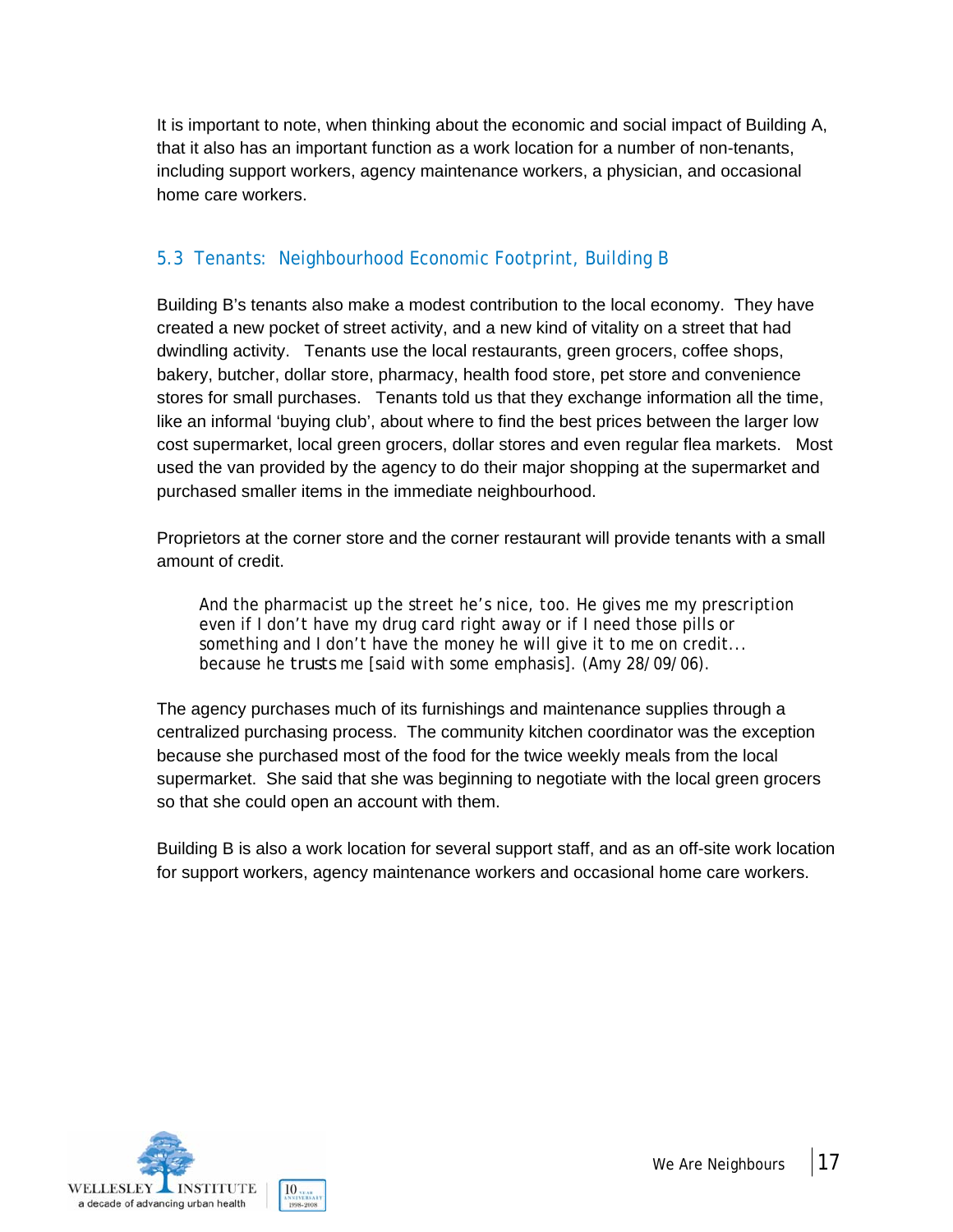### **6. Neighbourhood Cohesion and Efficacy, Building A**

### 6.1 Building A Tenants: Cohesion On The Street

Regular interactions between neighbours and tenants that reflect good will and support are evidence of neighbourhood cohesion. Building A tenants provided us with a number of examples of these kinds of interactions.

One man has developed a relationship with a neighbourhood potter. He goes once a week to her studio for sculpting lessons or to use the kiln. A dog groomer that tenants met at the dog park has made an arrangement where she clips their dogs' nails for considerably less than they would pay elsewhere. Neighbours gave a tenant a couch they were no longer using. One tenant told us that she fell on her way to the store, and a neighbour woman helped her up and then walked her to her destination to be certain she was all right. Another neighbour occasionally uses their car to help tenants carry heavy grocery loads.

Most of the tenants in Building A have pets. Those who have dogs are out with their animals several times a day, and are part of the informal relationships that develop between neighbours who regularly walk their dogs along the same routes and dog parks. This includes casual greetings to each other and the animals, noticing when someone has not been out for several days, and helping when there is a problem with one of the animals. Several tenants referred to the dogs as "good ambassadors" between the Building and its neighbours.

Everybody knows [my dog]. They often don't know my name, I'm just [my dog's]'s person, and that's fine. One day in the dog park two big dogs started a fight with her and my neighbours came to help me pull them off …. The guy with the Dalmatians always stops to talk and give his dogs a chance to be friendly with mine. (Kerry 06/10/06).

Like any other community, the neighbourhood cohesion is not perfect. Although tenants reported that most neighbours were very friendly, there were exceptions.

I've been trying to say 'Hi' to this one neighbour woman for three years, but I've given up. She doesn't want to say 'Hi' and that's her business. (Kerry 06/10/06).

I saw the owner of one of these stores arguing with his sisters for being particularly rude to a person with mental illness. He is always nice, but the sisters aren't. (Linda 09/06/07).

One tenant raised a concern about the changes that increased property values might have on the cohesion of the street.

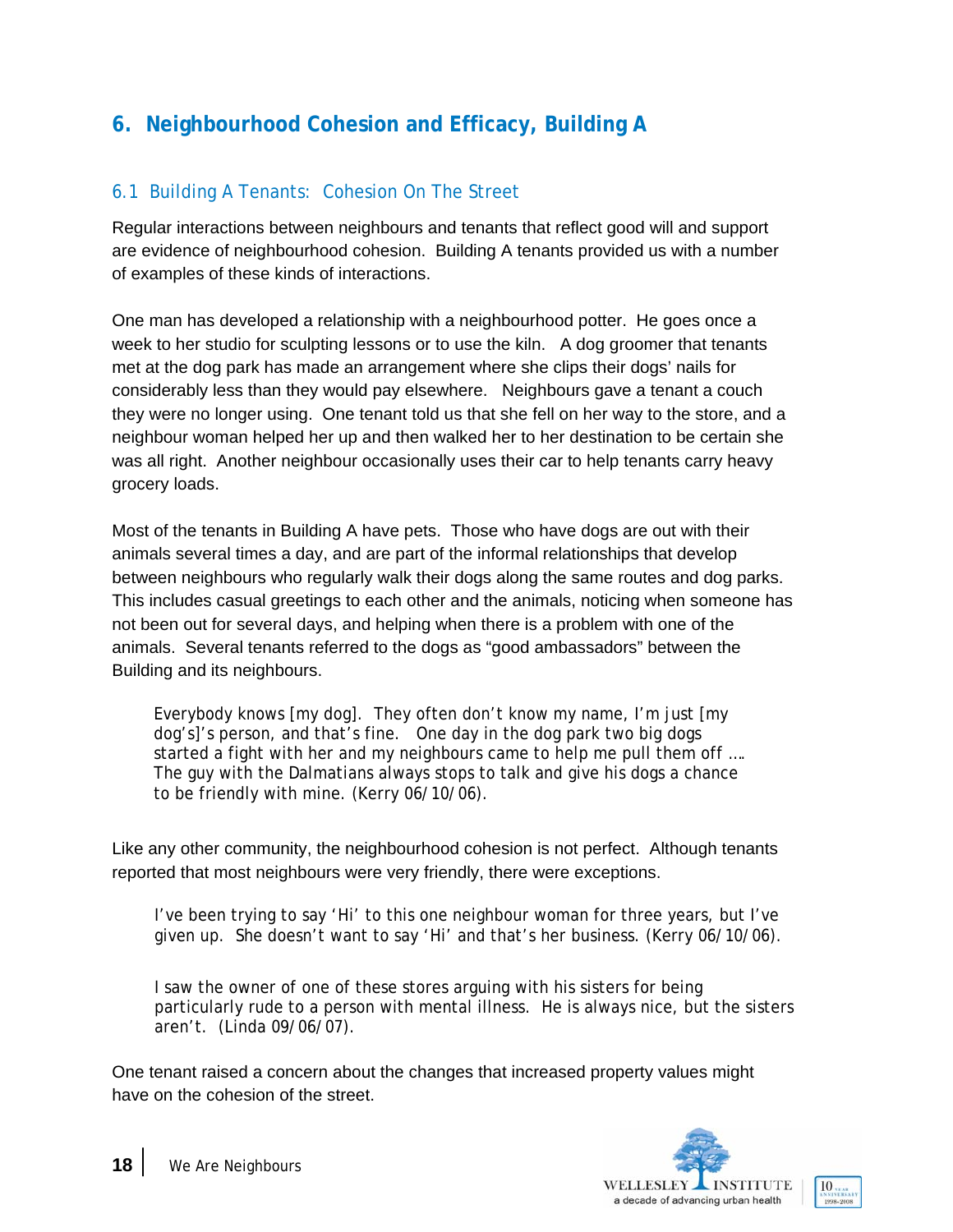There used to be just working people here, but now you have to pay half a million to buy a house. What do people who pay half a million have to say to us? (Kerry 06/10/06).

### 6.2 Building A Neighbours: Cohesion On The Street

Fourteen neighbours on the street of Building A responded to our requests for interviews. Most described a very cohesive street that they enjoyed living on. Several described how the higher property values of the last five years had encouraged people to sell, resulting in fewer families with young children living on the street. Several noted that they knew fewer people today than in the past. They described the middle section of the block (Building A is in the middle of the block) as stable and cohesive. Along the block there were clusters of residential neighbours who were regular visitors to each other's homes, and who reported that they helped each other more than in the past.

Even in this situation where some neighbours are close, **only 35% of those we spoke with knew that Building A was supportive housing**. This may be because the building has been there almost twenty years and now "fits in". There is also a polite neighbourliness, where people generally do not ask too many questions about their neighbours' daily lives. We found one neighbour who was among those who had been concerned when the building was built.

We've come to terms with the building. At first everybody was a little leery about it, because they didn't understand. Once it was up, it didn't cause any problems. It's a good-looking building, the people don't bother nobody, they stay within themselves, they don't bother anybody. It doesn't cause any problems. (Neighbour A04 09/06/07).

Another long-time neighbour went further, describing Building A tenants as:

They're good neighbours. I love having them around. We meet people in the building every day. Tenants are involved in the neighbourhood - they're just everyday people, a lot of people would not know that they had any problems at all, they're friendly, they always say hello when they go by. (Neighbour A03 09/06/07).

Neighbours give one tenant particular credit for her neighbourliness. She was a gardener who took on replacing the front lawn with an array of ground cover, flowers and shrubs, and encouraged the agency to replace an iron fence with a lower hedge. As she worked, she talked with neighbours and they began asking her about their own yards. She also built up gardens and composting in the large back yard, which is used by all tenants who wish to grow their own plot of vegetables.

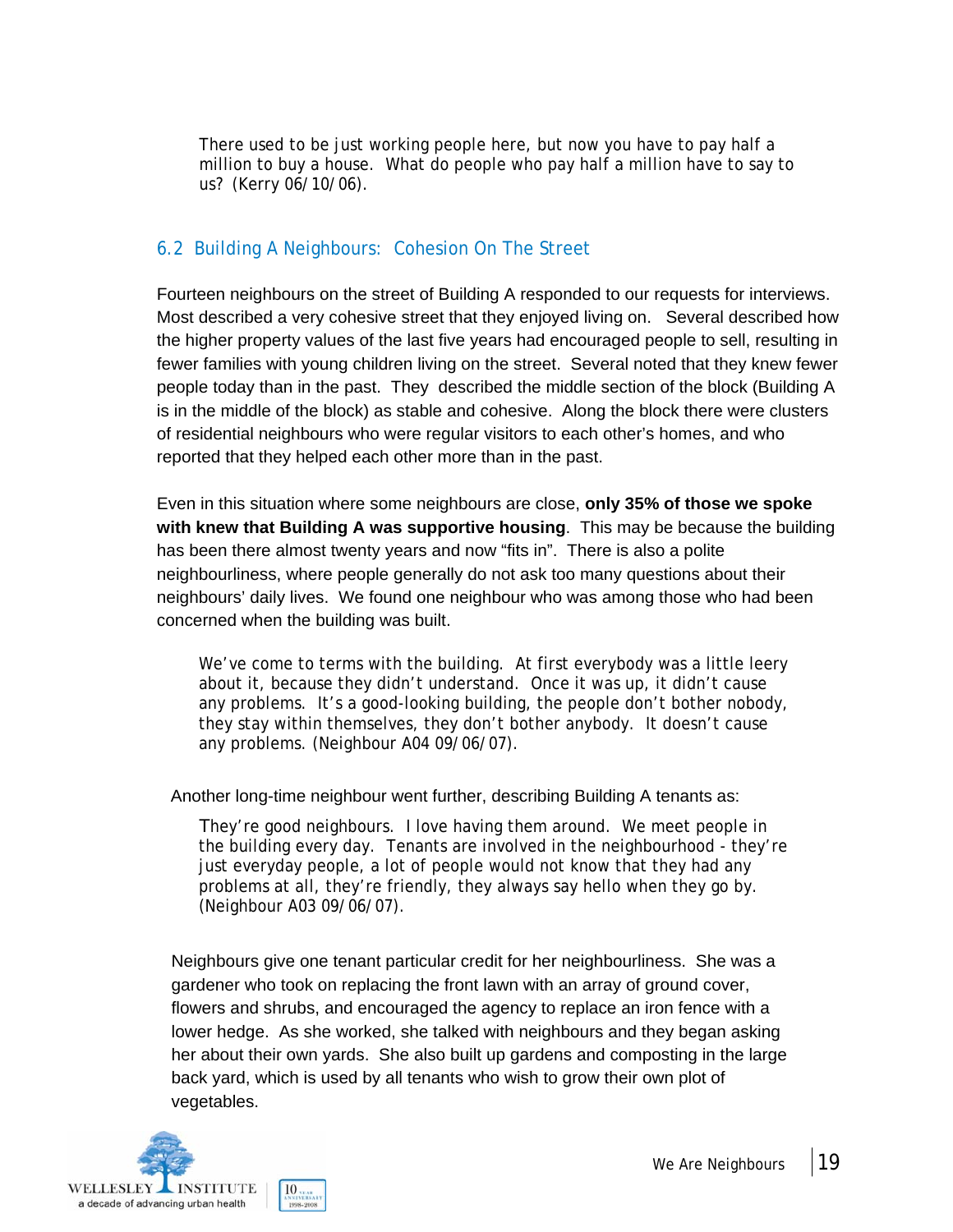They could never get anything to grow anything in there. This girl, she planted all that, in a natural way….they all contribute in their own way. (Neighbour A3, 09/06/07).

One lady that looks after the garden, we chat every day. I say 'Hi' to everybody coming and going every day. (Neighbour A04 09/06/07).

### 6.3 Building A Tenants: Contributions To Collective Efficacy

There are several examples of tenants in Building A being involved in both informal and formal actions that go beyond casual friendliness and have contributed to the nature of their immediate neighbourhood. In these examples it is clear that both the tenants and the supportive housing agency are participants in change, and in the neighbourhood's capacity to make changes. It also appears that the residential nature of the street and the length of time the building has been there have helped make these actions possible.

i) Street leadership: the garden

The first observation that most tenants, staff and neighbours usually make about this building is that it has a lovely front garden, and that the garden has been a point of connection between tenants and neighbours. One support worker described the Building as a "front porch community". Tenants and staff observed that the gardening by one tenant in particular not only produced a lovely garden, but over time the plant swaps and advice she shared with neighbours showed up in changed gardens all along the street. The gardening encouraged tenants to want to be out in the front yard, so they asked the agency for chairs for the front porch. The tenant who initiated the garden says:

I grew up in an immigrant family in a small town. We had to do the same thing. We put out chairs on the front porch, we say hi to people. You have to start it first. That's when people start to understand. Mental illness can make you very self-centered, but you have to work at it. We have to tell people what it's like. Don't be afraid to ask us questions, there isn't a stupid question. (Belinda 03/10/006).

ii) Noise and speed reduction

Neighbours involved tenants in two organized community actions. The first was an effort to reduce weekend noise from a live concert venue that opened at the end of the street. Two neighbours started the process with complaints to their city councilor, and then organized a letter writing campaign. The organizers included Building A tenants, and they feel some ownership in the resulting changes to the venue and reduction of

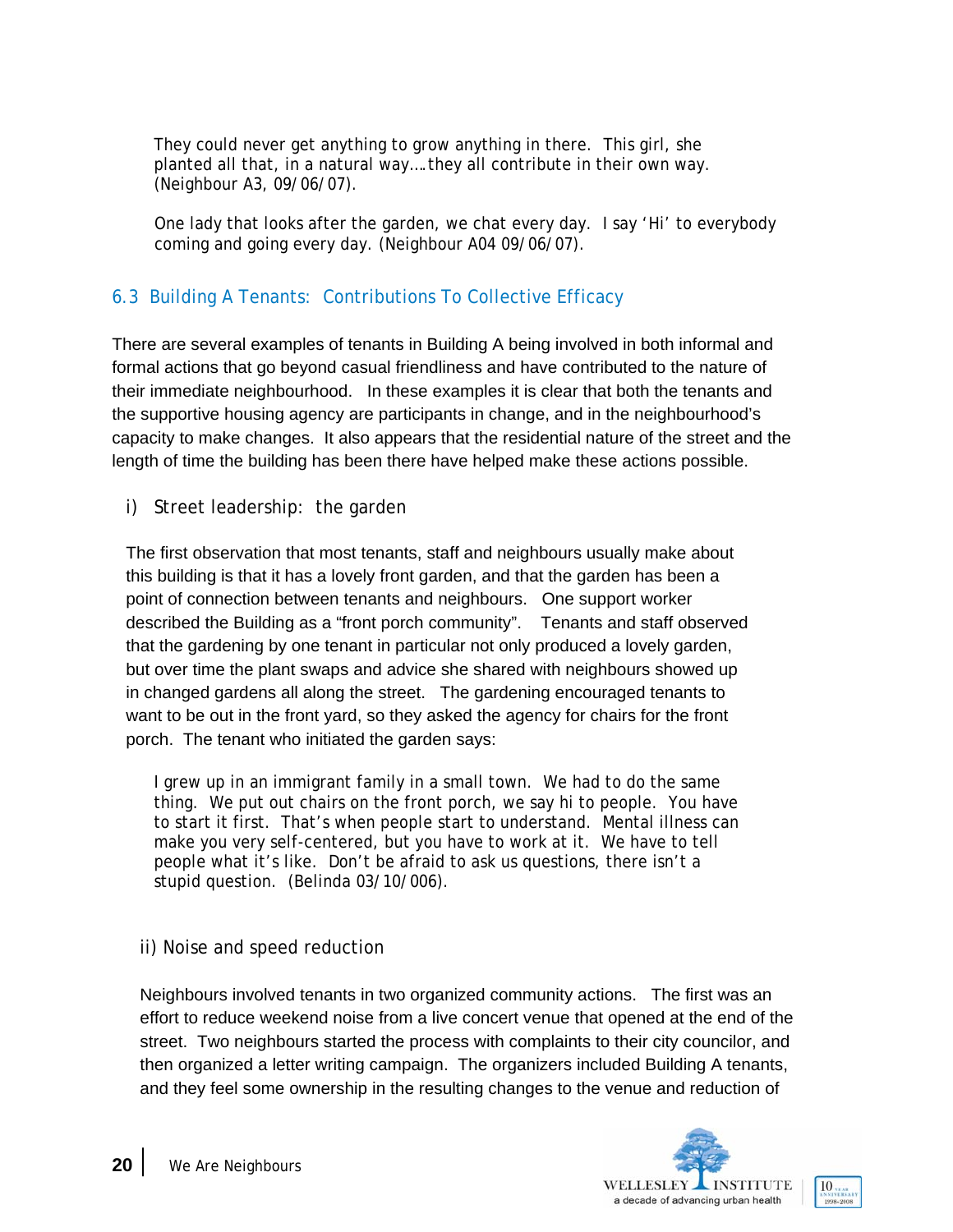weekend noise. More recently the same neighbours initiated action on the speed of vehicles that tended to use the residential street as a short cut. The resulting speed bumps were being installed on the street during our first interviews, and again, some tenants had signed a petition and felt some responsibility for the change. The tenant activist talked about being involved in issues that were important to others, as a way of building solidarity for supportive housing issues:

It's difficult for some people to get out there, to sign a petition and agree with other people's political views…. If you want to get anything done it's the grassroots who's going to talk to your alderman, and sign petitions on the street. [It's important that we're involved] because when we want something done for us, all of a sudden the alderman listens because they'll see not just people from supportive housing, it's the people who have handed out the other petition. (Belinda 03/10/006).

#### iii) Managing disorder

The handling of garbage can create tensions between neighbours, and the neglect of garbage can signal that a neighbourhood does not have the capacity to look after problems. In this case the relationship with neighbours was strong enough that several came to the assistance of tenants when it became clear that a neighbour on the next street was deliberately dumping garbage on Building A's property. Their intervention was successful.

Neighbours went with us to talk to one neighbour who was dumping his garbage in our back yard. I guess he thought this was public property, and that because we were crazy people we wouldn't notice. The neighbours heard him say this, but they said 'No, no, the crazy person lives in your house.' (Belinda 03/10/006).

A staff member remembered one time in particular that neighbours had called the agency because a tenant was in some distress. They knew how to reach the agency (a phone number at the front of the building) and did not call the police. When arrived she was aware that a number of neighbours "were watching to see how I handled the situation" and that they appeared to be assured by her intervention (Marion, 22/11/06).

In some contrast, one couple towards one end of the block were struggling with a problem with an immediate neighbour who had opened up their roof to shelter raccoons. Consequently there were many animals in residence and significant excrement in the yard. They had made the appropriate complaints to the city, with few results. They were not aware of the cohesion and effectiveness of the middle-of-theblock neighbours and the possible resource this might be to them.

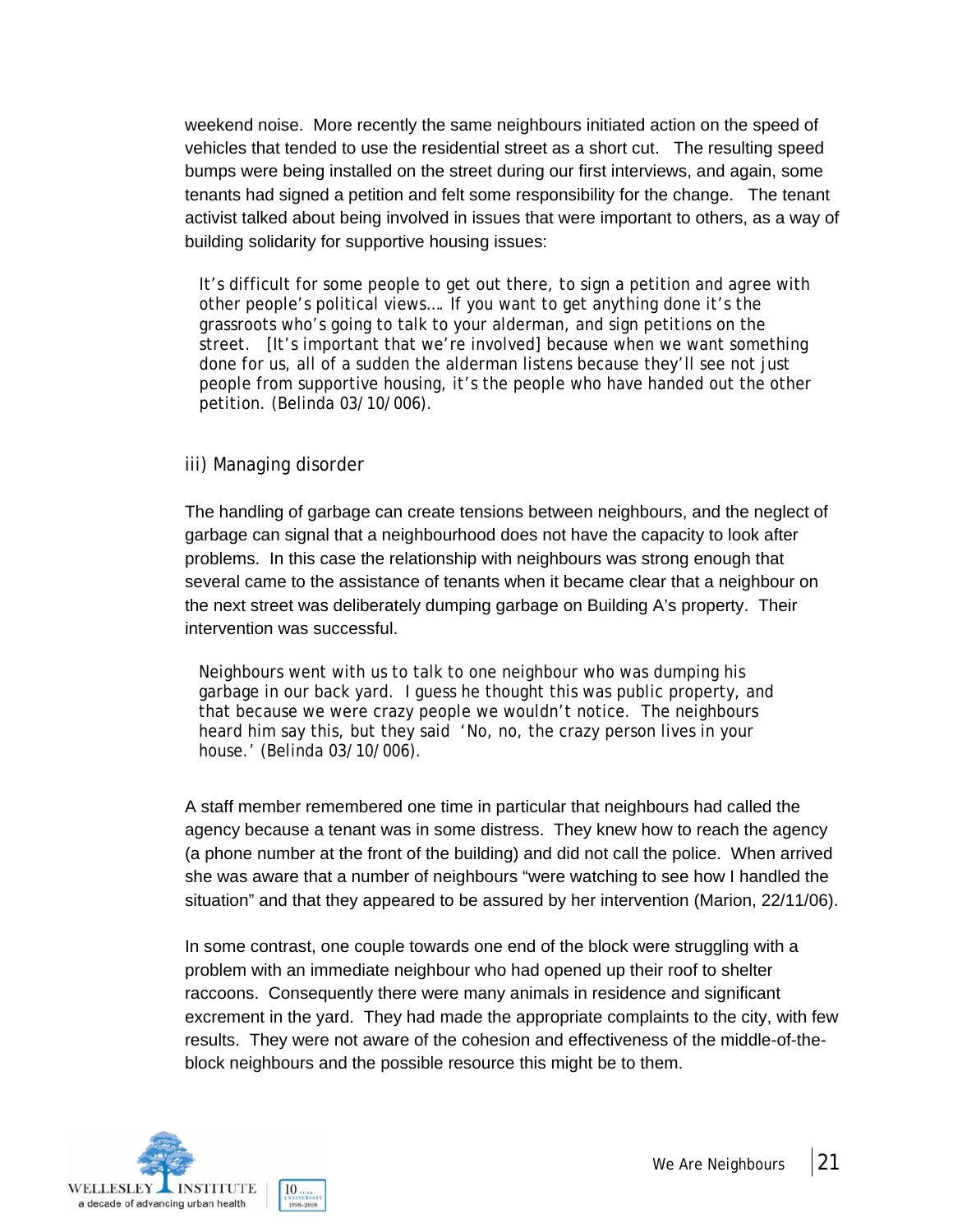### iv) Safety and crime

There is not a formal neighbourhood watch on the street, but several neighbours report that they keep an eye out for each other. Tenants told us that neighbours had let them know when there were break-ins in the neighbourhood. One tenant spoke about the prevalence of crack cocaine in the neighbourhood and told us that he could identify certain local dealers. He said that consequently he accompanied women in this building and other friends in the neighbourhood at night, for their mutual protection.

The agency has acted as an important intermediary in situations that had the potential to escalate into ones that involved the police or others in on the street. One tenant described a situation where a homeless person that none of them knew managed to get into their foyer to sleep several nights in a row. They handled the situation by calling the agency and trying to find him housing, rather than calling the police. There have been periods in the house's history when there were tenants who used drugs and instances of domestic abuse. The people involved no longer live in the building, either by choice or after an internal conflict resolution process that gave them opportunities to resolve issues with their fellow tenants.

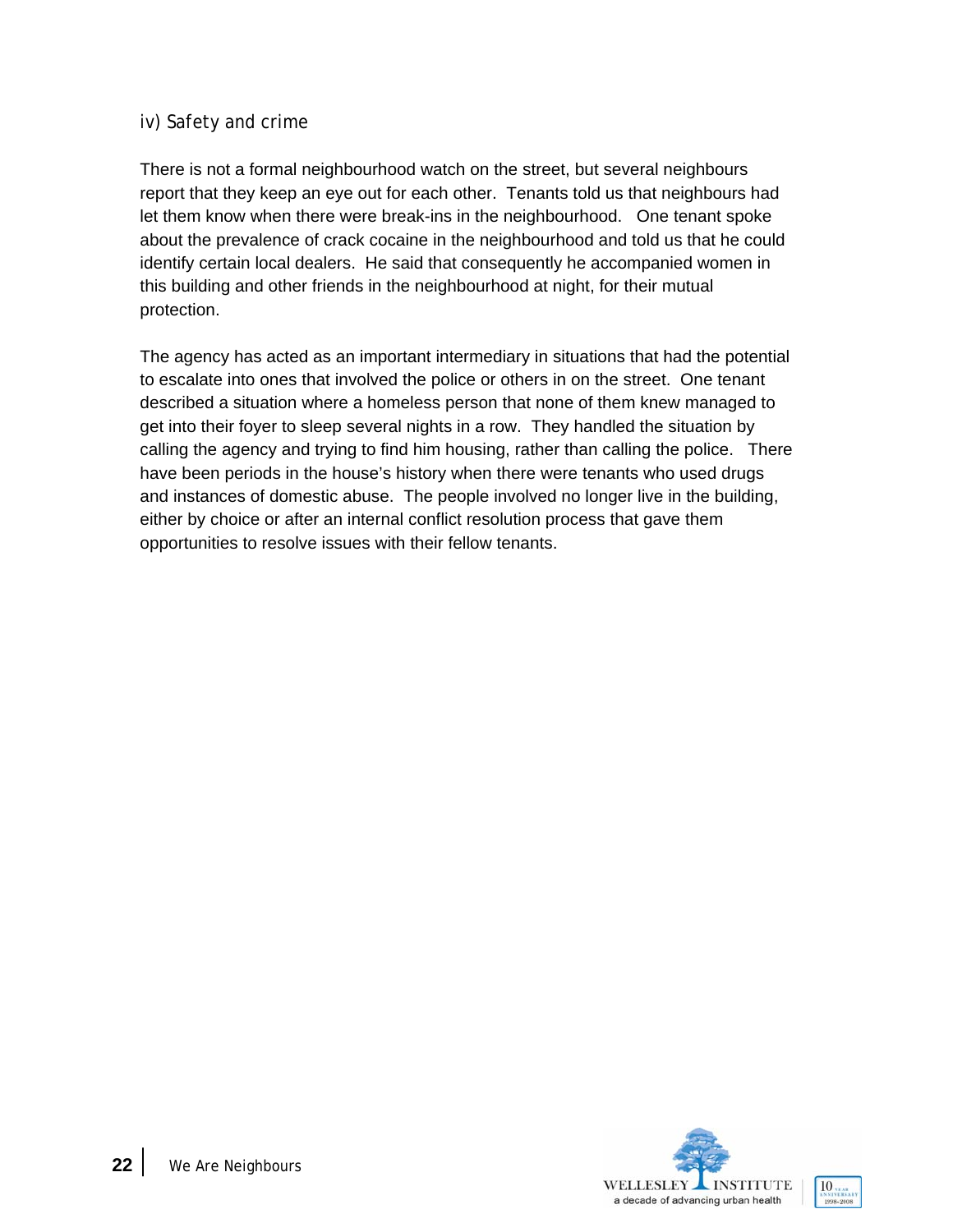### **7. Neighbourhood Cohesion and Efficacy: Building B**

### 7.1 Building B Tenants: Cohesion On The Street

Building B tenants presented a story that reflected its location. Because it was set amongst businesses, across a busy street from residences, the connections with immediate business neighbours were stronger than those with residential neighbours.

Most tenants described the neighbourhood as friendly.

When we go out there are general greetings, handshakes, smile, warm embraces, touches on the shoulder, and what not. (Herbert 8/02/07).

This general friendliness appeared to extend to situations where it was obvious that a tenant was unwell. One woman shared a very personal story of feeling accepted in the neighbourhood:

I came from a violent situation and I had a breakdown when I first moved here, so I used to be loud. And nobody would bother me, I yelled on the street, and nobody complained. And now they see that I'm OK and the neighbours are nice. They realized that I obviously went through something. (Sophie 27/09/06).

Relations between tenants and neighbourhood business people appear to be more substantial than those with residential neighbours. Ron said that he had made a point of getting to know several business people on the block.

I can see that the business community are concerned about what's going on in the neighbourhood and the people that live here. And I can see that they'd like to get to know us a little better, they want to make sure that they are safe too." (Ron 29/09/06).

Tenants told us that in a number of instances this concern had extended beyond the usual commercial transaction. The school principal had an agreement with the House that visitors and staff could use the school's parking lot. A man who operated a business in the building next door had given one tenant a set of books, and a framed picture to another. He also occasionally shared treats, and had bought coffee for one of the tenants the day we interviewed her. "He's very nice, this neighbour he's really nice." (Amy 28/09/06). And another story:

The bar owner at the corner helped me out one night when I was waiting for the TTC at the corner a guy propositioned me, and he, yes, the owner, walked me home because he saw that I was feeling uncomfortable." (Jackie 27/09/06).

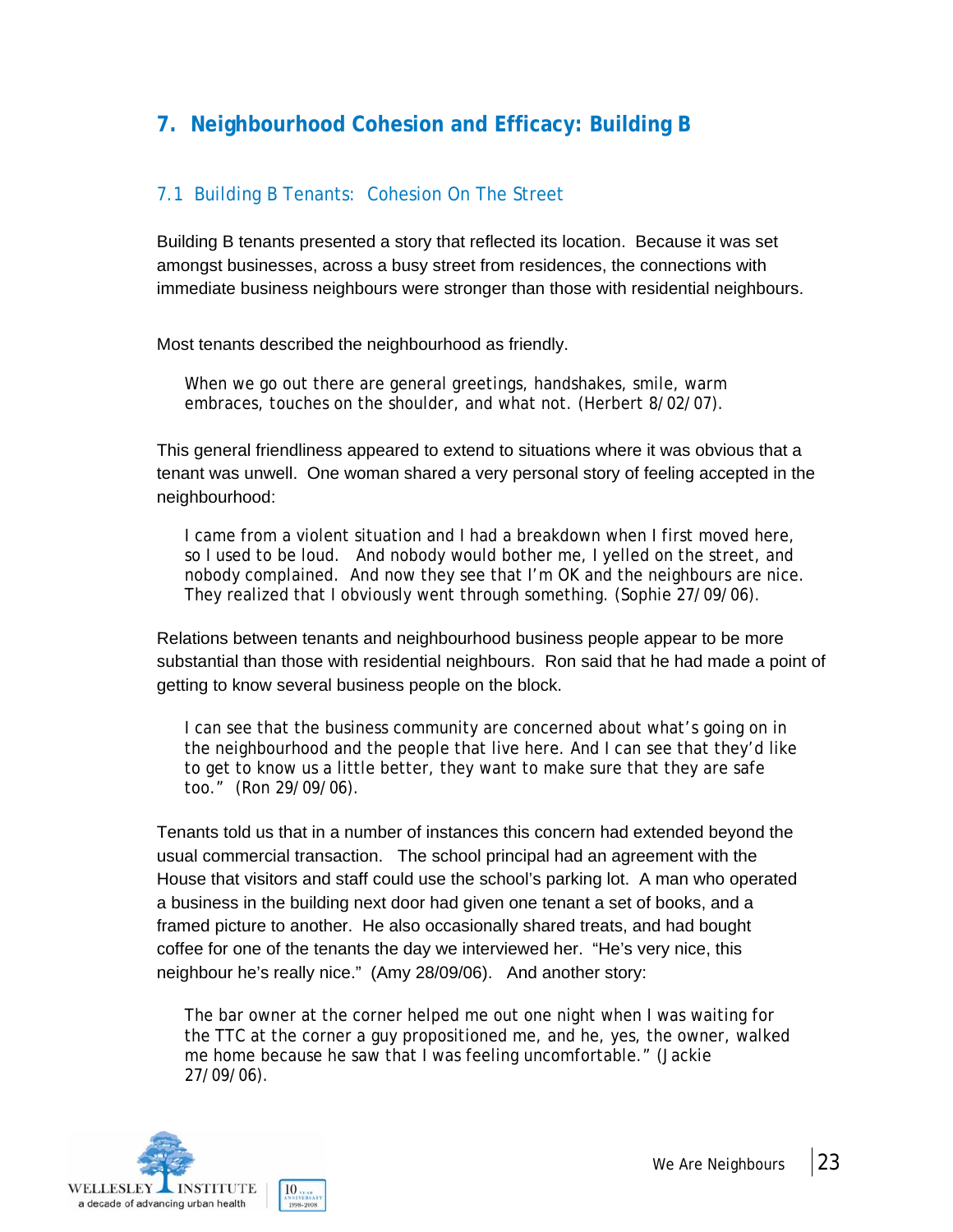The woman who operated a local pet store was a favourite with several tenants. She had helped out when one tenant's dog passed away, and had come to know other tenants in the building. A tenant died several months before our interviews, and at that time:

…. she was very supportive, and she was upset because she knew him. She took me for coffee and we spoke. (Jackie 27/09/06).

The same incident also moved a worker at the corner coffee shop who expressed her sympathies to the whole Building. Several people pointed out that their postman knew the building well, and that he had helped them out. Jackie told us that when she heard that a key staff person was leaving:

… I turned to the postman for support. He was very good with feedback. He's been our postman for two and a half years. He's like, you know people come and go and may be this will help her grow and you'll learn new experience from new people. (Jackie 27/09/06).

I think we've touched our community and given the opposite of what they expected. (Jackie 27/09/06)

When we asked about whether this neighbourhood was different than others, another tenant said that there was:

… more compassion. Like for example if I go to [corner restaurant] and say '[owner's first name], can I get a sub, I'll pay you tonight?' He'll say fine, not a problem. But if I did that in the other area where I used to live, they would've thrown me out of the restaurant. (Liz 8/02/07).

Two tenants described a mutual respect and a form of assistance between businesses and customers.

If they talk to me like a normal person then I will be their customer. We have a couple of them. [Restaurant] is one of them. One guy there is really great. If he wasn't there, I probably wouldn't bother going in, no matter how good the burgers are – I really like the customer service. I love being treated like a person. And, the girl who works the night shift at [the coffee shop] is really good. A lot of people go into there because of her interactions with them. She'll talk for a few minutes. There are other places around here that really don't want to bother, they just take your money. (Sean 29/09/06).

I get to know them and they get to know me and they start to talk a little bit and eventually you become a regular person and you strike up conversation and you make the people feel more important than just a store person." (Beth 28/09/06).

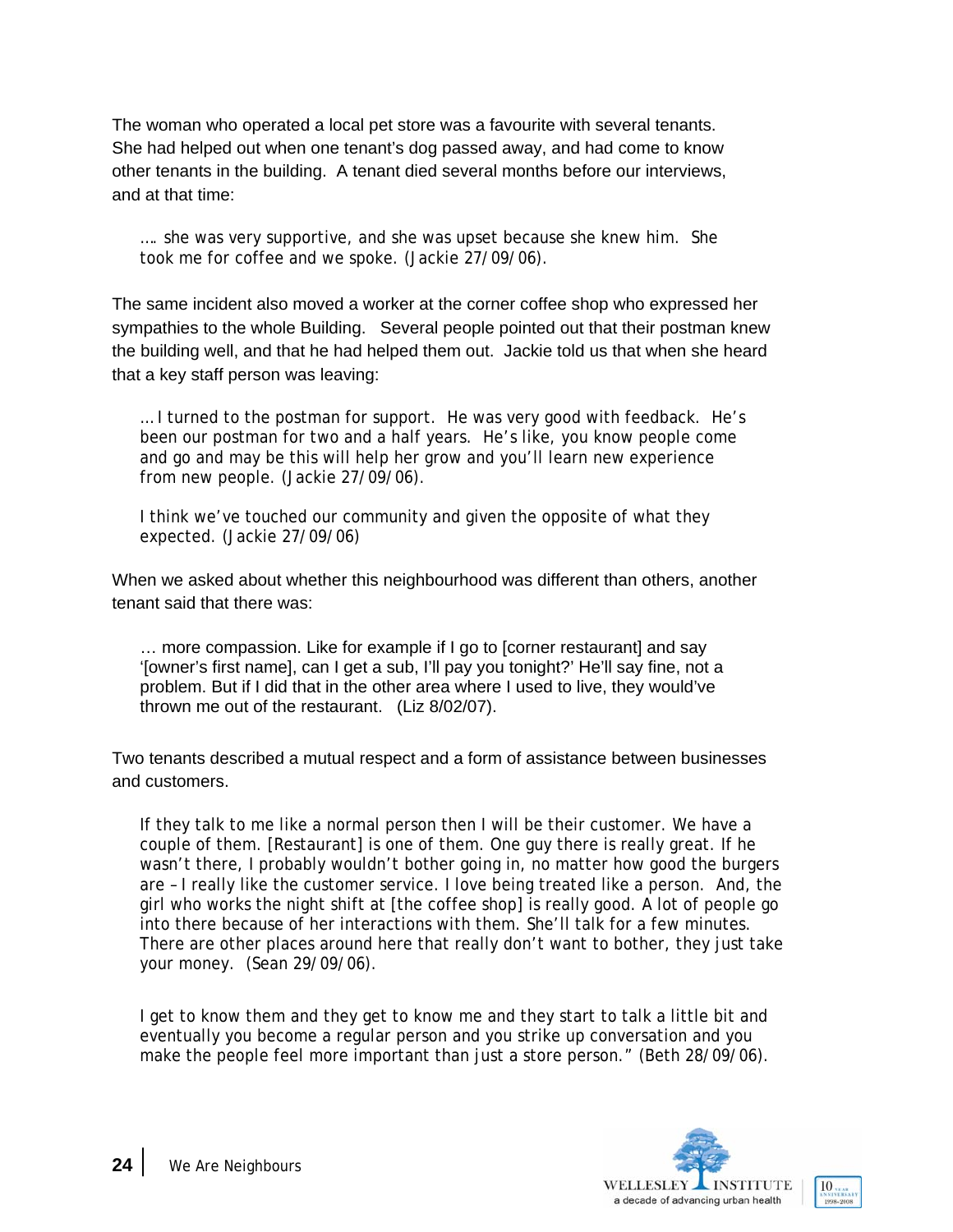### 7.2 Building B Neighbours: Cohesion On The Street

Twenty-eight neighbours from across the street from Building B and from an adjacent residential side street agreed to our short interviews. Their survey responses described a neighbourhood that was both cohesive and in considerable change, but that had little interaction with Building B tenants. They were slightly more likely than Building A neighbours to say that the extent to which they know each other had increased, and that they helped each other more. They reported that they were aware of more children on the street. Many were pleased about the new businesses in the area, but had some concerns about who is able to afford the increased price of homes in the area. One woman told us:

It [increased prices] makes us feel somewhat uncomfortable. When we moved it was somewhat seedy, and we were comfortable with that. We're not sure we will be comfortable with yuppies, and were a bit weird with [a new coffee shop], but we've got used to it." (Neighbour B 05 02/06/07).

Most were aware of a large new mixed income housing project that was in an early construction phase several blocks from them. Several complained about the bar at the major intersection, with one suggesting that turning it into a co-op or supportive housing would make a major improvement in the neighbourhood.

The noise from Building B's street was considerable, which limited the extent to which people could have conversations in their front yards. Two men said that they couldn't open their front windows because of the noise. We noticed that the neighbours were not particularly aware of each other from one end of the block to the other, but that there were pockets of neighbours who actively supported each other. One cluster of neighbours had built a fence together, pitched in to clean up one neighbour's yard and celebrated New Year's together. A man in one of these clusters told this story:

This lady up here yelled because it was getting late and I was cutting wood, so I asked her to come and talk. So we got to know each other, because I need her to be my good neighbour because she can see everything that goes on. She was stuck for a parking place, I said park in my drive. …… When you're good to people and you usually get it back. We call it the emotional bank account. (Neighbour B15 02/06/07).

Another residential neighbour said that she exchanged lawn mowing with her neighbour, and that they had discussed sharing the costs of wireless Internet access. Another cluster were seniors who lived in a city-owned building. Many of them had known each other for years and were supportive of each other, although they did not tend to move out in the community very much.

The interactions between residential neighbours and Building B tenants appear to be mostly characterized by polite greetings and acknowledgements. Of the neighbours we

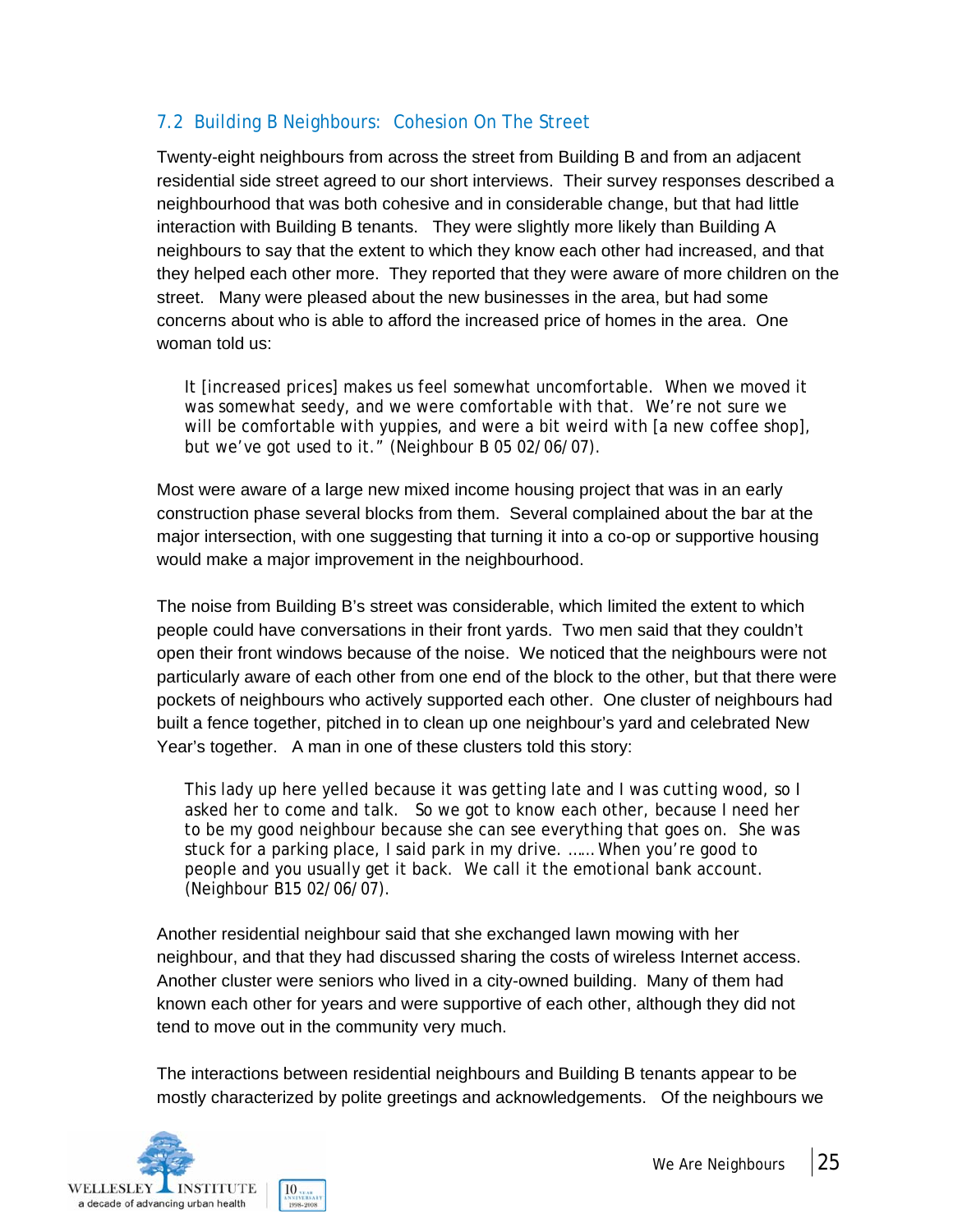spoke with, 45% knew that the building was supportive housing. The administrator we spoke with at the school had been there when the building was proposed, and told us:

There were never any issues. It went very smoothly, there have been no issues at any time. We don't even see the people that are living in there, it's very quiet, we've never had any issue. We couldn't be any closer, proximity, but honestly it's fine. No concerns whatsoever from the school's point of view. We've never had any complaints, from the neighbours, from families, from the kids. So, as far as I'm concerned, they're good neighbours.

…They're just people that live here. Which is really the way you want it to be. It's just a building where people work, or live. I don't know whether you'd want any other interaction. The last thing you want is the stereotypical fear, when people move into supportive housing that it's negative. It hasn't been like that at all. (School administrator 03/07).

One neighbour knew people in Building B because when she took her daughter out in a stroller she often went by the building. She said she didn't need to know more about them than any of her other neighbours, but was open to being friendly if they were friendly to her. She said the interaction was very gentle, that some tenants greeted her when she went by, and she was beginning to chat a bit with those who were most open with her.

Several residential neighbours expressed a sense of isolation and some concern when they spoke about people with mental illness (not those who live in Building B). They were actually looking for guidance and some more information about mental illness. One woman was looking for assistance in a situation where a neighbour in a single-family residence had mental illness, but where there was no support.

" …it is a little scary for me. I'm a woman living alone. He is verbally abusive, and if he has mental health issues, I don't know how they might affect me. I'm pretty sure it's something [the neighbour] can't control. It would be nice if someone there told me what's going on." (Neighbour: B02 02/06/07).

Even the community-building neighbour who spoke about the "emotional bank account" was concerned about being "caught off" guard by someone with a condition that he didn't understand.

"We have to be part of the solution in terms of being an intermediary, and helping them out, but you have to be aware." (Neighbour B15 02/06/07).

### 7.3 Building B Tenants: Contributions to Collective Efficacy

Tenants in Building B have created a very active house community that is supported and facilitated by the design of Building B and the agency's support. Their capacity to handle

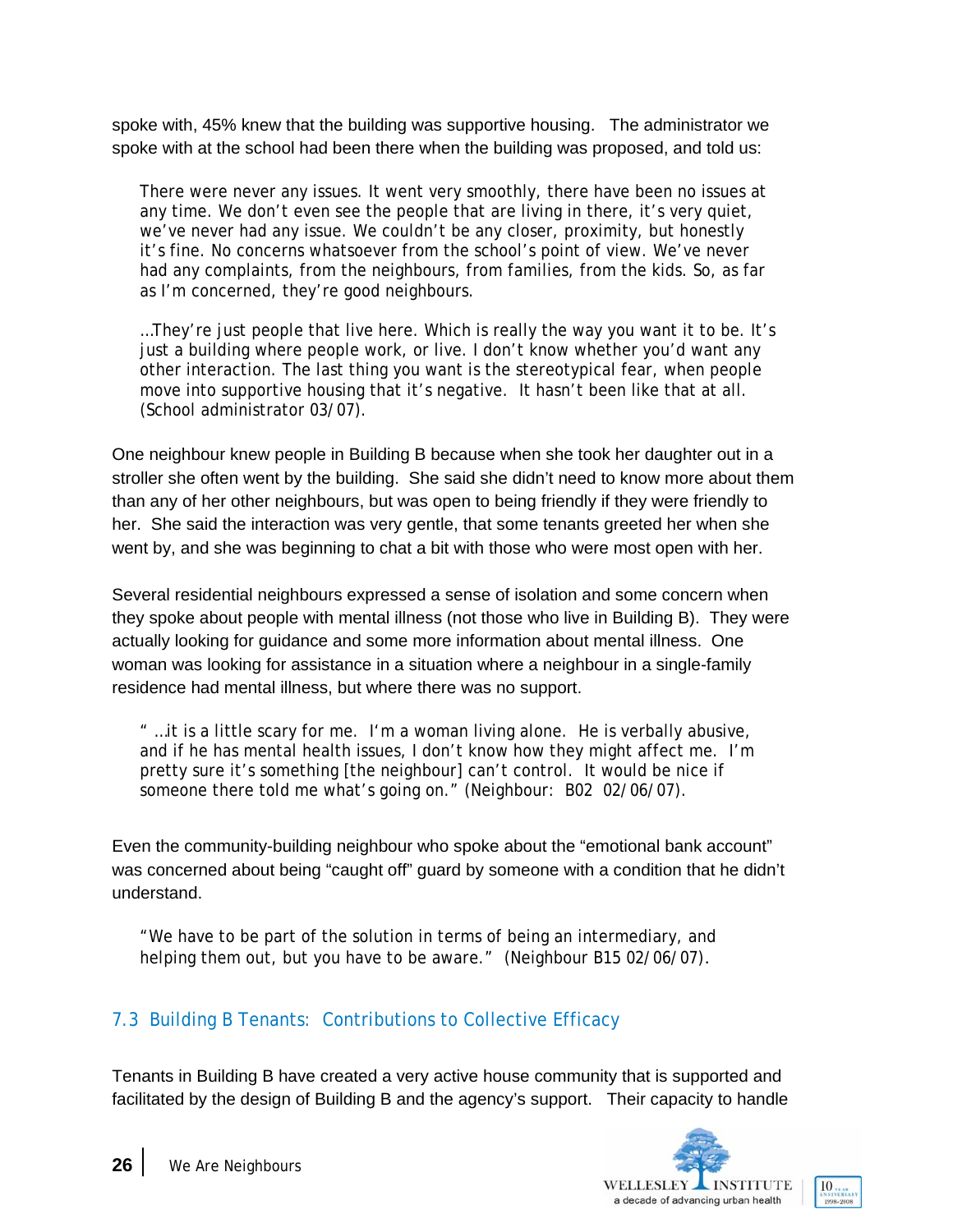their own concerns is a significant contribution to the neighbourhood. They participate in regular meetings, a weekly community kitchen and have organized their own food bank events that draw in people from other supportive housing as well as their own building. Very few tenants have moved out since the building opened, and their growing collective experience has meant that they are able to handle many day-to-day issues. They meet regularly to discuss their concerns as tenants, and an agency staff member works with them to organize internal community-building activities. Their significant community is their building – when we asked about interactions with "the community", almost all responded by talking about relations within the building, rather than connections with the immediate neighbourhood.

### i) Managing disorder

One tenant-initiated event was a group street clean up on Earth Day. The tenants and staff are careful to maintain a clean appearance at the front of the building, and look after two planters at the front during the summer. The side of the building has been graffiti tagged a couple of times. The agency has repainted it, as some cost.

#### ii) Safety and crime

Building B tenants and staff have demonstrated that they are capable of effective collective action to prevent crime and to handle crime when it takes place, although this may not be obvious to neighbours. In the month before our interviews a tenant was evicted because he was selling crack cocaine, and was bringing people into the building who worried other tenants. It was not a situation that the police were able to deal with effectively, although staff and tenants called and consulted with them. Tenants and staff had many meetings about it, and while the agency believes that everyone has a right to housing, including people with addictions, they could not ignore the extent to which his actions were jeopardizing the safety of others in the building. The agency provided him with options for treatment, but when he did not act on them he was evicted and court orders were taken out to keep his associates away from the house.

Even though the building is reasonably secure, tenants reported a number of instances where they were the targets of crimes perpetrated by people from outside of the building. As a group they are usually aware of events that have happened to each other, and have developed an informal, internal neighbourhood watch. In one case tenants and staff were instrumental in the arrest of a man who did not live in the building for a sexual assault that had taken place in the building. The most consistent concern, however, was drug trafficking. Tenants did not rely only on staff to take initiatives. Ron told us that:

I wrote a police report saying, look, these people are around on cheque day, they are feeding on the vulnerable." (Ron 29/09/06).

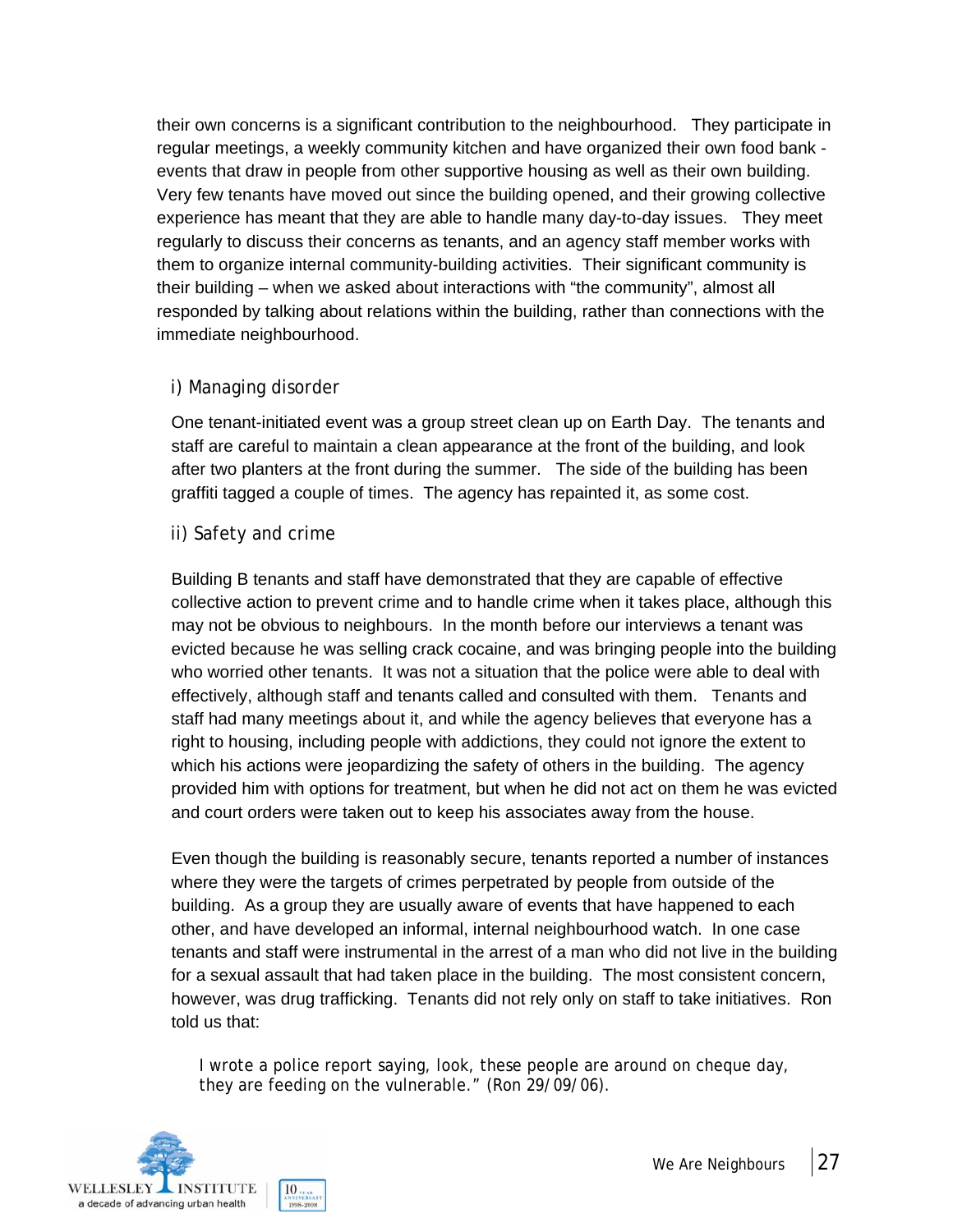It was not obvious to us as researchers how Building B might make its capacity to maintain safety for tenants better known among neighbours, but it was clear that its actions not only protected tenants, but also the rest of the community.

### **8. Conclusions and Recommendations**

This study reinforces earlier research findings that supportive housing does not harm neighbourhoods. Our in-depth examination of these two supportive housing facilities and neighbourhoods in Toronto illustrates how tenants make important contributions to their neighbourhoods. Tenants in these buildings contribute a modest but significant amount to their local economies; contribute to the vibrancy of their area through their street presence and watchfulness; contribute to the friendliness amongst neighbours; and contribute to the collective efficacy of their neighbourhoods through actions around noise and speed, tidiness and crime.

The community-based approach of this study expanded the scope of existing supportive housing impact research to include neighbourhood contributions, and made it possible to build a particular trust with tenants. It has also contributed to the capacity of Dream Team members to be even more effective in public discussions and debates about creating more supportive housing for people with mental illness.

### 8.1 Recommendations

The Research Group has a series of recommendations for the three levels of government and for others with a stake in creating both more supportive housing and successful neighbourhoods:

City of **Toronto** Current City planning approval practices create regulatory hurdles that make it more difficult for supportive housing projects to move ahead. While planning law requires that proper planning principles should consider buildings and physical design only and not the personal characteristics of potential residents, planning practice has often allowed opponents to engage in questions about the economic or health status of future residents.

> The cumbersome regulatory process creates unacceptable delays that can, in some cases, defeat plans for new supportive housing. Supportive housing projects sometimes require approvals from a variety of authorities, in addition to planning approvals.

Toronto's proposed 10-year housing plan which was launched in 2007 sets no specific target for new supportive housing. Dr. Anne Golden recommended 1,000

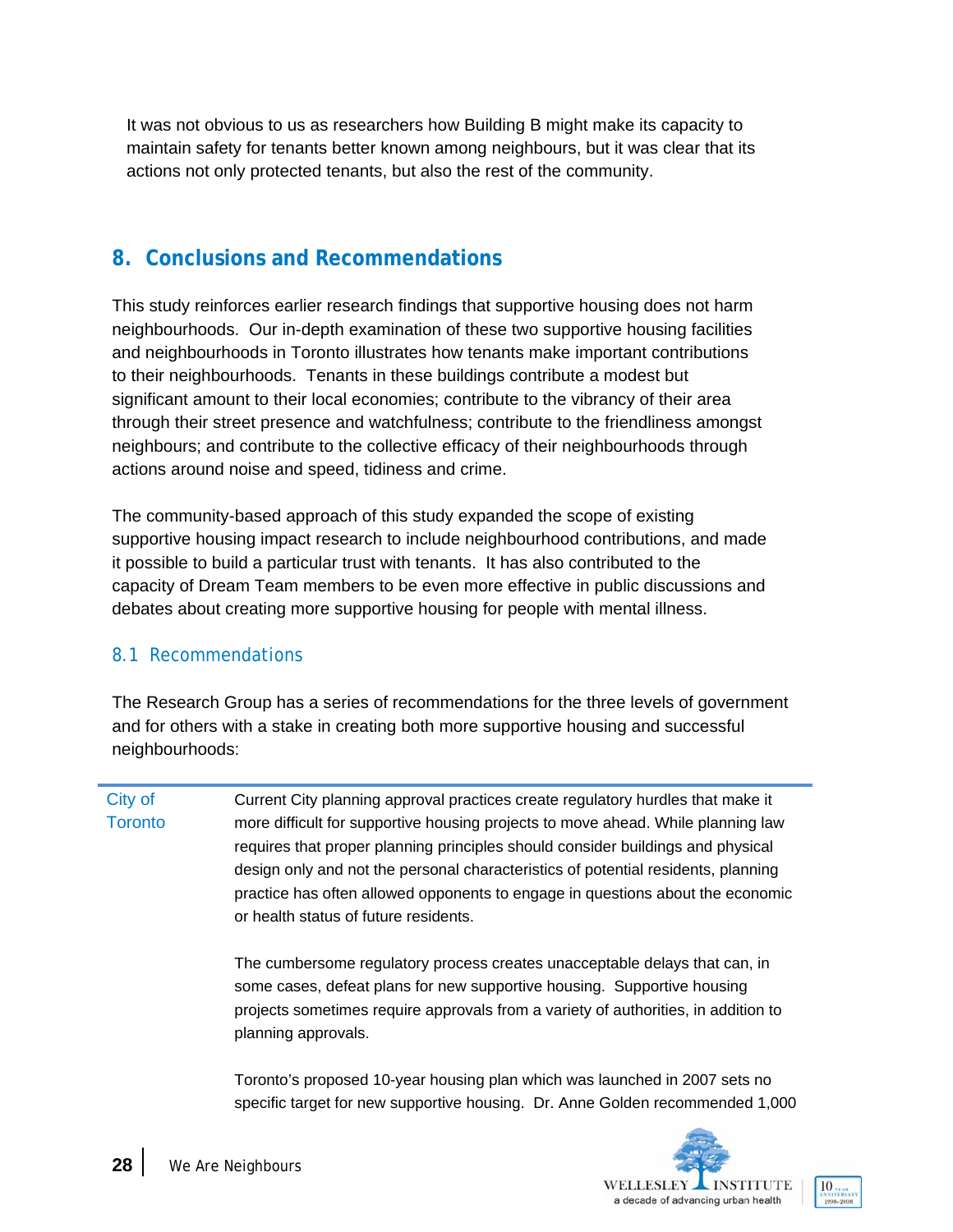new supportive homes every year as part of the Mayor's Homelessness Action Task Force of 1999. The Wellesley Institute's Blueprint to End Homelessness in Toronto in 2006 set an annual target of 2,000 supportive homes based on the latest data.

#### The City of Toronto should:

- 1. Act on the strong research evidence that shows that supportive housing facilities are not harmful to neighbourhoods, and that they contribute to strong communities. The City should apply "as-of-right" planning rules to supportive housing, and recognize that supportive housing is a necessary part of every neighbourhood by setting targets for all parts of the city.
- 2. Create a streamlined, "single window" approach that assigns projects to senior city staff who are responsible for securing the necessary approvals.
- 3. Ensure that all planning and zoning are neighborhood building processes and recognize that housing is a human right for everyone.
- 4. Establish clear supportive housing targets as part of its 10-year housing strategy.

#### **Government** of Ontario For more than a decade, provincial funding for supportive housing has been fractured among several ministries and departments. Much of the provincial responsibility for new affordable housing has been downloaded to municipalities, but without the financial support for new development. The Ontario government is downloading support services funded through the Ministry of Health and Long-Term Care to newly created Local Health Integration Networks (LHINs). Not only

has created further obstacles for supportive housing providers.

# The Government of Ontario should:

5. Act on its key funding responsibility and set specific targets for supportive housing in Toronto and other communities in the context of an overall housing strategy.

has provincial funding for housing and services been inadequate, but fragmentation

- 6. Make adequate funding available to meet those targets, and ensure that its funding flows through programs that ensure the housing and supports are properly coordinated at the local level.
- 7. Fund "portable" services that meet the needs of individuals who have a mental illness or disability but do not live in supportive housing.

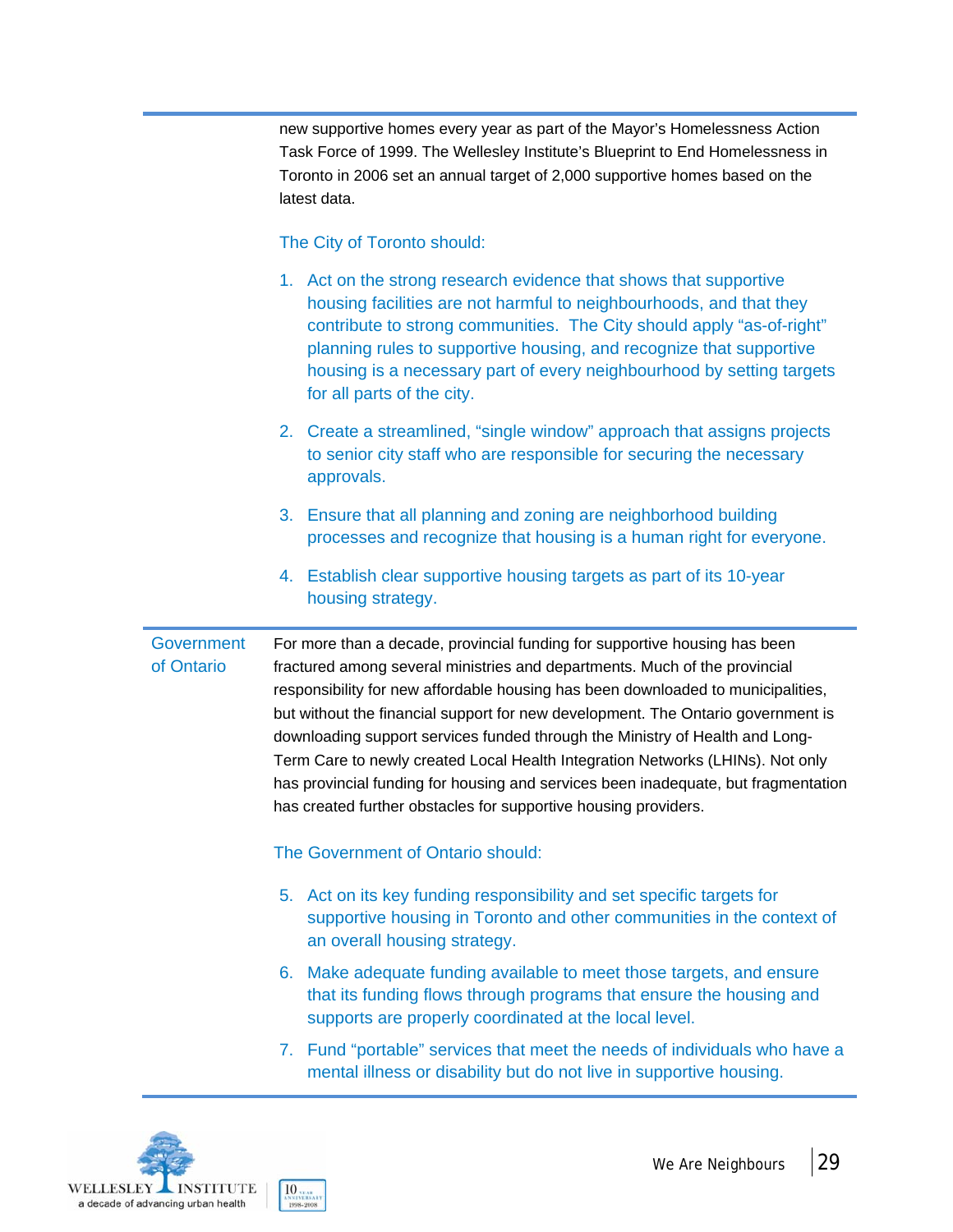|                                                                               | professionals, social workers, community workers, urban planners and<br>all other related professions should include sections on the research<br>related to mental health and housing.                                                                                                                                                                                                                                                                                                                                                                                                                                                                                                                                                                                                                                               |
|-------------------------------------------------------------------------------|--------------------------------------------------------------------------------------------------------------------------------------------------------------------------------------------------------------------------------------------------------------------------------------------------------------------------------------------------------------------------------------------------------------------------------------------------------------------------------------------------------------------------------------------------------------------------------------------------------------------------------------------------------------------------------------------------------------------------------------------------------------------------------------------------------------------------------------|
| <b>Local Health</b><br>Integration<br><b>Networks</b><br>(LHIN <sub>S</sub> ) | As LHINs take on the responsibility for funding supportive housing there is a<br>danger that supportive housing service requirements will be forced to compete with<br>a variety of other unmet health needs in local communities for a limited pool of<br>provincial funding. Each of Ontario's LHINs must recognize the assets that<br>supportive housing can bring to neighbourhoods.                                                                                                                                                                                                                                                                                                                                                                                                                                             |
|                                                                               | In recent years, provincial supportive housing funding has tended to support larger<br>supportive housing providers, presumably in the interest of administrative<br>efficiency. While the big providers deserve support, funding programs should also<br>recognize that small providers often provide services and meet a unique need and<br>also deserve support.                                                                                                                                                                                                                                                                                                                                                                                                                                                                  |
|                                                                               | <b>Local Health Integration Networks should:</b>                                                                                                                                                                                                                                                                                                                                                                                                                                                                                                                                                                                                                                                                                                                                                                                     |
|                                                                               | 9. Ensure that their funding policies and practices are integrated with<br>municipal and provincial supportive housing programs.                                                                                                                                                                                                                                                                                                                                                                                                                                                                                                                                                                                                                                                                                                     |
|                                                                               | 10. Be responsive to neighbourhood needs and recognize the unique<br>contributions of a range of providers, from large to small agencies.                                                                                                                                                                                                                                                                                                                                                                                                                                                                                                                                                                                                                                                                                            |
| <b>Government</b><br>of Canada                                                | The federal government's newly-created Mental Health Commission of Canada<br>was launched with the promise that it would address, among other concerns, the<br>critical issue of mental health and housing. Before the funding cuts and<br>downloading of the 1990s, the federal government played a key role in housing<br>funding. Canada now stands alone among developed countries in lacking a<br>national housing strategy that would include supportive housing. In 2005, federal,<br>provincial and territorial housing ministers promised that they were working towards<br>a new Canadian housing framework, but progress has been stalled since then.<br>The federal government has provided some funding for pilot projects in several<br>communities. Pilot projects can provide useful lessons, but Toronto and Canada |
|                                                                               | have plenty of successful models of supportive housing. Long-term funding for<br>housing and supports are needed, not more pilot projects.                                                                                                                                                                                                                                                                                                                                                                                                                                                                                                                                                                                                                                                                                           |
|                                                                               | 11. The federal government should establish a country-wide housing<br>strategy that include specific targets for Toronto and other<br>communities, and make adequate funding available to meet those<br>targets.                                                                                                                                                                                                                                                                                                                                                                                                                                                                                                                                                                                                                     |
|                                                                               | 12. The Mental Health Commission of Canada must include studies of the<br>contributions that supportive housing makes to their neighbourhoods in<br>the Commission's campaign to eliminate stigma and discrimination                                                                                                                                                                                                                                                                                                                                                                                                                                                                                                                                                                                                                 |

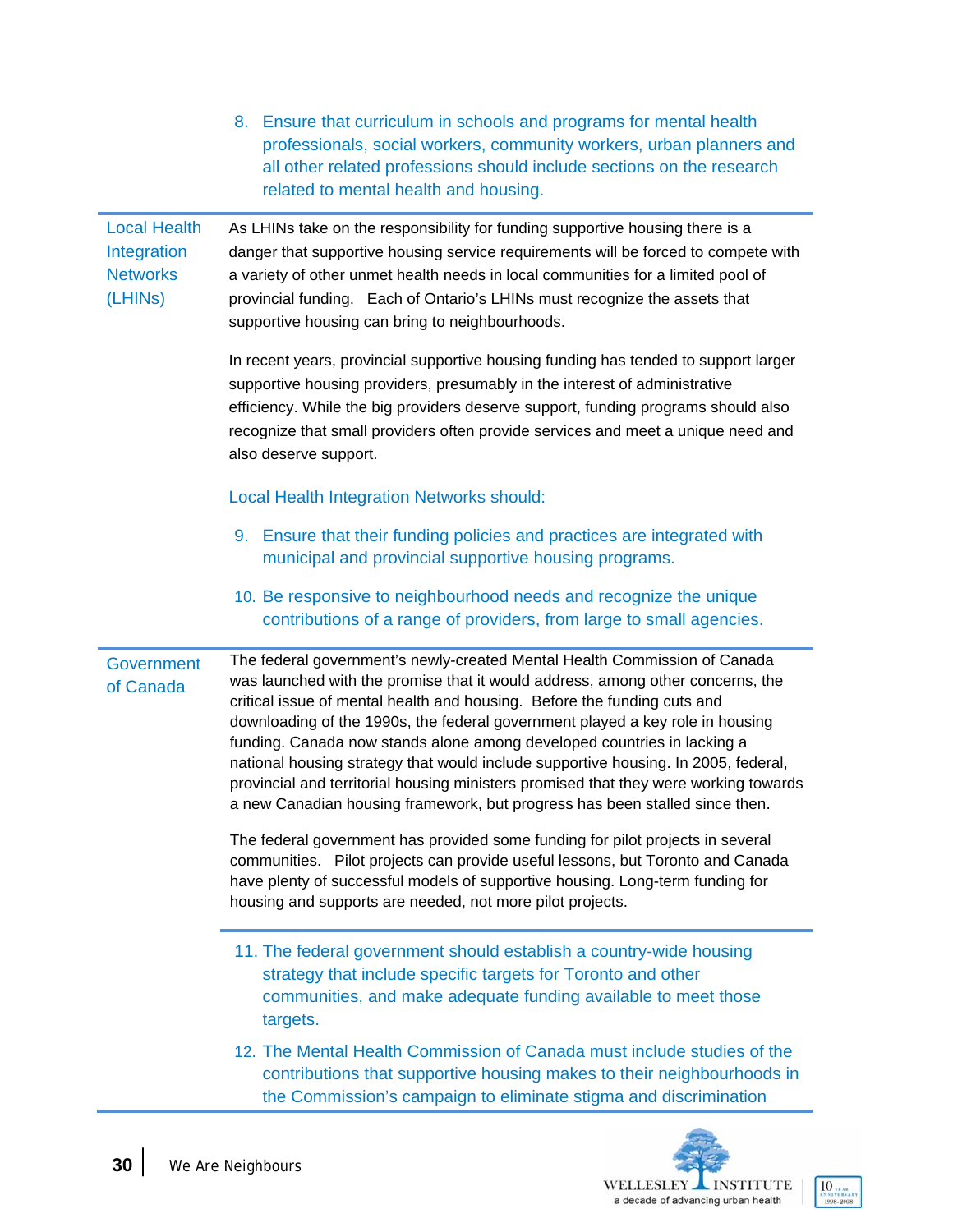|                                                         | against people with mental illness, and in the Commission's knowledge<br>exchange initiatives.                                                                                                                                                                                                                                                                                           |
|---------------------------------------------------------|------------------------------------------------------------------------------------------------------------------------------------------------------------------------------------------------------------------------------------------------------------------------------------------------------------------------------------------------------------------------------------------|
| <b>Supportive</b><br><b>Housing</b><br><b>Providers</b> | 13. The design and programming in supportive housing should foster or<br>strengthen several successful approaches: an atmosphere of support<br>and security, internal communities among tenants, child and pet<br>friendly spaces and openness to the neighbourhood. This study<br>indicates that gardens are important, along with porches, benches,<br>patios and community-use rooms. |
|                                                         | 14. Housing providers should foster or strengthen a community liaison or<br>community development function within their organizations, and<br>support tenants who want to participate in neighbourhood-building<br>actions and community organizations (such as a neighbourhood<br>watch).                                                                                               |
| Community<br>Organizations                              | 15. Community leaders, including those in community associations and<br>business organizations, should take an active role in building strong<br>neighbourhoods by engaging supportive housing providers and tenants<br>in their work. They should work to promote the assets that supportive<br>housing tenants can bring to a neighbourhood.                                           |
| <b>Supportive</b><br><b>Housing</b><br><b>Tenants</b>   | 16. Get involved and stay involved! Supportive housing tenants know, first<br>hand, the value of supportive housing in their lives. The Research<br>Group encourages tenants to use this study to validate their experience<br>that supportive housing is good for communities.                                                                                                          |

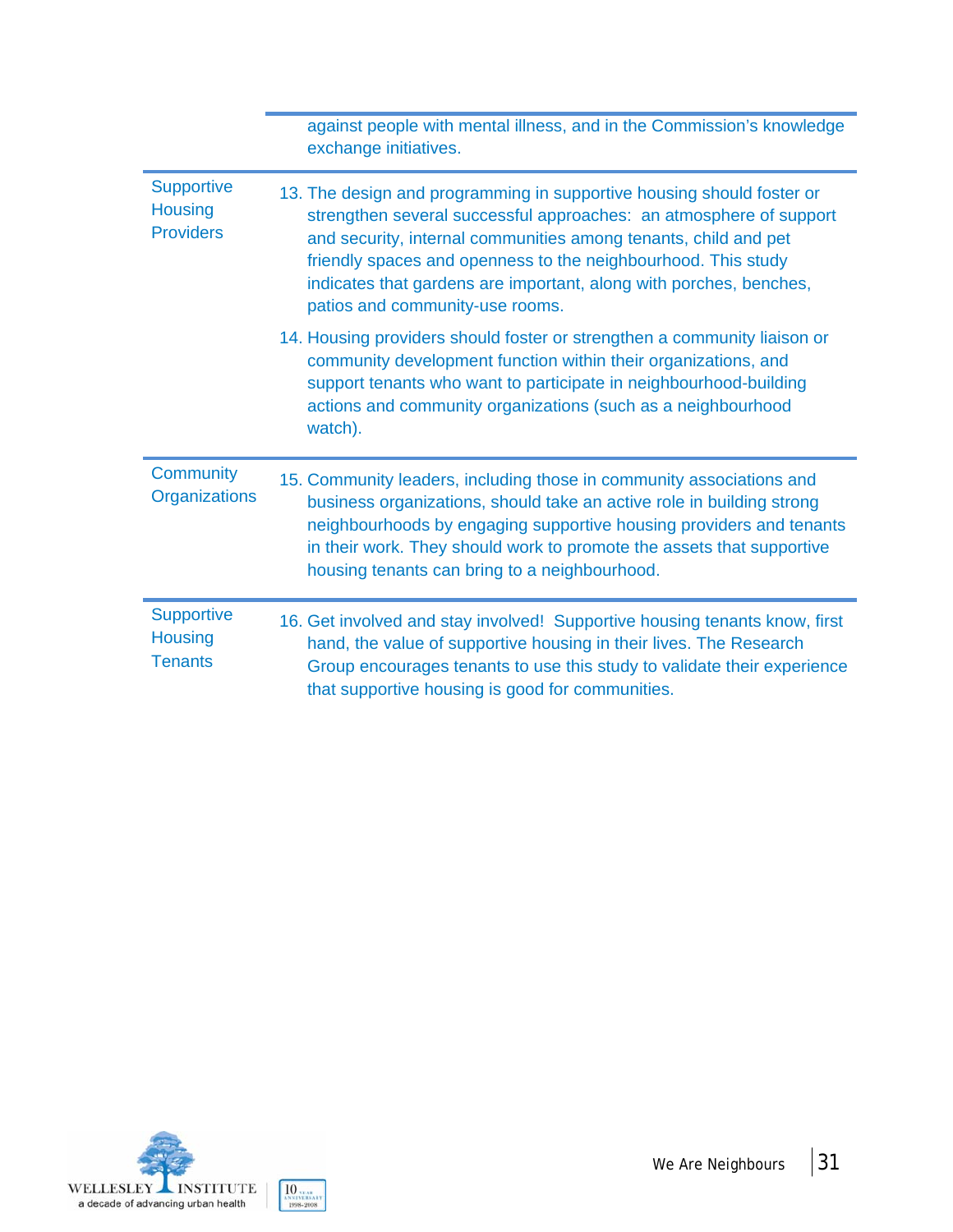|                           | <b>Challenges</b>                                                                                                                                                                                                                                                                                                          | <b>Opportunities</b>                                                                                                                                                                                                                                                                                                                         |
|---------------------------|----------------------------------------------------------------------------------------------------------------------------------------------------------------------------------------------------------------------------------------------------------------------------------------------------------------------------|----------------------------------------------------------------------------------------------------------------------------------------------------------------------------------------------------------------------------------------------------------------------------------------------------------------------------------------------|
| City of<br><b>Toronto</b> | • No specific supportive housing<br>targets<br>• No inclusionary planning policies<br>for supportive housing.<br>• No "as-of-right" zoning for<br>supportive housing.                                                                                                                                                      | City of Toronto's proposed 10-year<br>housing plan acknowledges the value<br>of supportive housing<br>TO housing plan consultation process<br>$\bullet$<br>is an opportunity to develop specific<br>targets                                                                                                                                  |
| Government<br>of Ontario  | • No specific supportive housing<br>targets<br>• No dedicated supportive housing<br>funding<br>• Funding for housing and services<br>fragmented<br>• No overall provincial housing<br>strategy<br>• Support services funding being<br>downloaded to LHINs; housing<br>funding was downloaded to<br>municipalities in 1998. | • Ontario's promise of a comprehensive<br><b>Poverty Reduction Strategy offers</b><br>opportunity to develop supportive<br>housing plan<br>Ontario is currently considering a<br>provincial housing strategy<br>"Health equity" focus at LHINs and<br>Ministry of Health and Long Term<br>Care allows for new focus on<br>supportive housing |
| Government<br>of Canada   | • No specific supportive housing<br>targets<br>• No dedicated supportive housing<br>funding<br>• Latest announcement is for "pilot"<br>project" funding only, not for<br>permanent housing / services<br>funding<br>• Three major national housing and<br>homelessness programs set to<br>expire in 2008.                  | • Newly created Mental Health<br><b>Commission of Canada recognizes</b><br>important of housing as a critical<br>mental health issue<br>• Federal government has a long<br>history of successful housing<br>programs                                                                                                                         |

### **8.2 Challenges and Opportunities in Supportive Housing Policy**

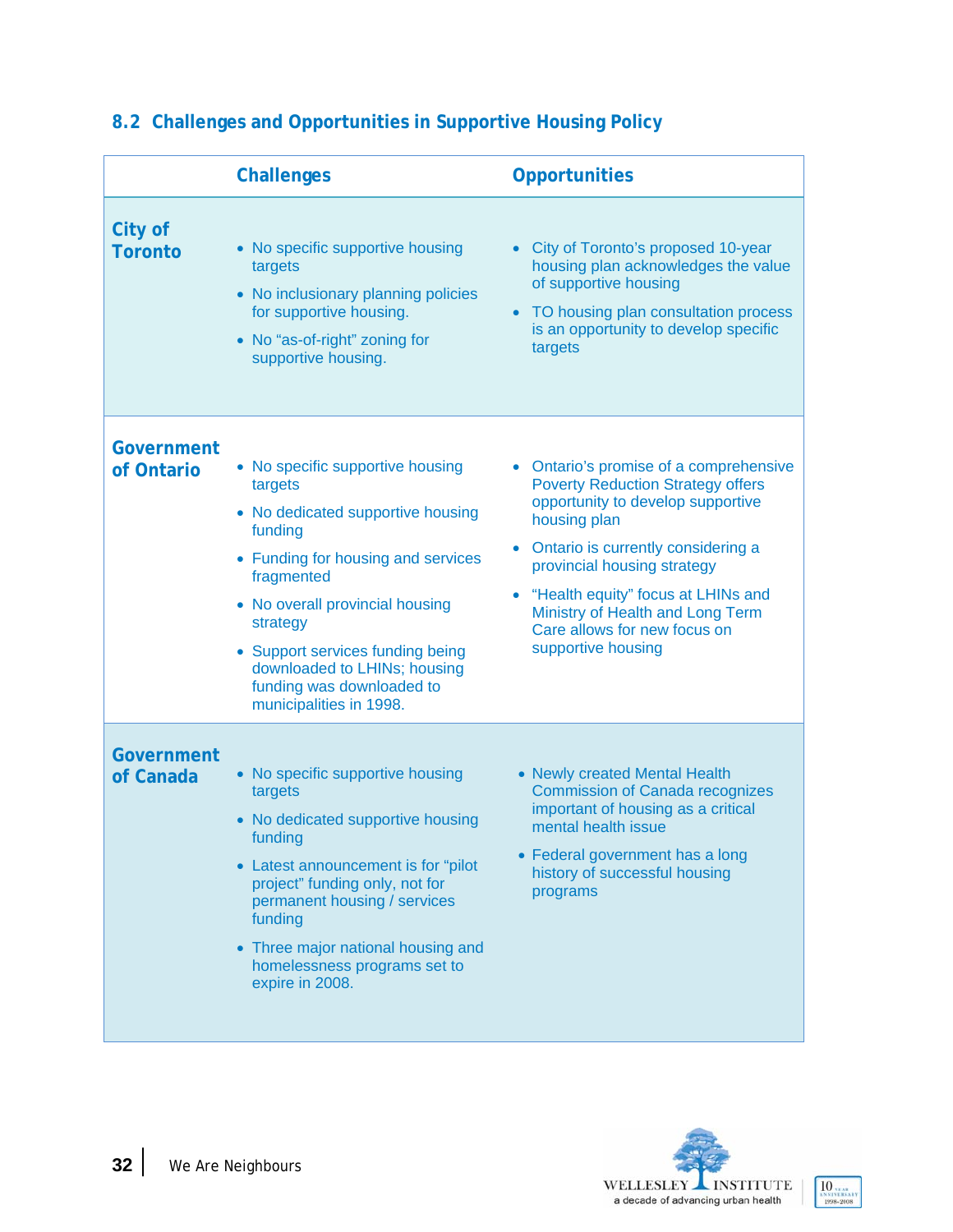### **8.3. Limitations of the Research**

This project has not, to our satisfaction, answered several questions presented by the history of opposition to House B and other facilities. These questions include: why do neighbour attitudes quickly become more accepting after tenants have moved in; under what conditions do people who have accepted one supportive facility revert to negative stereotypes about people with mental illness when they are presented with a change in that facility or with a facility that they do not know; and under what conditions does this second set of attitudes change? Examining these questions would require a longitudinal project that could follow the neighbourhood involvement and attitudes of individuals connected to more than one new supportive housing project.

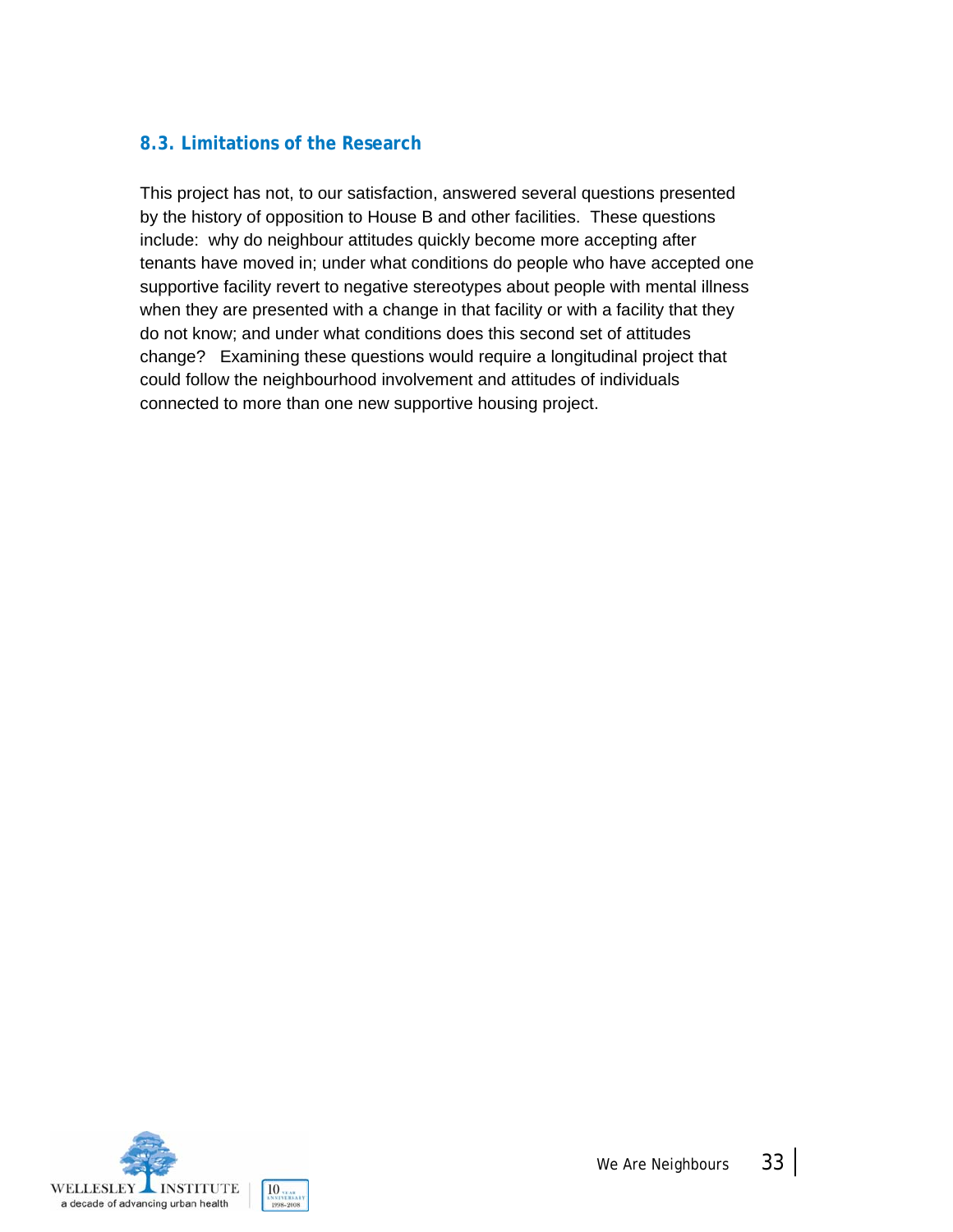|                           | 2006             | 2005             | 2004           | 2003                    | 2002             | 2001        | 2000             | 1999             | 1998 | 1997             |
|---------------------------|------------------|------------------|----------------|-------------------------|------------------|-------------|------------------|------------------|------|------------------|
|                           |                  |                  |                |                         |                  |             |                  |                  | na   |                  |
| Dispatched<br>calls       | 35,091           | 33,382           | 35,529         | 37,331                  | 36,505           | 40,679      | 42,155           | 38,575           |      | 48,222           |
| <b>Bicycles</b><br>stolen | 474              | 372              | 407            | 417                     | 361              | 369         | 345              | 511              |      | 581              |
| $1st$ degree<br>murder    | $\pmb{0}$        | 1                | $\mathbf 0$    | $\overline{\mathbf{3}}$ | $\mathsf 0$      | 1           | 1                | $\mathbf 0$      |      | 1                |
| $2nd$ degree<br>murder    | $\mathbf 0$      | $\mathbf 0$      | 1              | 1                       | $\overline{2}$   | 1           | 1                | 0                |      | 1                |
| Manslaughter              | $\pmb{0}$        | $\overline{0}$   | $\mathbf 0$    | $\mathbf 0$             | $\overline{0}$   | $\mathbf 0$ | $\mathbf 0$      | $\mathbf 0$      |      | $\mathbf 0$      |
| Attempted<br>murder       | 5                | 1                | $\overline{3}$ | 1                       | 4                | 6           | $\overline{2}$   | 5                |      | 5                |
| Sexual<br>assault         | 105              | 129              | 137            | 113                     | 125              | <b>154</b>  | $\overline{131}$ | 150              |      | 135              |
| Other<br>assault          | 1580             | 1660             | 1572           | 1576                    | 1674             | 1786        | 1725             | 1592             |      | 1742             |
| Robbery                   | 315              | 301              | 271            | 218                     | 240              | 321         | 257              | 310              |      | 331              |
| Break &<br>Enter          | $\overline{917}$ | 888              | 1255           | 869                     | 994              | 886         | 1012             | 1093             |      | 1370             |
| Motor vehicle<br>theft    | 361              | $\overline{413}$ | 326            | $\overline{523}$        | $\overline{576}$ | 684         | 570              | 670              |      | 843              |
| Theft over<br>\$5000      | 83               | 99               | <b>187</b>     | 104                     | 46               | 87          | 74               | 69               |      | 61               |
| Theft under<br>\$5000     | 3307             | 3107             | 3021           | 2886                    | 2755             | 3091        | 3022             | 3143             |      | 4089             |
| Fraud                     | 611              | 642              | 676            | 363                     | 340              | 299         | 374              | 315              |      | 373              |
| Offensive<br>weapons      | 350              | 388              | 288            | $\overline{262}$        | 264              | 230         | 209              | $\overline{225}$ |      | $\overline{215}$ |
| Other                     | 3869             | 3644             | 3311           | 2975                    | 3201             | 3484        | 3533             | 3409             |      | 4101             |
| Criminal<br>code Traffic  | 131              | 191              | 187            | 224                     | 210              | 288         | 234              | 203              |      | 226              |

#### **Table 1: Neighbourhood Police Division Reported Incidents 1997 – 2006**  Source: Toronto Police Service, Annual Statistical Reports, 1997 - 2006

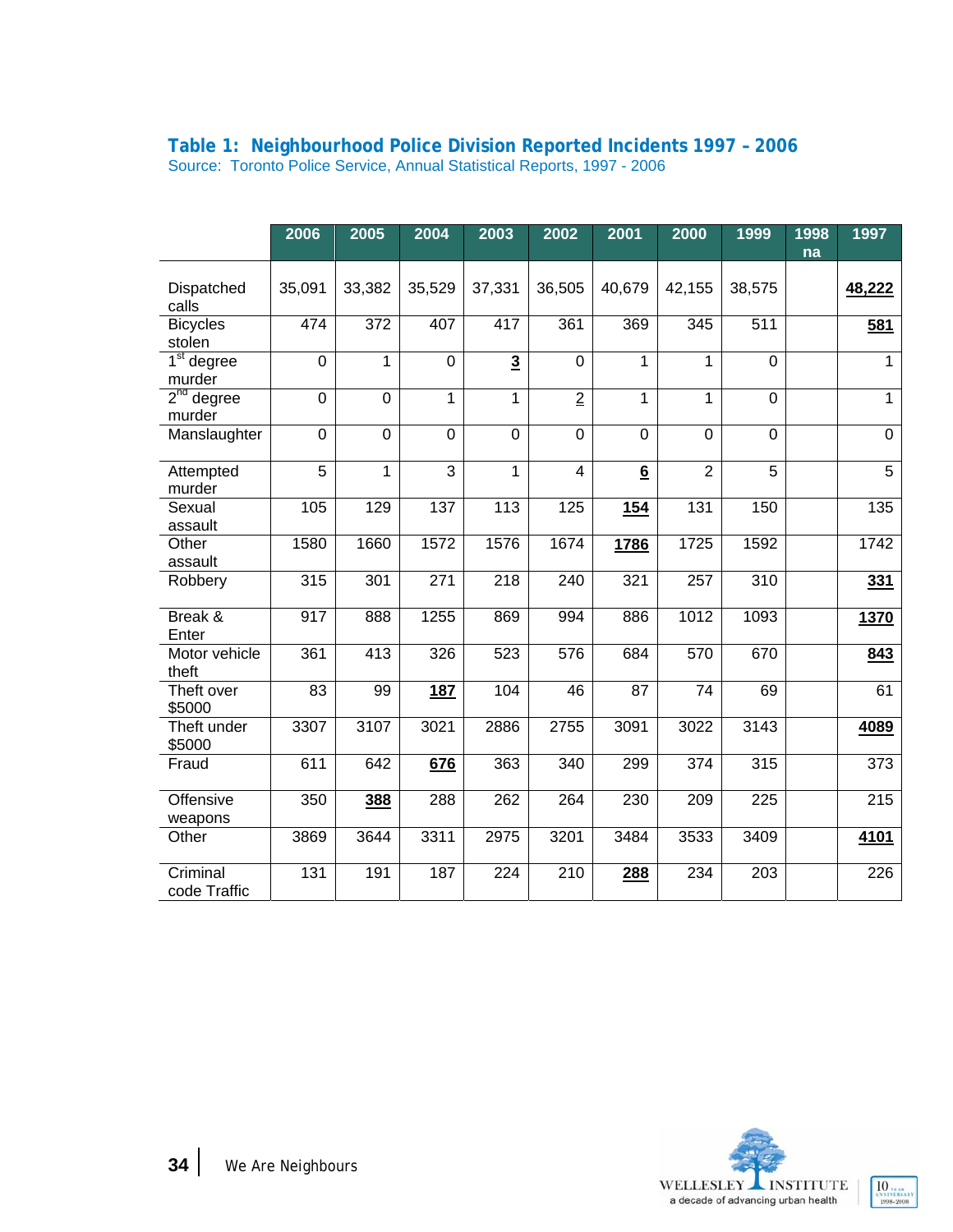# **Chart 1: Row/Town House Sales, Annual Average 1988 - 2007**

**Building A Street and Adjacent Street**  Source: Toronto Real Estate Board







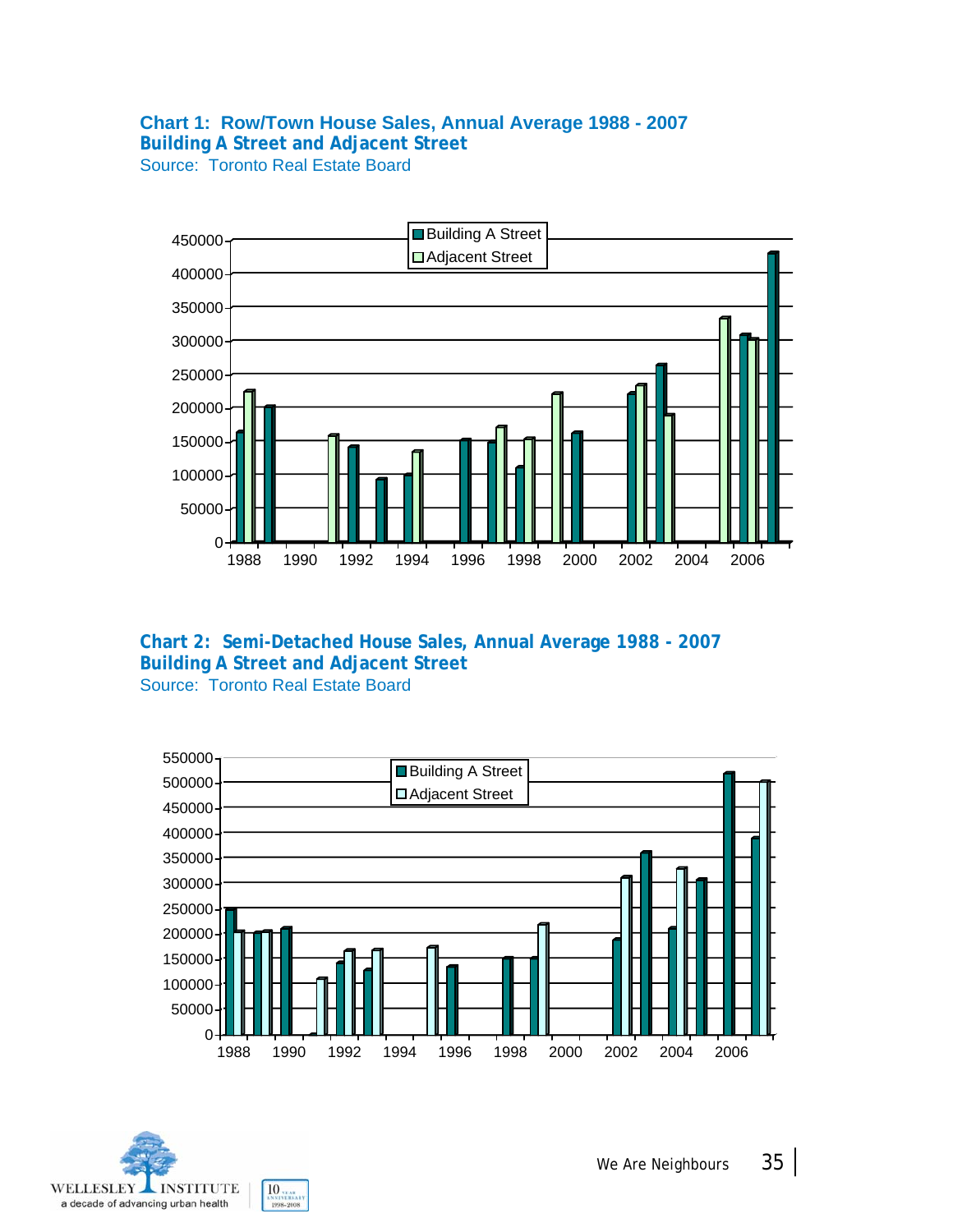### **Chart 3: Detached House Sales, Annual Average 1988 – 2007 Building A Street and Adjacent Street**  Source: Toronto Real Estate Board



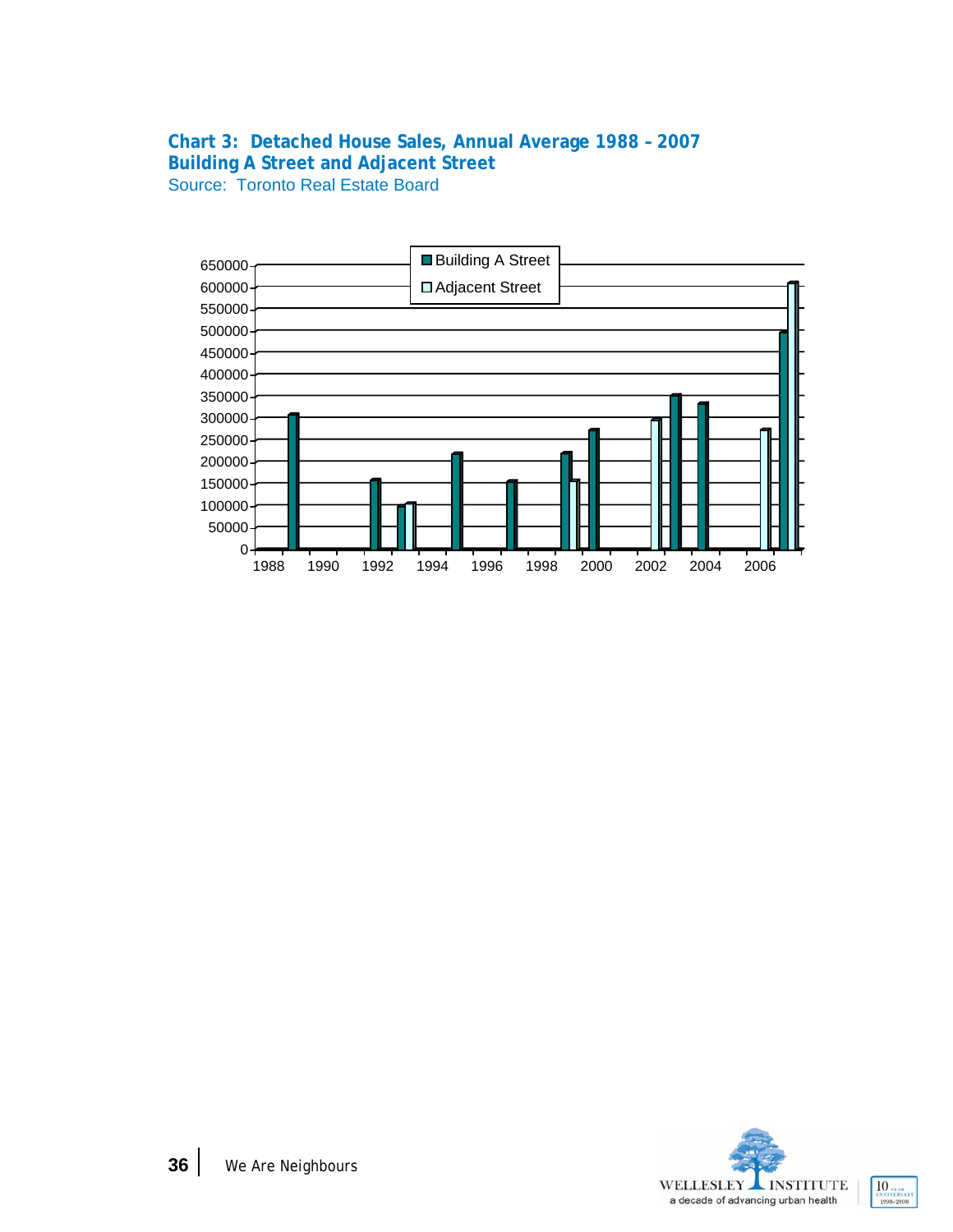### **Chart 4: Row/Town House Sales, Annual Average Building B Street and Adjacent Street 2002 – 2007** Source: Toronto Real Estate Board



### **Chart 5: Semi-Detached House Sales, Annual Average Building B Street and Adjacent Street 2002 – 2007** Source: Toronto Real Estate Board



NOTE: a semi-detached house sold for \$397,000 on Building B Street in early 2008.

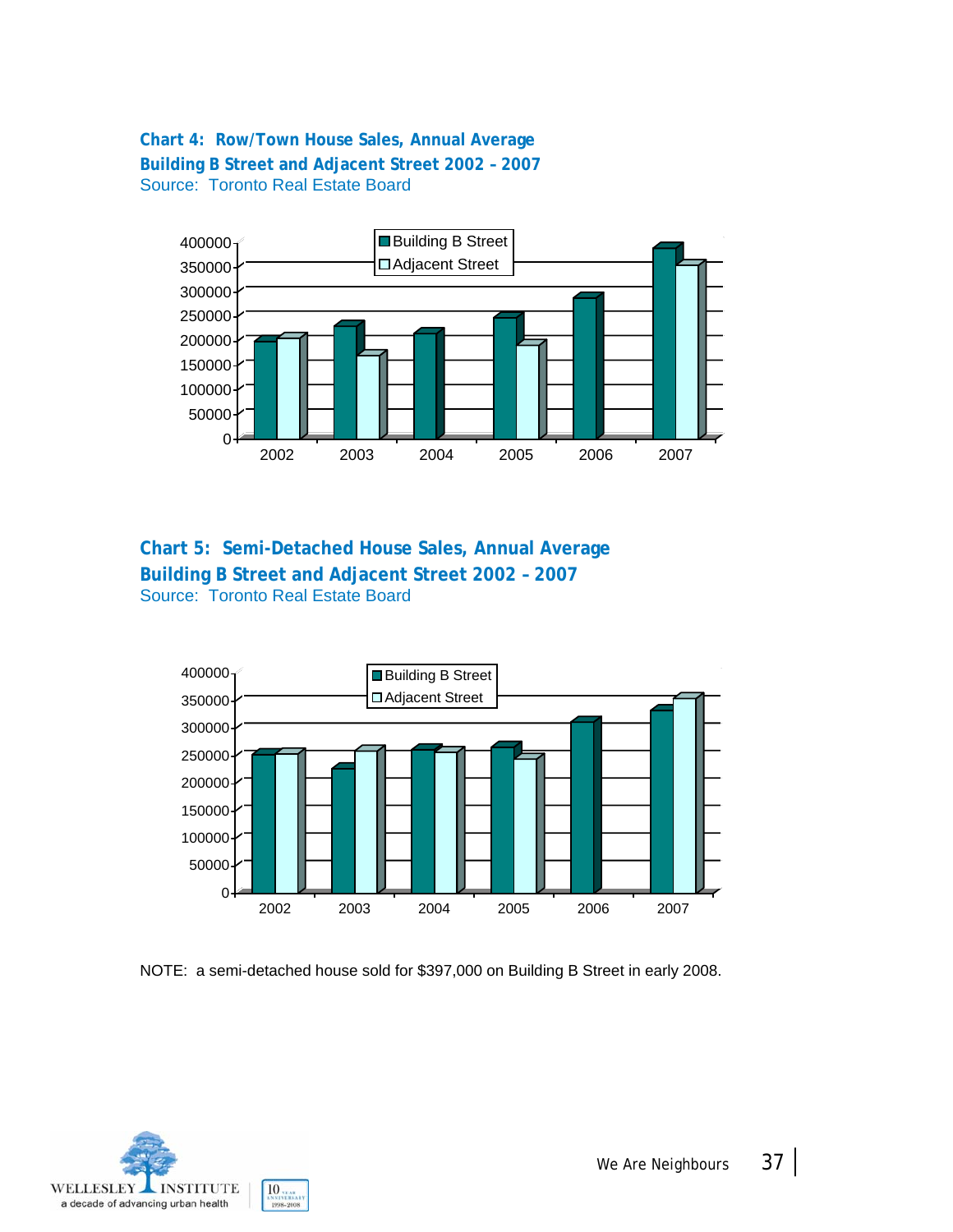### **Table 2: Perception of Neighbourhood Changes, % of Respondents**

|                                                     | <b>Businesses</b> | <b>Building A</b><br><b>Neighbours</b><br>$N = 14$ | <b>Building B</b><br><b>Neighbours</b><br>$N = 24$ |
|-----------------------------------------------------|-------------------|----------------------------------------------------|----------------------------------------------------|
|                                                     | $N = 14$          |                                                    |                                                    |
| Neighbourhood property values<br>a) decreased       | 14                |                                                    |                                                    |
| b) stayed the same                                  | 7                 | 14                                                 | 13                                                 |
| c) increased                                        | 78                | 86                                                 | 82                                                 |
| Numbers of children playing<br>a) decreased         | 14                | 35                                                 | 13                                                 |
| b) stayed the same                                  | 42                | $\overline{29}$                                    | 43                                                 |
| c) increased                                        | 28                | $\overline{35}$                                    | $\overline{43}$                                    |
| How much neighbours know each other                 |                   |                                                    |                                                    |
| a) decreased                                        | 7                 | 35                                                 | 8                                                  |
| b) stayed the same                                  | 14                | 29                                                 | $\overline{33}$                                    |
| c) increased                                        | 78                | 42                                                 | 50                                                 |
| How much neighbours help each other                 |                   |                                                    |                                                    |
| a) decreased                                        | 21                | 7                                                  | 8                                                  |
| b) stayed the same                                  | 21                | 28                                                 | 45                                                 |
| c) increased                                        | 50                | 42                                                 | 38                                                 |
| Quality of business in the neighbourhood            |                   |                                                    |                                                    |
| a) decreased                                        | 28                | 14                                                 | 13                                                 |
| b) stayed the same                                  | 21                | 14                                                 | 17                                                 |
| c) increased                                        | 50                | 64                                                 | 66                                                 |
| Crime in the neighbourhood<br>a) decreased          | 42                | 35                                                 | 25                                                 |
| b) stayed the same                                  | 28                | $\overline{35}$                                    | 54                                                 |
| c) increased                                        | 21                | 21                                                 | 13                                                 |
| Recreation services in the neighbourhood            |                   |                                                    |                                                    |
| a) decreased                                        | 7                 | 7                                                  | 8                                                  |
| b) stayed the same                                  | 50                | 50                                                 | 50                                                 |
| c) increased                                        | 42                | 43                                                 | 29                                                 |
| Other services in the neighbourhood<br>a) decreased |                   |                                                    |                                                    |
| b) stayed the same                                  | 71                | 56                                                 | 71                                                 |
| c) increased                                        | 28                | 35                                                 | 21                                                 |
| Noise<br>a) decreased                               | 21                | 21                                                 | 21                                                 |
| b) stayed the same                                  | 56                | 35                                                 | 50                                                 |
| c) increased                                        | 7                 | 7                                                  | 17                                                 |
| % Of Respondents Who Knew Building A Or B           | 42                | 35                                                 | 45                                                 |

Note: all respondents did not respond to all questions

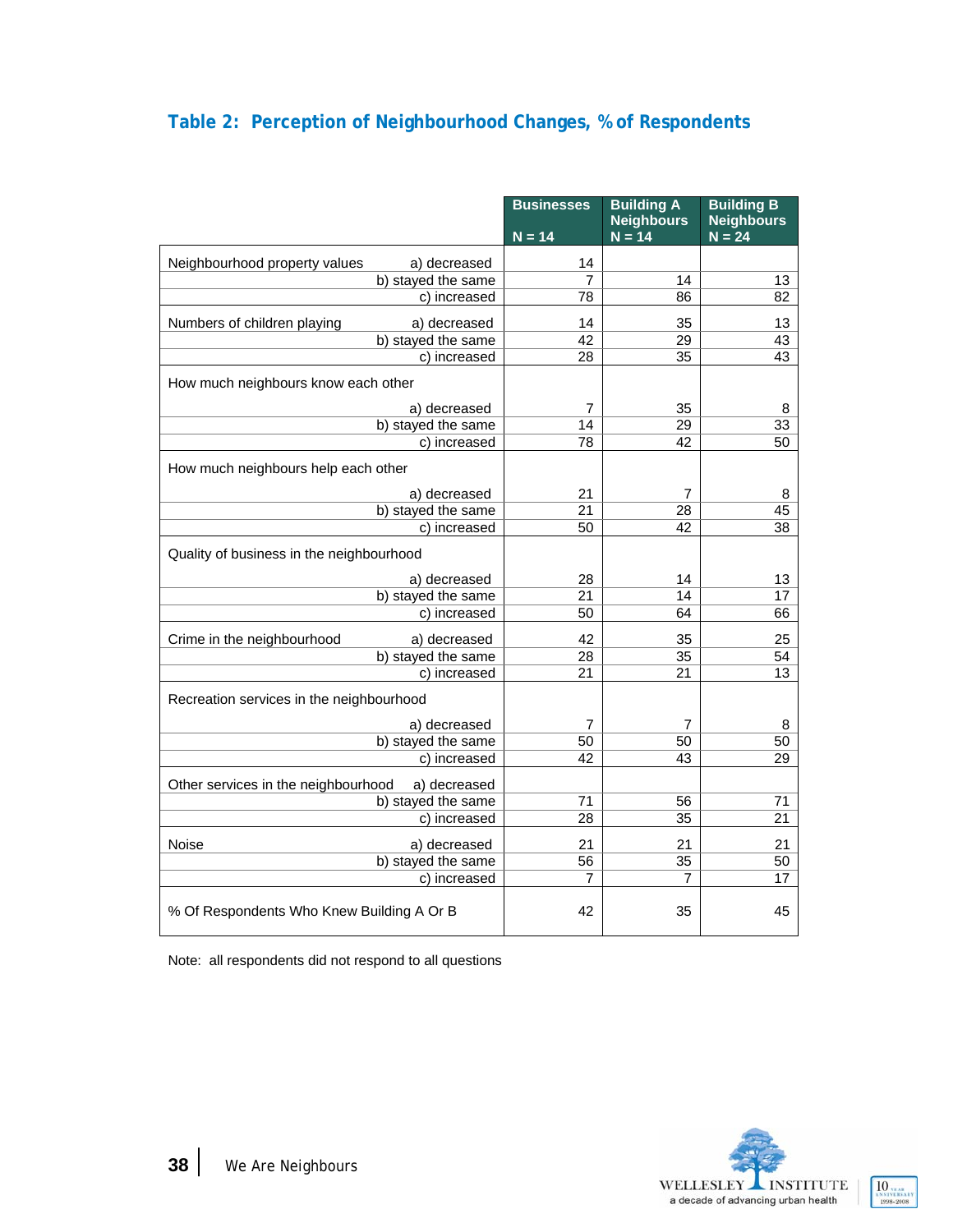### **Table 3. Do Building A and B Influence Neighbourhood Changes: Residential and Business Neighbours' Opinions**

| Because of the supportive<br>housing facilities and their<br>tenants | <b>Businesses</b><br>$n=14$<br><b>Percent</b> | <b>House A</b><br><b>Neighbours</b><br>$n=14$<br><b>Percent</b> | <b>House B</b><br><b>Neighbours</b><br>$n=24$<br><b>Percent</b> |
|----------------------------------------------------------------------|-----------------------------------------------|-----------------------------------------------------------------|-----------------------------------------------------------------|
| Neighbourhood property values<br>decreased                           | 14%                                           | 0%                                                              | 0%                                                              |
| Numbers of children playing<br>decreased                             | 0%                                            | 0%                                                              | 0%                                                              |
| How much neighbours know each<br>other decreased                     | $0\%$                                         | 21%                                                             | 0%                                                              |
| How much neighbours help each<br>other decreased                     | 0%                                            | 0%                                                              | 0%                                                              |
| Quality of business in the<br>neighbourhood decreased                | 7%                                            | 0%                                                              | 0%                                                              |
| Crime in the neighbourhood<br>increased                              | 14%                                           | 0%                                                              | 0%                                                              |
| Recreation services in the<br>neighbourhood decreased                | 0%                                            | 0%                                                              | 7%                                                              |
| Other services in the<br>neighbourhood decreased                     | 0%                                            | 0%                                                              | 0%                                                              |
| Noise increased                                                      | 7%                                            | 0%                                                              | 0%                                                              |

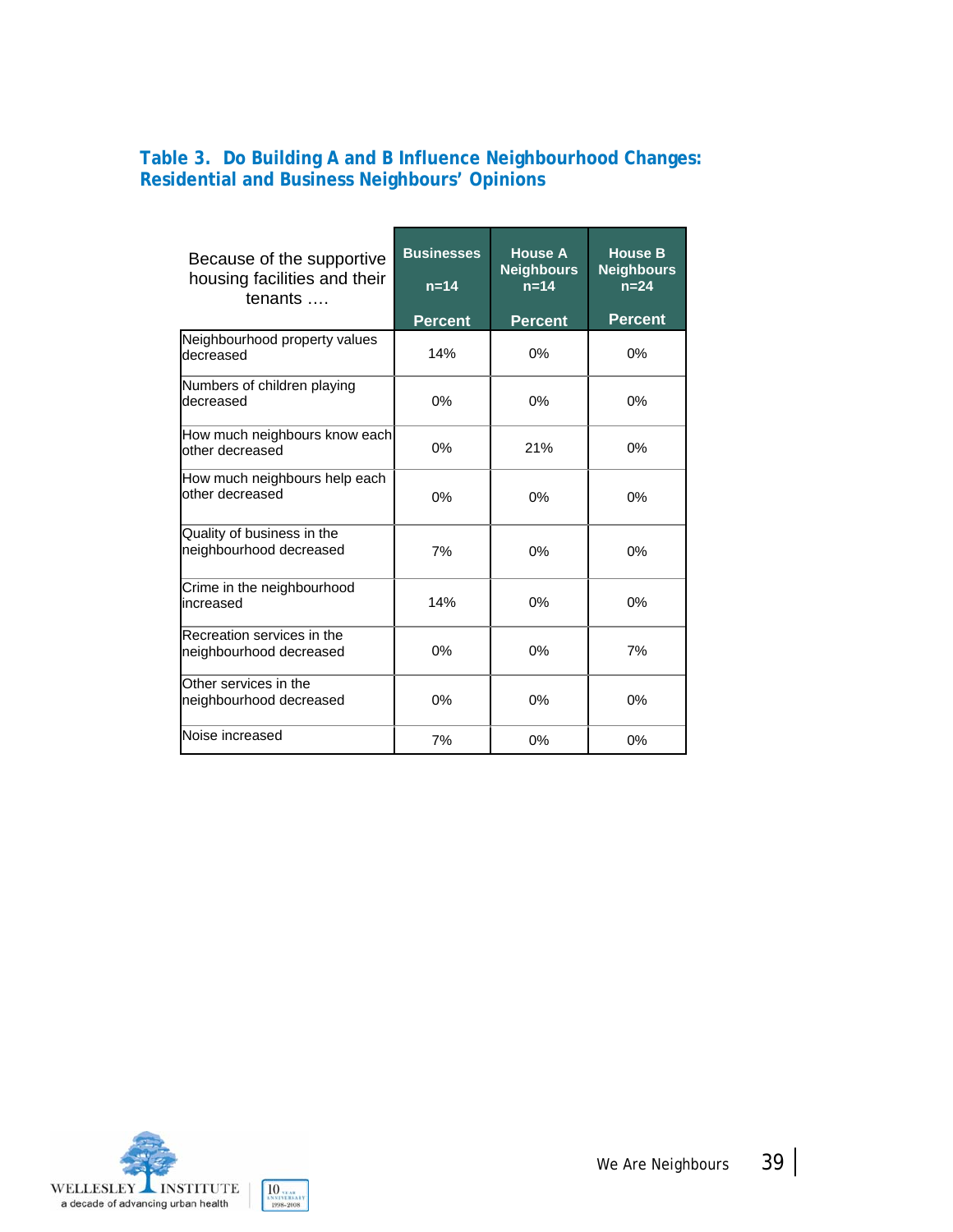### **References:**

- Anderson, A., Sherwood, K. (1999). Supportive Housing Demonstration Program Evaluation Report. Connecticut, Corporation for Supportive Housing**:** 208.
- Arens, D. (1993). "What Do The Neighbors Think Now? Community residences on Long Island, New York." Community Mental Health Journal **29**(3): 235 - 245.
- Boydell, K., Pierri, A.M., Trainor, J. (1986). The Effect of Locating a Group Home for the Mentally Ill on Neighbourhood Property Markets: A Case Study Approach. Toronto, Queen Street Mental Health Centre.
- City of Toronto (2005). Substance Use in Toronto: Impacts and Interventions. Environmental scan prepared for the Toronto Drug Strategy Initiative. Toronto, City of Toronto.
- City of Toronto. (2008). "Neighborhood Profiles." Retrieved March 25, 2008, from http://www.toronto.ca/demographics/neighbourhoods.htm.
- City of Toronto. (2008). "Recent Immigrants 2006." Retrieved March 25, 2008, from http://www.toronto.ca/demographics/atlas/ct06 recent\_immigrants\_per cent.pdf.
- Collingwood and Associates (1995). Toward More Inclusive Neighbourhoods: Property Values Unaffected by Non-Market Housing. Victoria, B.C. Ministry of Housing, Recreation and Consumer Services.
- Culbert, L. (2008). Studies Don't Support Fears of Social Housing. Vancouver Sun. Vancouver.
- Drake, R. E., Yovetich, N.A., Bebout, R.R., Harris, M., McHugo, G.L. (1997). "Integrated treatment for dually diagnosed homeless adults." Journal of Nervous and Mental Disease **185**: 298-305.
- Freiler, C. (2004). Why Strong Neighbourhoods Matter: Implications for Policy and Practice. Toronto, Strong Neighbourhoods Task Force, City of Toronto.
- Galster, G., Pettit, K, , Santiago, A., Tatian, P. (2002). "The Impact of Supportive Housing on Neighborhood Crime Rates." Journal of Urban Affairs **24**(3-4): 389-315.
- Galster, G., Tatian, P., Santiago, A., Pettit, K., & Smith, R. (2003). Why NOT in my back yard? The neighborhood effects of deconcentrating assisted housing. . New Brunswick, NJ, Center for Urban Policy Research, Rutgers University Press.
- Goar, C. (2005). Saving millions and changing lives. Toronto Star. Toronto. **January 31**.
- Hill, S., Painosi, K., Van de Bogar, L., Wiens, H., O'Hara Wilson, M., (1993). Supportive Housing: Neighborhood Fears and Realities. Papers on Planning and Design, University of Toronto.
- Lipton, F. R., Nutt, S., Sabatini, A. (1988). "Housing the homeless mentally ill: A longitudinal study of a treatment approach." Hospital and Community Psychiatry **39**: 40 - 45.



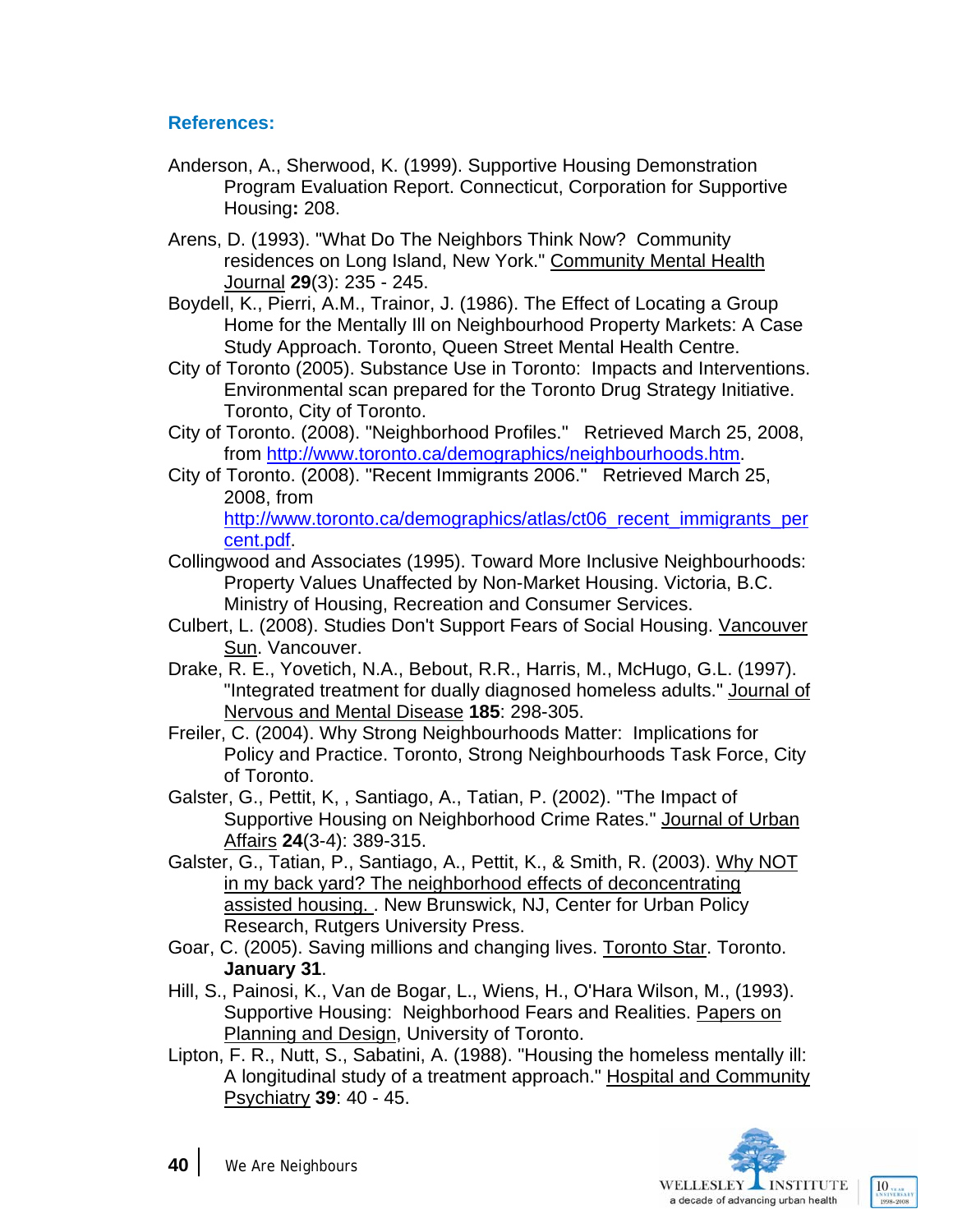- Martinez, M. (1988). The Effects of Subsidized and Affordable Housing On Property Values: A Survey of Research, Department of Housing and Community Development, State of California.
- Nelson, G., Aubry, T., Lafrance, A. (2007). "A Review of the Literature on the Effectiveness of Housing and Support, Assertive Community Treatment and Intensive Case Management Interventions for Persons With Mental Illness Who Have Been Homeless." American Journal of Orthopsychiatry **77**(3): 350-361.
- Patterson, M., Somers, J., McIntosh, K., Shiell, A., Frankish, C.J. (2008). Housing and Support for Adults with Severe Addictions and/or Mental Illness in British Columbia. Vancouver, Centre for Applied Research in Mental Health and Addiction, Faculty of Health Sciences, Simon Fraser University.
- Revitalization Committee (2002). Building Community Wealth. Toronto, Toronto Economic Development, University of Toronto.
- Roberts, A. (2006). "Searching for home: Addressing the need for culturally appropriate supportive housing." CrossCurrents Journal, Centre for Addiction and Mental Health(Summer).
- Rog, D. (2004). "The Evidence on Supported Housing." Psychiatric Rehabilitation Journal **27**(4): 334 - 342.
- Rosenheck, R., Kasprow, W., Frisman, L., Lui-Mares, W. (2003). "Costeffectiveness of services for mentally ill homeless people: The application of research to policy and practice." American Journal of Psychiatry **157**: 1563 - 1570.
- Ross, J. ( 2007). Balancing Supportive Housing with Civic Engagement. Toronto, Centre for Urban and Community Studies, University of Toronto**:** 33.
- Sampson, R. J., Raudenbush, S.W. (1999). "Systematic Social Observation of Public Spaces: A New Look at Disorder in Urban Neighborhoods." American Journal of Sociology **105**(3): 603 - 651.
- Sampson, R. J., Raudenbush, S.W., Earls, F. (1997). "Neighborhoods and violent crime: A multilevel study of collective efficacy." Science **277**: 918 - 924.
- Smith, L. A. (1992). Property Values Case Study: an Analysis of the Effect of Non-Profit Housing on Neighboring Residential Property Values. Region of Peel, Regional Municipality of Peel, Ontario.
- Sylvestre, J., Nelson, G., Sabloff, A. (2007). "Housing for People with Serious Mental Illness: A Comparison of Values and Research " American Journal of Community Psychology **40**: 125-137.
- Toronto Environmental Alliance. (2006). "Reported Releases of Toxic Chemicals in Toronto." Retrieved March 25, 2008 from http://www.torontoenvironment.org/files/toxicmap.jpg.
- Toronto Police Service (1997 2006). Statistical Reports. Toronto, Toronto Police Service.

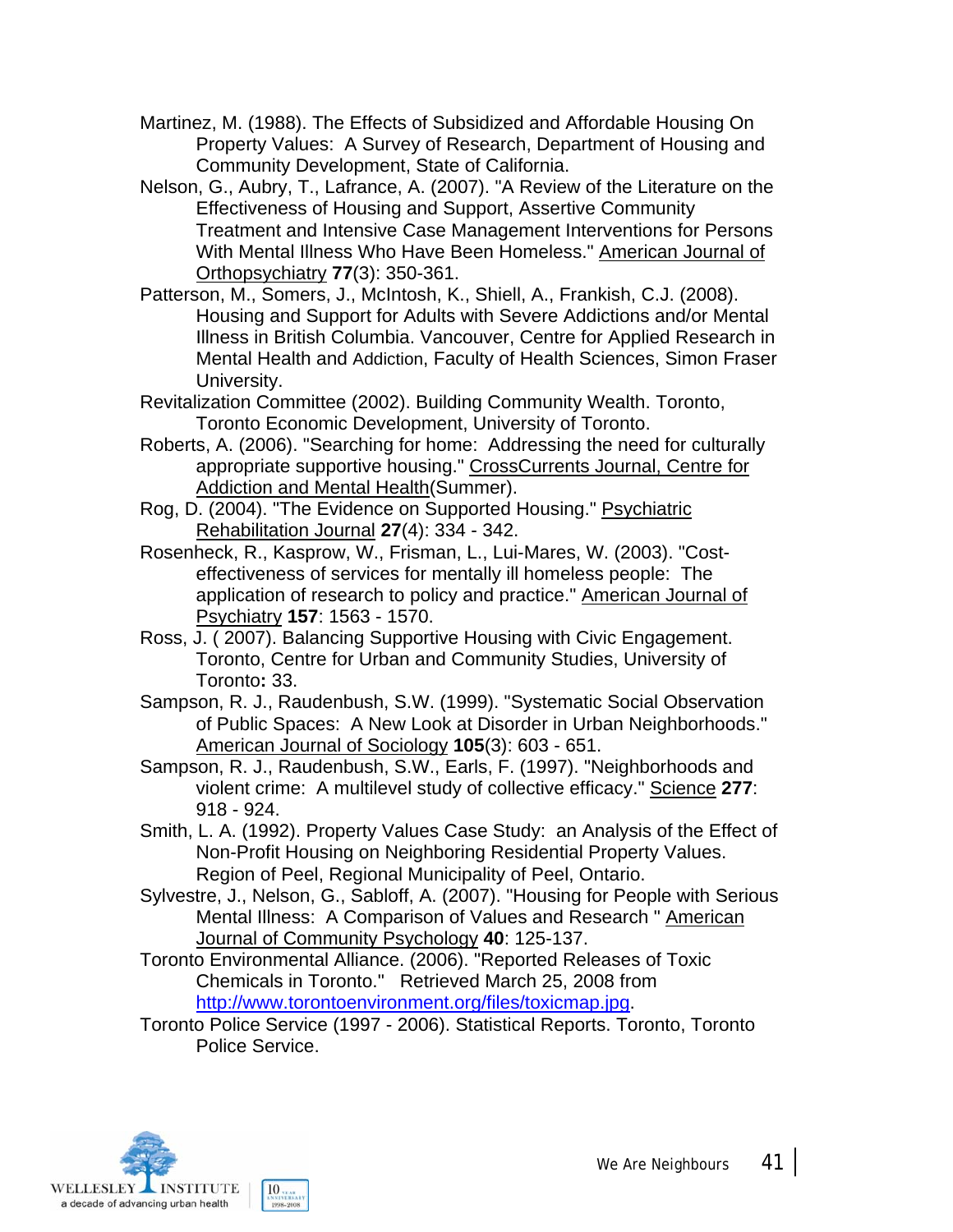- Tsemberis, S., Gulcur, L., Nakae, M. (2004). "Housing first , consumer choice, and harm reduction for homeless individuals with dual diagnosis." American Journal of Public Health **94**: 651 - 656.
- Wahl, O. (1993). "Impact of Group Homes for Mentally III Adults." Community Mental Health Journal **29**(13): 13.
- Wellesley Institute (2006). The Blueprint to End Homelessness in Toronto: a two-part action plan. Toronto, Wellesley Institute.